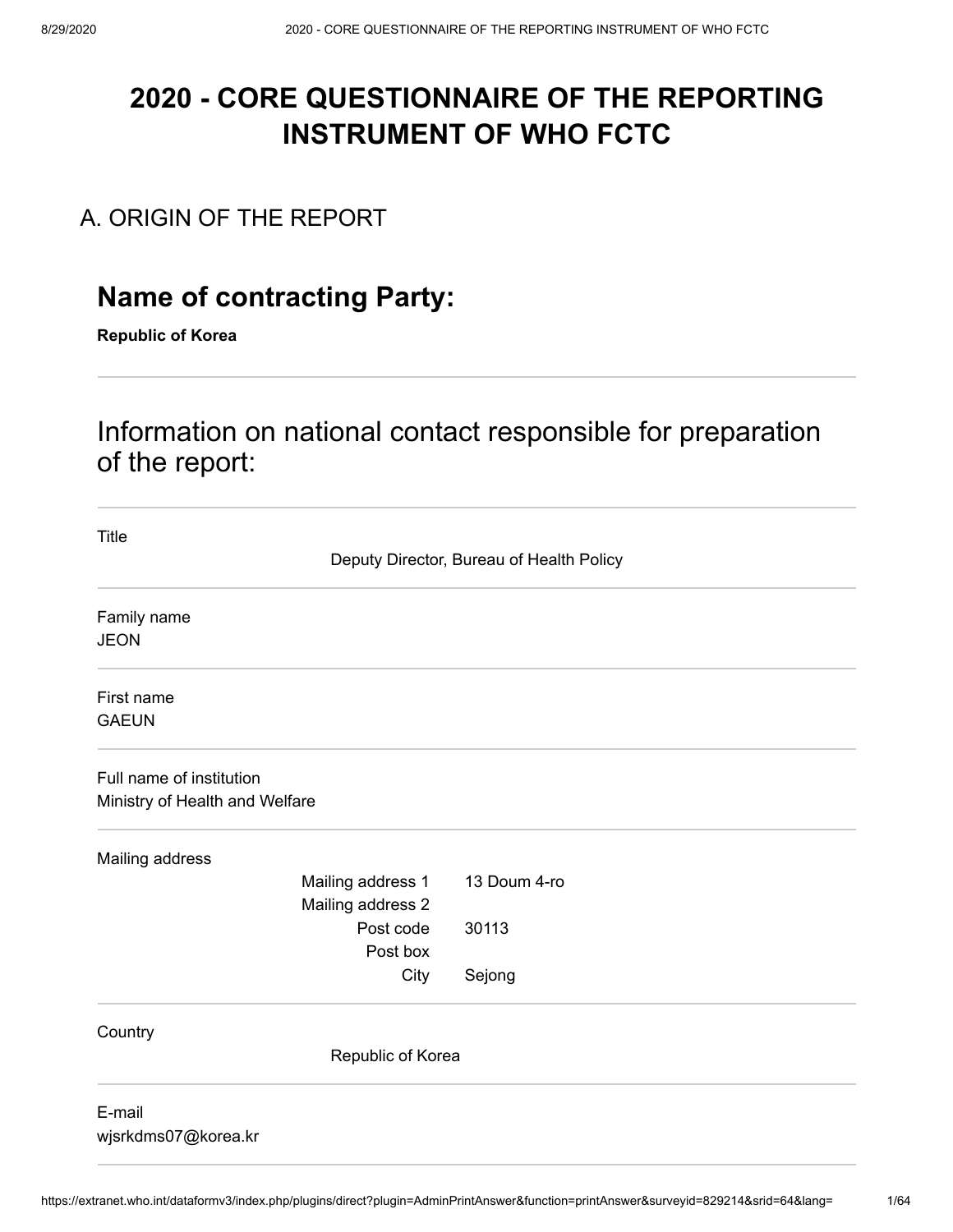Alternative email address

+82 44 202 2822 Telephone number

+82 44 202 3938 Fax number

# Signature of government official submitting the report:

| Title                                                      |                                        |                                          |
|------------------------------------------------------------|----------------------------------------|------------------------------------------|
|                                                            |                                        | Deputy Director, Bureau of Health Policy |
| Family name<br><b>JEON</b>                                 |                                        |                                          |
| First name                                                 |                                        |                                          |
| <b>GAEUN</b>                                               |                                        |                                          |
| Full name of institution<br>Ministry of Health and Welfare |                                        |                                          |
| Mailing address                                            |                                        |                                          |
|                                                            | Mailing address 1<br>Mailing address 2 | 13 Doum 4-ro                             |
|                                                            | Post code                              | 30113                                    |
|                                                            | Post box<br>City                       | Sejong                                   |
|                                                            |                                        |                                          |
| Country                                                    | Republic of Korea                      |                                          |
| E-mail<br>wjsrkdms07@korea.kr                              |                                        |                                          |
| Alternative email address                                  |                                        |                                          |
| Telephone number<br>+82 44 202 2826                        |                                        |                                          |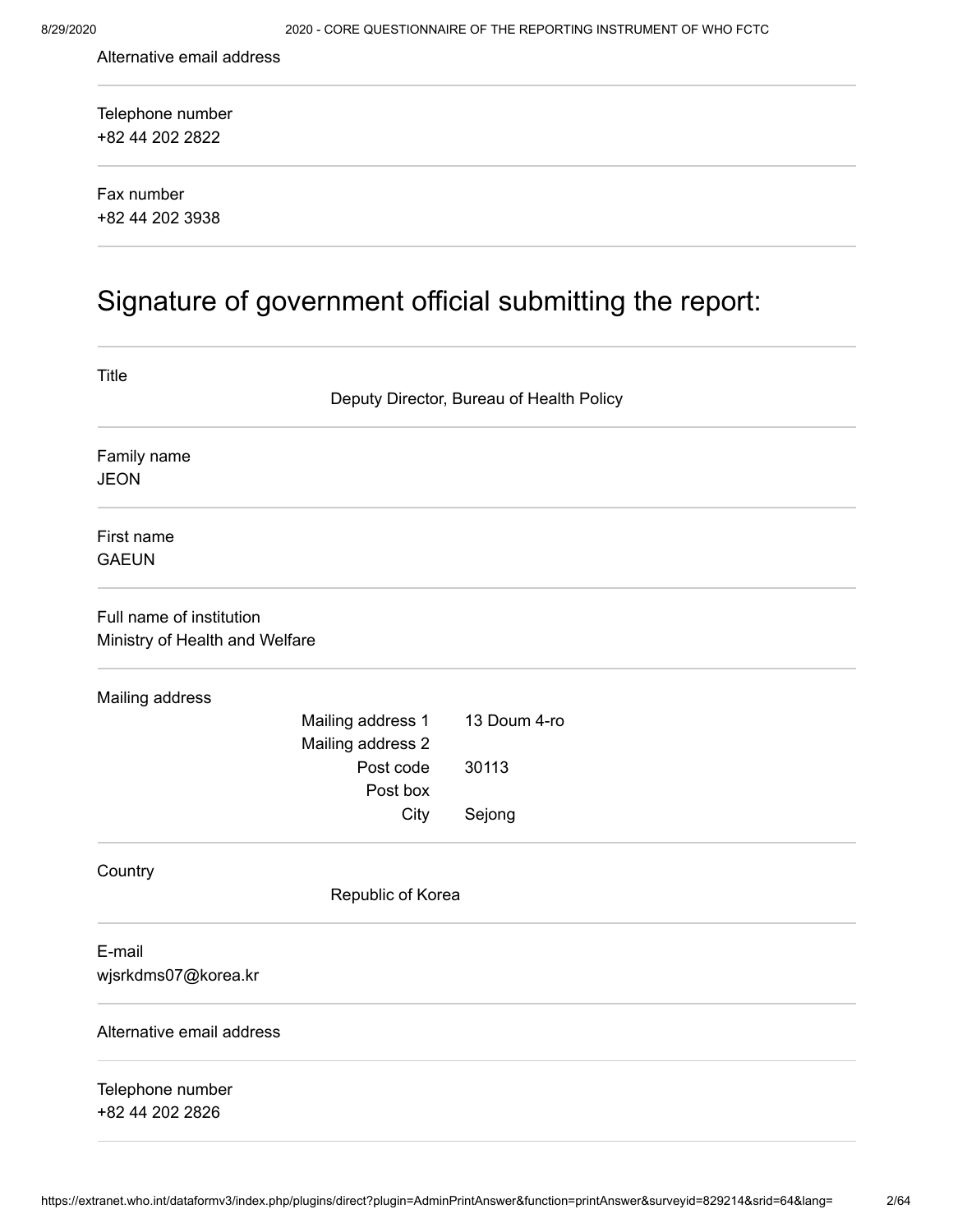+82 44 202 3938 Fax number

www.mohw.go.kr Web page

# Period of reporting:

|                      | Month               | Year      |
|----------------------|---------------------|-----------|
| Start date April (4) |                     | 2018 (19) |
| End date             | March (3) 2020 (21) |           |

## B1. TOBACCO CONSUMPTION

# Prevalence of tobacco use

## **Smoking prevalence in the adult population (all)**

*(Please provide prevalence data for total adult population, and identify the age considered, e.g. 15 years old and over, 18-64 years; see B112)*

### Current smokers

|                                        | Prevalence (%)<br>(please include all smoking<br>tobacco products in prevalence<br>data) | Average number of the most-consumed<br>smoking tobacco product used per day |
|----------------------------------------|------------------------------------------------------------------------------------------|-----------------------------------------------------------------------------|
| <b>MALE</b>                            | 35.8                                                                                     | 14.2                                                                        |
| <b>FEMALE</b>                          | 6.5                                                                                      | 8.1                                                                         |
| <b>TOTAL</b><br>(males and<br>females) | 21.1                                                                                     | 13.2                                                                        |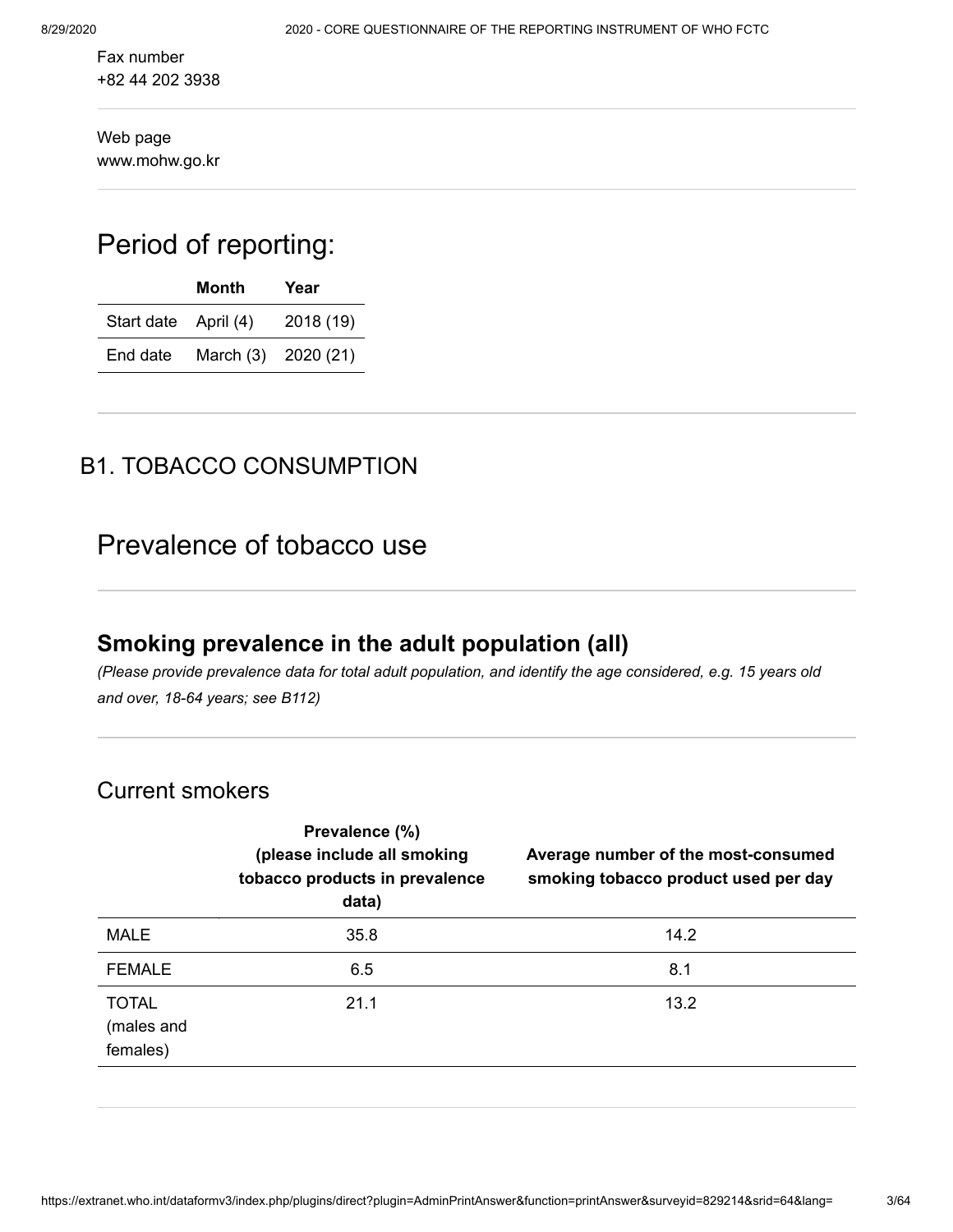## Daily smokers

|                                        | Prevalence (%)<br>(please include all smoking<br>tobacco products in prevalence<br>data) | Average number of the most-consumed<br>smoking tobacco product used per day |
|----------------------------------------|------------------------------------------------------------------------------------------|-----------------------------------------------------------------------------|
| <b>MALE</b>                            | 31.7                                                                                     |                                                                             |
| <b>FEMALE</b>                          | 4.7                                                                                      |                                                                             |
| <b>TOTAL</b><br>(males and<br>females) | 18.2                                                                                     |                                                                             |

## Occasional smokers

|                           | Prevalence (%)                                                   |  |
|---------------------------|------------------------------------------------------------------|--|
|                           | (please include all smoking tobacco products in prevalence data) |  |
| MALE                      | 4.1                                                              |  |
| FEMALE                    | 1.9                                                              |  |
| TOTAL (males and females) | 3.0                                                              |  |
|                           |                                                                  |  |

## Former smokers

|                           | Prevalence (%)                                                   |
|---------------------------|------------------------------------------------------------------|
|                           | (please include all smoking tobacco products in prevalence data) |
| MALE                      | 35.1                                                             |
| FEMALE                    | 4.6                                                              |
| TOTAL (males and females) | 19.8                                                             |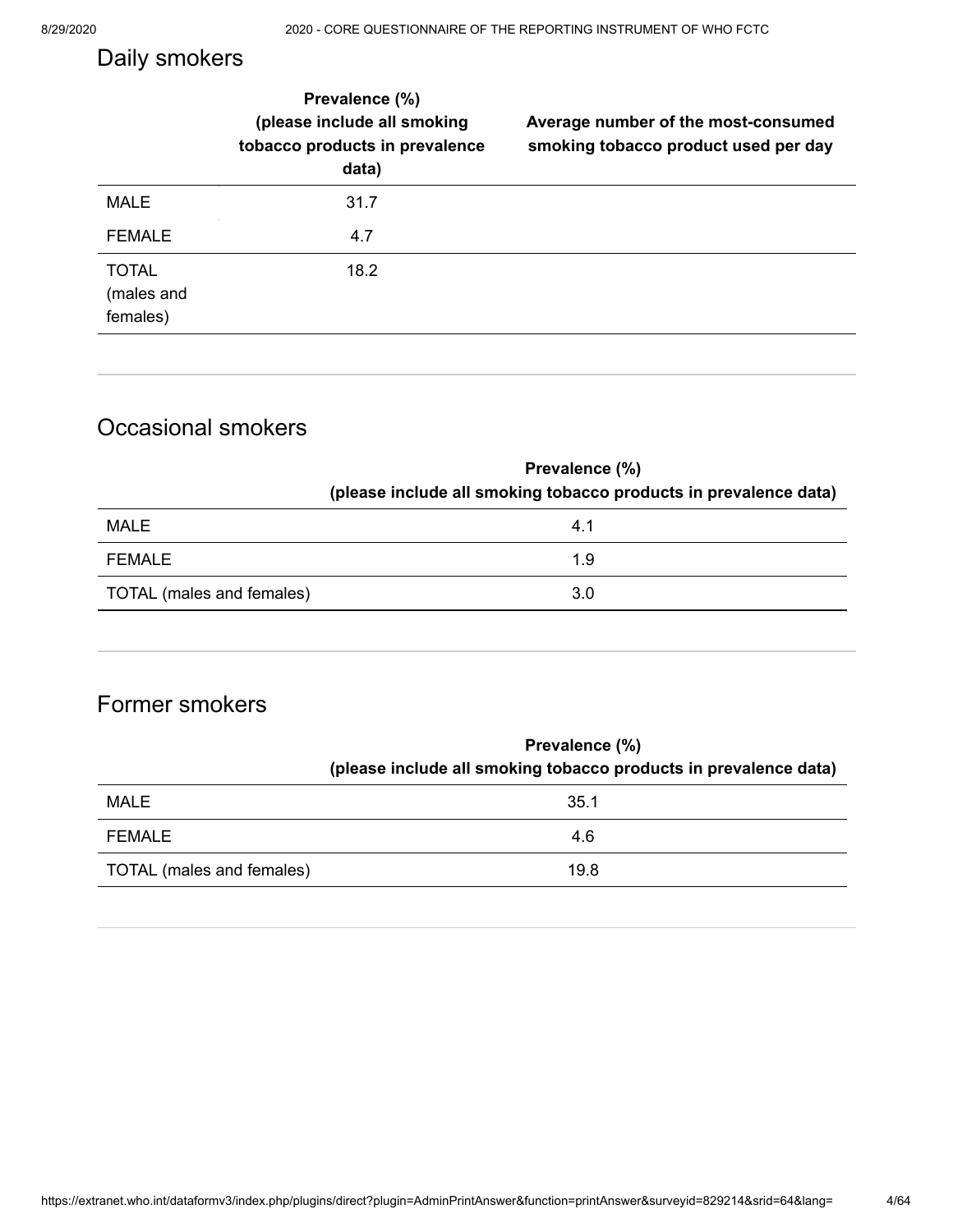### Never smokers

|                           | Prevalence (%)                                                   |  |
|---------------------------|------------------------------------------------------------------|--|
|                           | (please include all smoking tobacco products in prevalence data) |  |
| <b>MALE</b>               | 29.1                                                             |  |
| FEMALE                    | 88.8                                                             |  |
| TOTAL (males and females) | 59.0                                                             |  |

Please indicate the smoking tobacco products included in calculating prevalence for question B11:

#### **Cigarettes**

|           |         | Please indicate the age range to which the data used to answer question B11 refer: |
|-----------|---------|------------------------------------------------------------------------------------|
|           | From To |                                                                                    |
| Age range | 19      |                                                                                    |
|           |         | Please indicate the year of the data used to answer question B11:                  |
|           |         | 2018                                                                               |

in 2019). Please refer to Appendix 1.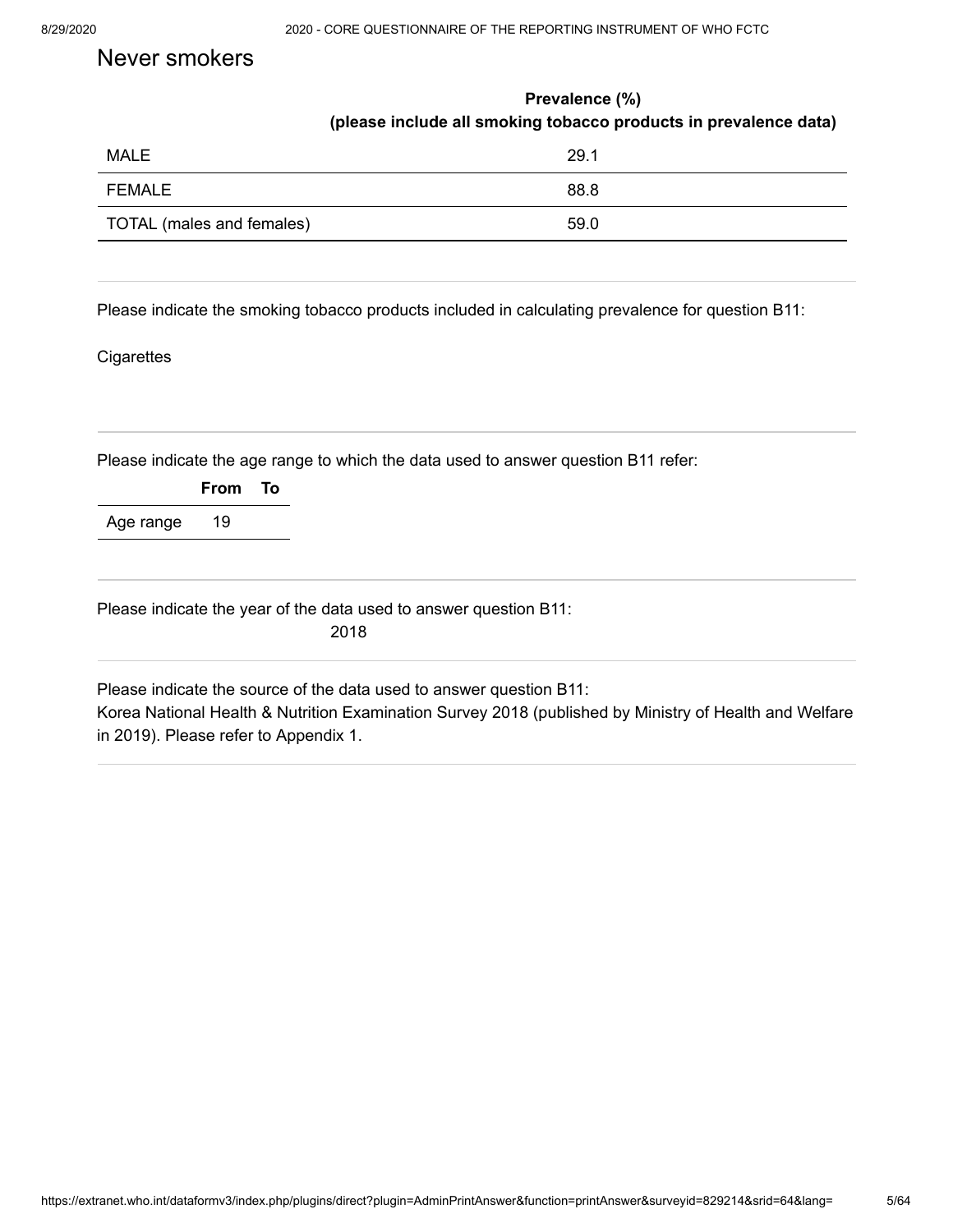| Please provide the definitions of "current smoker", "daily smoker", "occasional smoker", "former<br>smoker" and "never smoker" used in this report. |                                                                                                                                                          |
|-----------------------------------------------------------------------------------------------------------------------------------------------------|----------------------------------------------------------------------------------------------------------------------------------------------------------|
| Current smoker                                                                                                                                      | Those who have smoked more than 100<br>cigarettes in their lifetime and been<br>smoking currently                                                        |
| Daily smoker                                                                                                                                        | Those who have smoked more than 100<br>cigarettes in their lifetime and been<br>smoking daily                                                            |
| Occasional smoker                                                                                                                                   | Those who have smoked more than 100<br>cigarettes in their lifetime and been<br>smoking occasionally                                                     |
| Former smoker                                                                                                                                       | Those who have smoked more than 100<br>cigarettes in their lifetime and used to<br>smoke cigarettes in the past, but do not<br>smoke cigarettes any more |
| Never smoker                                                                                                                                        | Those who have never smoked or have<br>smoked less than 100 cigarettes in their<br>lifetime                                                              |

Please provide a brief explanation of the trend in smoking prevalence in the adult population in the past two years or since submission of your last report.

In recent 2 years, adults smoking prevalence had stagnated (21.1% in 2017, 21.1% in 2018). Smoking prevalence among male adults had decreased to stand at mid 30% in 2018 (37.0% in 2017, 35.8% in 2018). Smoking prevalence among female adults has increased over the last two years, from 5.2% in 2017 to 6.5% in 2018.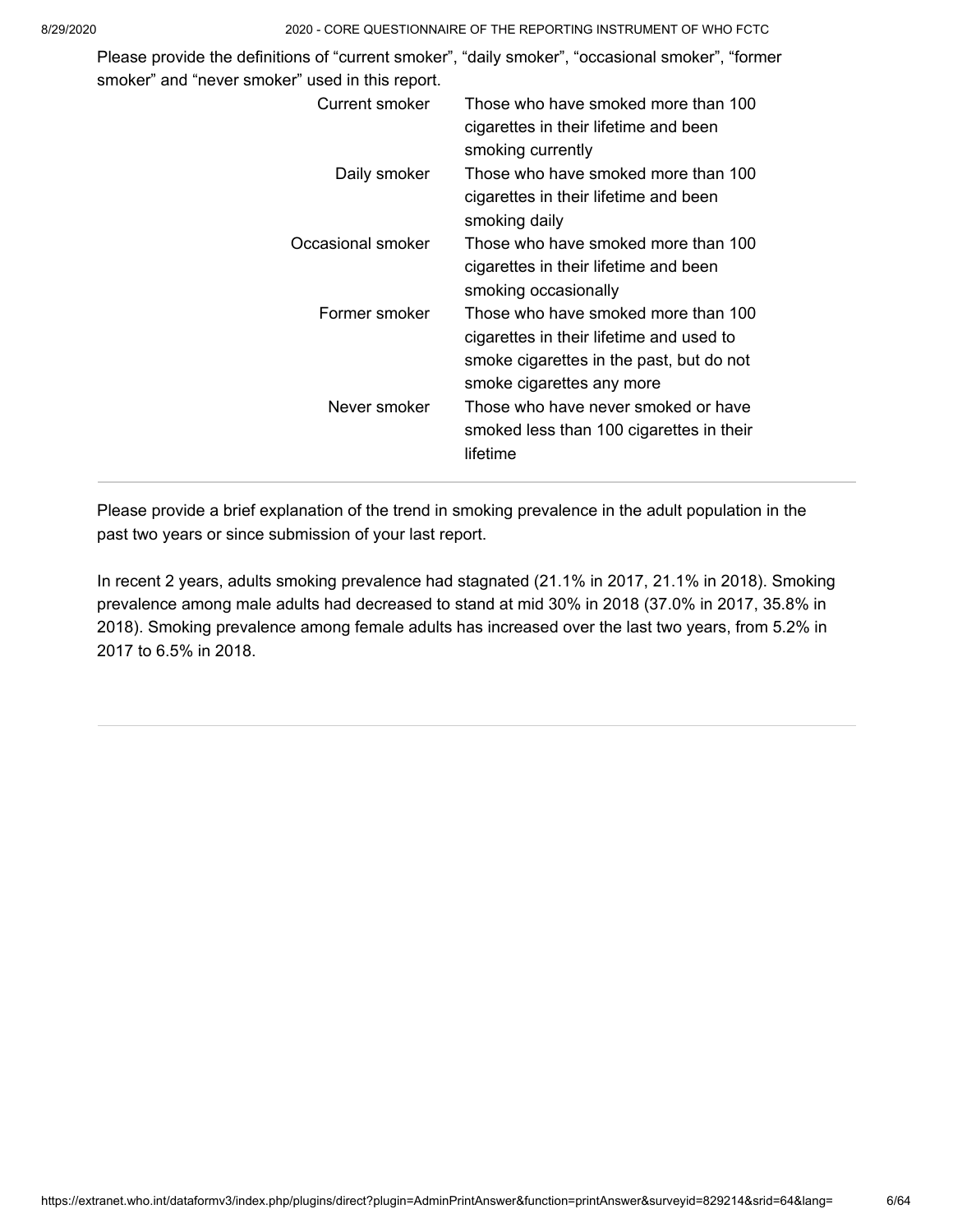## **Smoking prevalence in the adult population (by age groups)**

*(If data are available, please provide prevalence data by age group, and identify the age group considered, preferably by 10-year categories, e.g. 25-34, 35-44 years)*

|                                                             | Range -<br>start age | Range -<br>end age | Prevalence (%)<br>(please include all smoking tobacco<br>products in prevalence data) |
|-------------------------------------------------------------|----------------------|--------------------|---------------------------------------------------------------------------------------|
| MALES - current smokers <sup>1</sup>                        | 19                   | 29                 | 35                                                                                    |
| MALES - current smokers <sup>1</sup>                        | 30                   | 39                 | 40                                                                                    |
| MALES - current smokers <sup>1</sup>                        | 40                   | 49                 | 44                                                                                    |
| MALES - current smokers <sup>1</sup>                        | 50                   | 59                 | 41                                                                                    |
| MALES - current smokers <sup>1</sup>                        | 60                   | 69                 | 27                                                                                    |
| MALES - current smokers <sup>1</sup>                        | 70                   | 100                | 15                                                                                    |
| <b>FEMALES - current</b><br>smokers <sup>1</sup>            | 19                   | 29                 | 11                                                                                    |
| <b>FEMALES - current</b><br>smokers <sup>1</sup>            | 30                   | 39                 | 8                                                                                     |
| <b>FEMALES - current</b><br>smokers <sup>1</sup>            | 40                   | 49                 | 9                                                                                     |
| <b>FEMALES - current</b><br>smokers <sup>1</sup>            | 50                   | 59                 | 5                                                                                     |
| <b>FEMALES - current</b><br>smokers <sup>1</sup>            | 60                   | 69                 | 4                                                                                     |
| <b>FEMALES - current</b><br>smokers <sup>1</sup>            | 70                   | 100                | 1                                                                                     |
| TOTAL (males and females)<br>- current smokers <sup>1</sup> | 19                   | 29                 | 24                                                                                    |
| TOTAL (males and females)<br>- current smokers <sup>1</sup> | 30                   | 39                 | 25                                                                                    |
| TOTAL (males and females)<br>- current smokers <sup>1</sup> | 40                   | 49                 | 27                                                                                    |
| TOTAL (males and females)<br>- current smokers <sup>1</sup> | 50                   | 59                 | 23                                                                                    |
| TOTAL (males and females)<br>- current smokers <sup>1</sup> | 60                   | 69                 | 15                                                                                    |
| TOTAL (males and females)<br>- current smokers <sup>1</sup> | 70                   | 100                | $\overline{7}$                                                                        |
|                                                             |                      |                    |                                                                                       |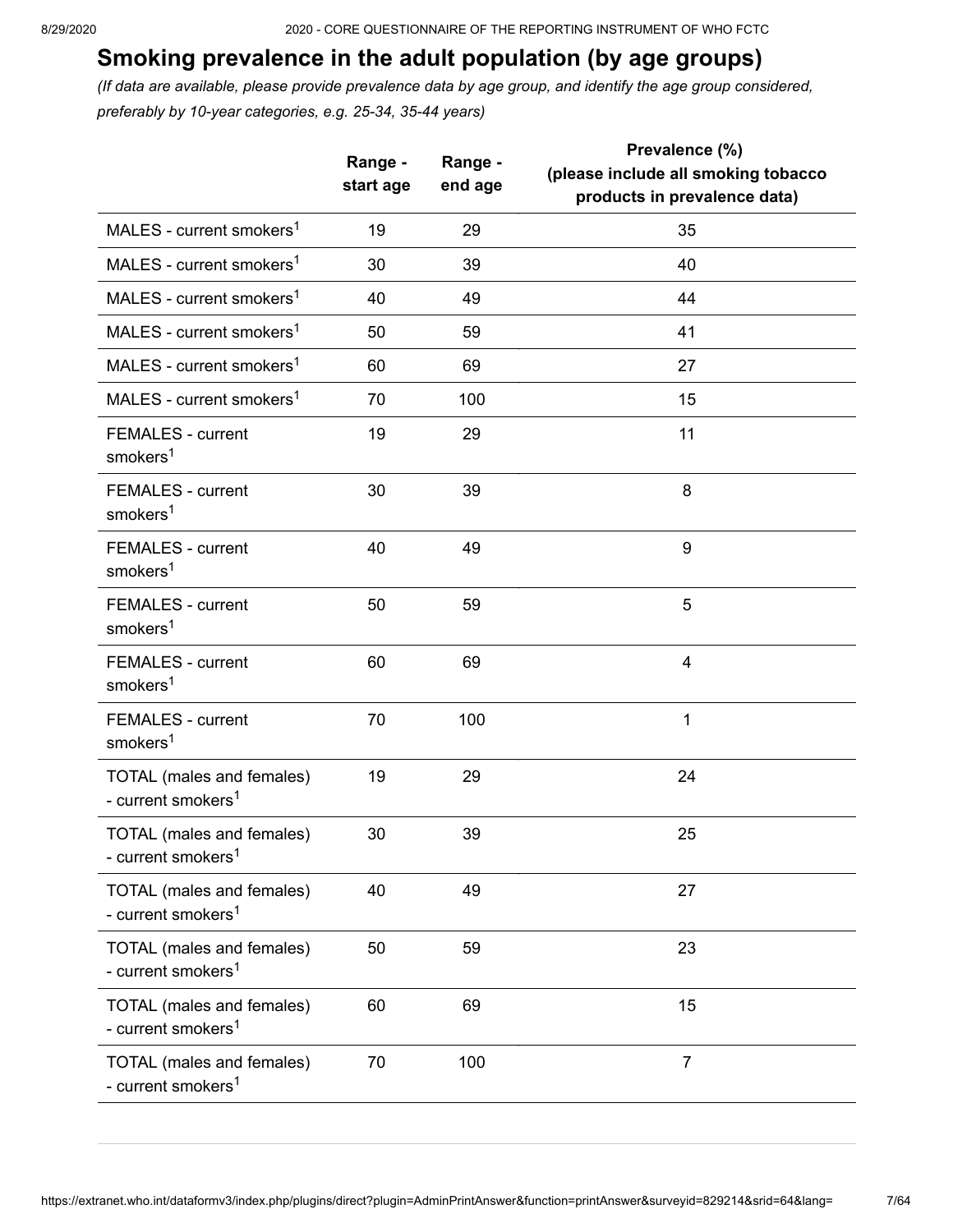Please indicate the smoking tobacco products included in calculating prevalence for question B12:

**Cigarettes** 

Please indicate the year of the data used to answer question B12: 2018

Korea National Health & Nutrition Examination Survey 2018 (published by Ministry of Health and Welfare in 2019). Please refer to Appendix 1. Please indicate the source of the data used to answer question B12:

Please provide a brief explanation of the trend in current smoking prevalence by age group in the past two years or since submission of your last report, if data are available.

Smoking prevalence among males in their 70s and older decreased, and smoking rates for males in their 40s or younger has kept decreased.

\*Ages 19 to 29: 37.3% in 2017, 34.9% in 2018. \*Ages 30 to 39: 42.7% in 2017, 39.9% in 2018. \*Ages 40 to 49: 46.3% in 2017, 44.1% in 2018. \*Ages 50 to 59: 37.0% in 2017, 40.6% in 2018. \*Ages 60 to 69: 26.6% in 2017, 26.7% in 2018. \*Ages 70 and older: 18.2% in 2017, 14.7% in 2018.

Smoking rates among female adults have increased for all age groups except those in their 70s and older.

\*Ages 19 to 29: 9.7% in 2017, 10.9% in 2018. \*Ages 30 to 39: 6.8% in 2017, 8.3% in 2018. \*Ages 40 to 49: 5.7% in 2017, 8.7% in 2018. \*Ages 50 to 59: 3.3% in 2017, 5.0% in 2018. \*Ages 60 to 69: 2.8% in 2017, 3.6% in 2018. \*Ages 70 and older: 1.9% in 2017, 1.1% in 2018.

### **Prevalence of smokeless tobacco use in the adult population (all)**

*(Please provide prevalence data for total adult population, and identify the age considered in B132, e.g. 15 years old and over, 18–64 years; see B132)*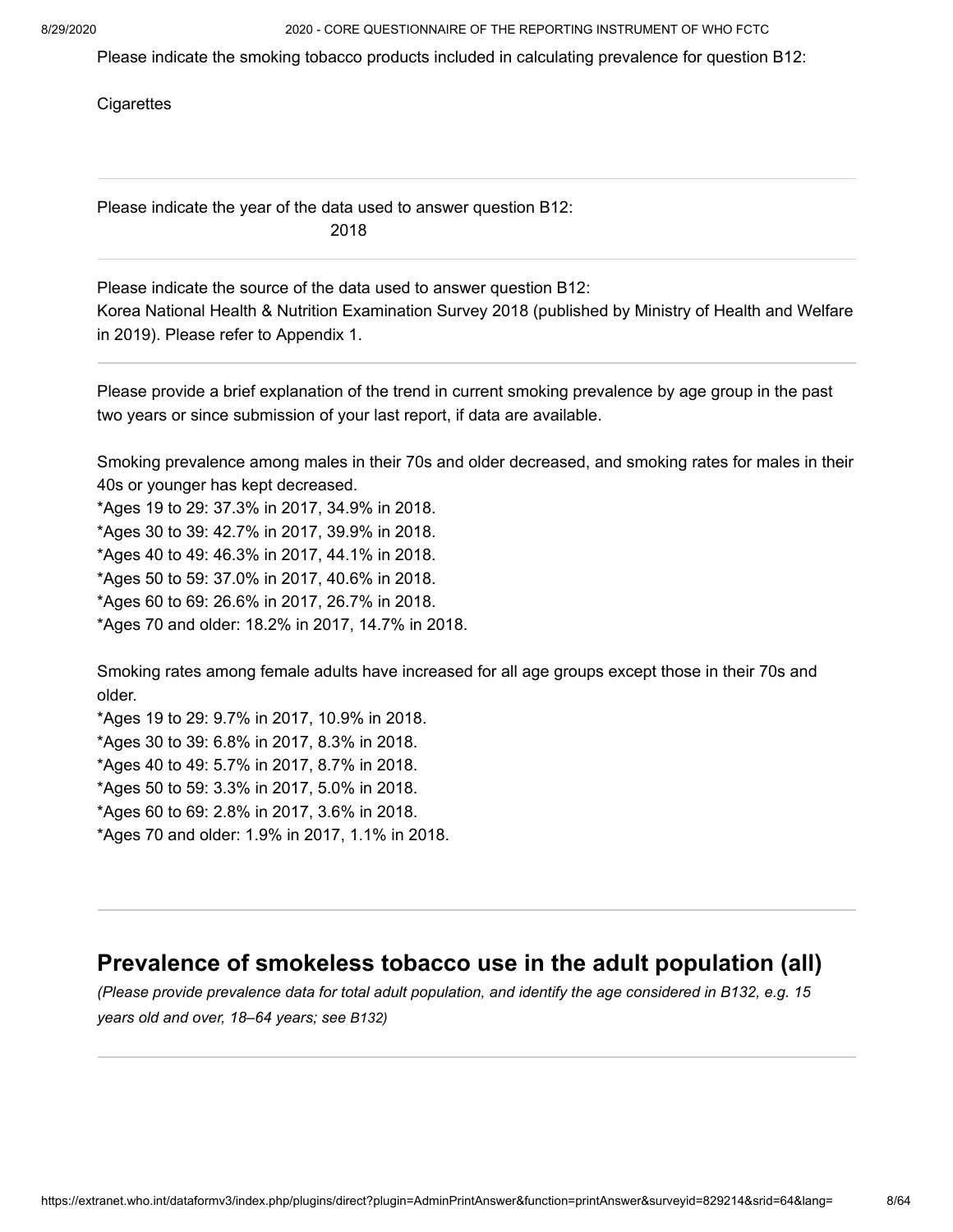Males

**Prevalence (%) (please include all smokeless tobacco products in prevalence data)**

### Females

**Prevalence (%) (please include all smokeless tobacco products in prevalence data)**

### TOTAL (males and females)

**Prevalence (%)** 

**(please include all smokeless tobacco products in prevalence data)**

Please indicate the smokeless tobacco products included in calculating prevalence for question B13:

Please indicate the age range to which the data used to answer question B13 refer:

#### **From To**

Please indicate the year of the data used to answer question B13:

Please indicate the source of the data used to answer question B13:

Please provide the definitions of "current user", "daily user", "occasional user", "former user" and "never user" (of smokeless tobacco products) used in this report in the space below.

> Current user Daily user Occasional user Former user Never user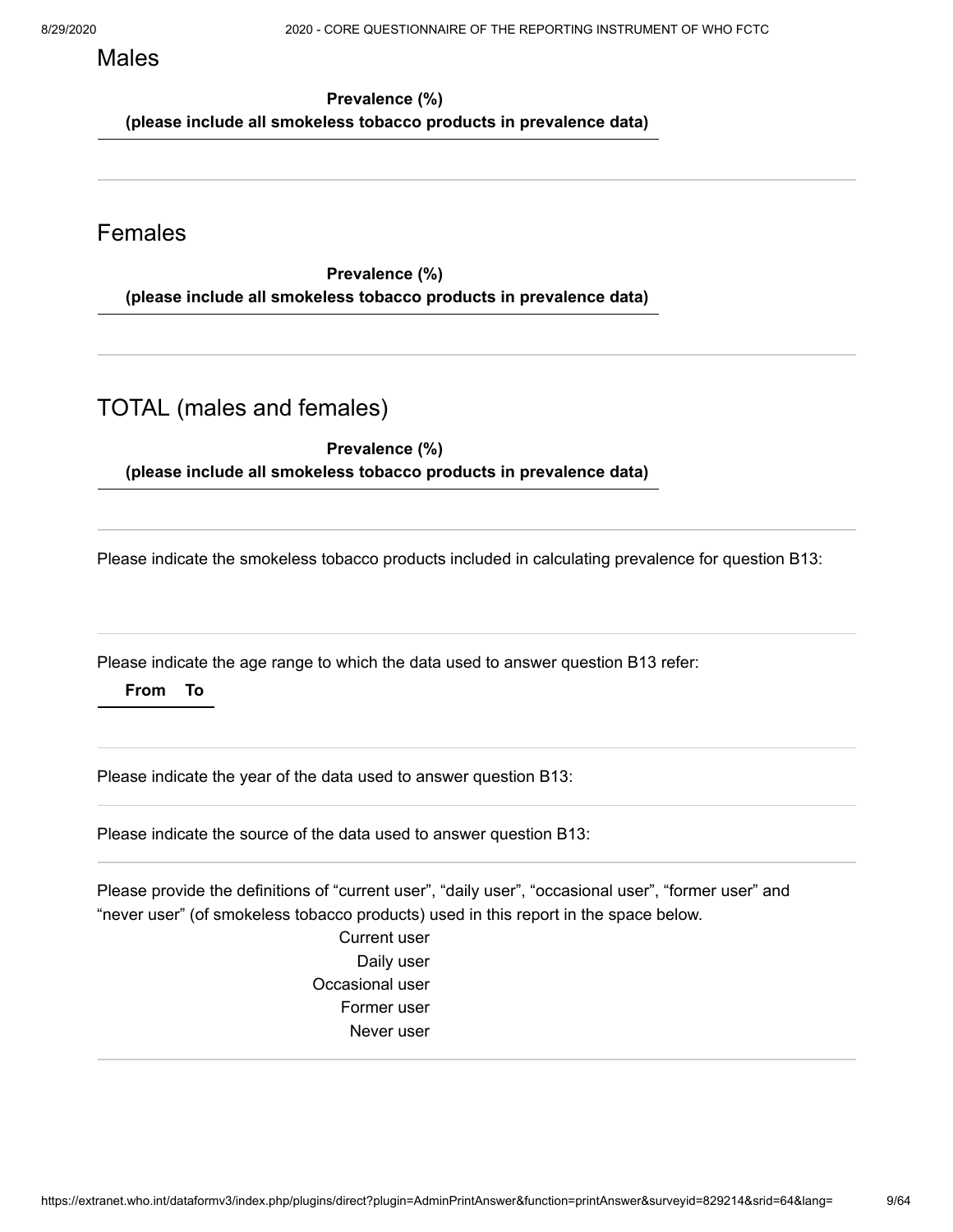Please provide a brief explanation of the trend in smokeless tobacco use in the adult population in the past two years or since submission of your last report.

There is no official or available data on prevalence of smokeless tobacco.

## **Prevalence of smokeless tobacco use in the adult population (current users) by age group (by age groups)**

*(If data are available, please provide prevalence data by age group, and identify the age group considered, preferably by 10-year categories, e.g. 25-34, 35-44 years)*

| Range - start<br>Range - end | Prevalence (%)                                  |                  |
|------------------------------|-------------------------------------------------|------------------|
|                              | (please include all smoking tobacco products in |                  |
| age                          | age                                             | prevalence data) |
|                              |                                                 |                  |

Please indicate the smokeless tobacco products included in the answer to question B14:

Please indicate the year of the data used to answer question B14:

Please indicate the source of the data used to answer question B14:

Please provide a brief explanation of the trend in current use of smokeless tobacco by adult age groups in the past two years or since submission of your last report.

### **Tobacco use by ethnic group(s)**

(please include all smoking or smokeless tobacco products in prevalence data)

| <b>Ethnic</b> | <b>MALES -</b> | <b>FEMALES -</b> | <b>TOTAL (males and females) -</b> |
|---------------|----------------|------------------|------------------------------------|
| group(s)      | Prevalence (%) | Prevalence (%)   | Prevalence (%)                     |

Please indicate the tobacco products included in the answer to question B15: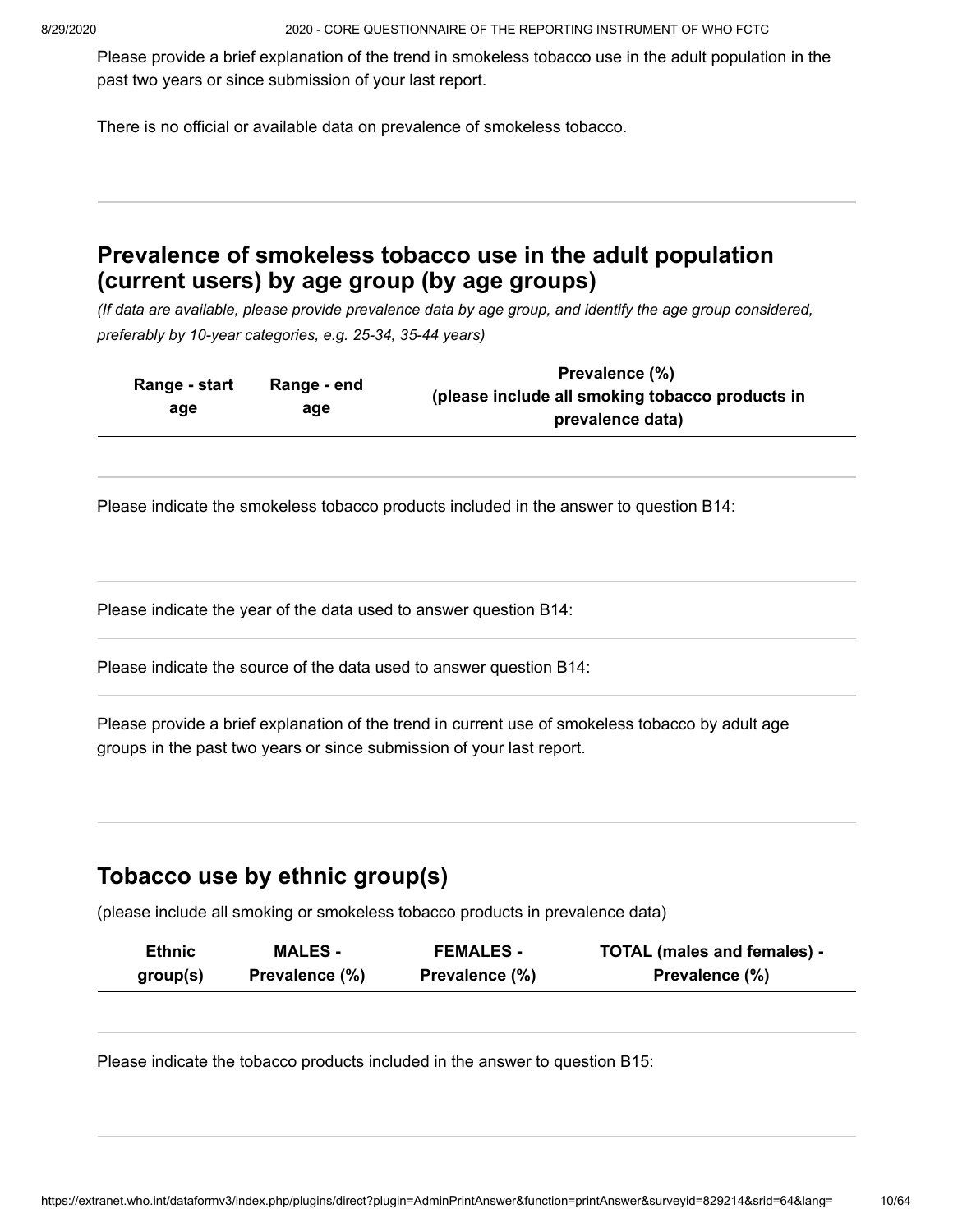Please indicate the age range to which the data used to answer question B15 refer:

**From To**

Please indicate the year of the data used to answer question B15:

Please indicate the source of the data used to answer question B15: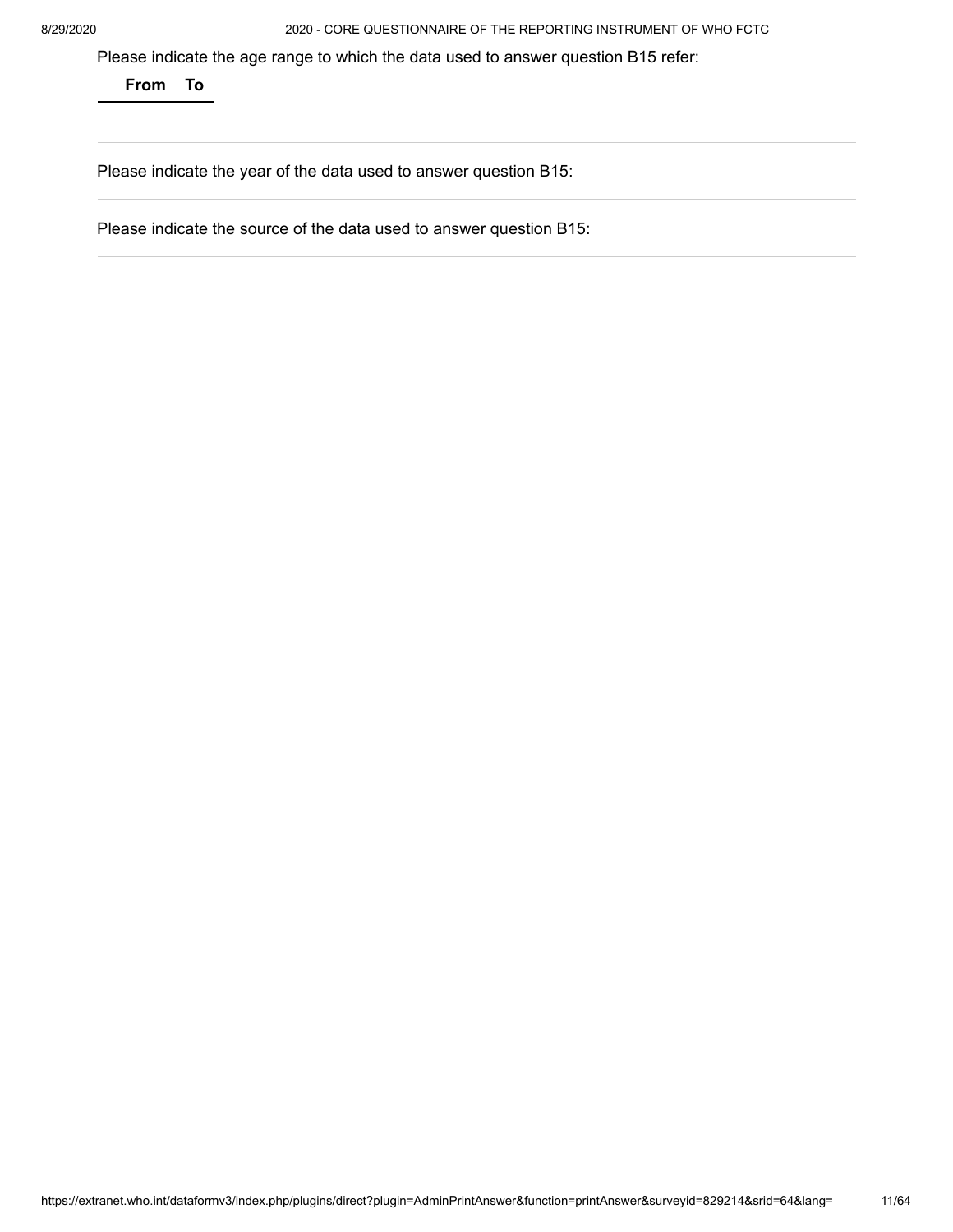## **Tobacco use by young persons**

(please include all smoking or smokeless tobacco products in prevalence data)

|                                                       | Age<br>range | <b>SMOKING</b><br><b>TOBACCO -</b><br>Prevalence (%) | <b>SMOKELESS</b><br><b>TOBACCO -</b><br>Prevalence (%) | <b>WATER PIPE -</b><br>Prevalence (%) |
|-------------------------------------------------------|--------------|------------------------------------------------------|--------------------------------------------------------|---------------------------------------|
| <b>BOYS - Current users</b><br>4                      | 13           | 1.1                                                  |                                                        | 0.6                                   |
| <b>BOYS - Current users</b><br>4                      | 14           | 4.2                                                  |                                                        | 2.6                                   |
| <b>BOYS - Current users</b><br>4                      | 15           | 6.5                                                  |                                                        | 3.7                                   |
| <b>BOYS - Current users</b><br>4                      | 16           | 11.1                                                 |                                                        | 5.7                                   |
| <b>BOYS - Current users</b><br>4                      | 17           | 14.6                                                 |                                                        | 7.0                                   |
| <b>BOYS - Current users</b><br>4                      | 18           | 16.8                                                 |                                                        | 7.8                                   |
| <b>GIRLS - Current</b><br>users <sup>4</sup>          | 13           | 0.8                                                  |                                                        | 0.2                                   |
| <b>GIRLS - Current</b><br>users <sup>4</sup>          | 14           | 2.6                                                  |                                                        | 1.3                                   |
| GIRLS - Current<br>users <sup>4</sup>                 | 15           | 3.5                                                  |                                                        | 1.2                                   |
| GIRLS - Current<br>users <sup>4</sup>                 | 16           | 5.3                                                  |                                                        | 2.0                                   |
| GIRLS - Current<br>users <sup>4</sup>                 | 17           | 5.0                                                  |                                                        | 1.9                                   |
| <b>GIRLS - Current</b><br>users <sup>4</sup>          | 18           | 5.4                                                  |                                                        | 2.3                                   |
| <b>TOTAL</b> (boys and<br>girls) - Current users<br>4 | 13           | 1.0                                                  |                                                        | 0.4                                   |
| <b>TOTAL</b> (boys and<br>girls) - Current users<br>4 | 14           | 3.5                                                  |                                                        | 2.0                                   |
| <b>TOTAL</b> (boys and<br>girls) - Current users<br>4 | 15           | 5.0                                                  |                                                        | 2.5                                   |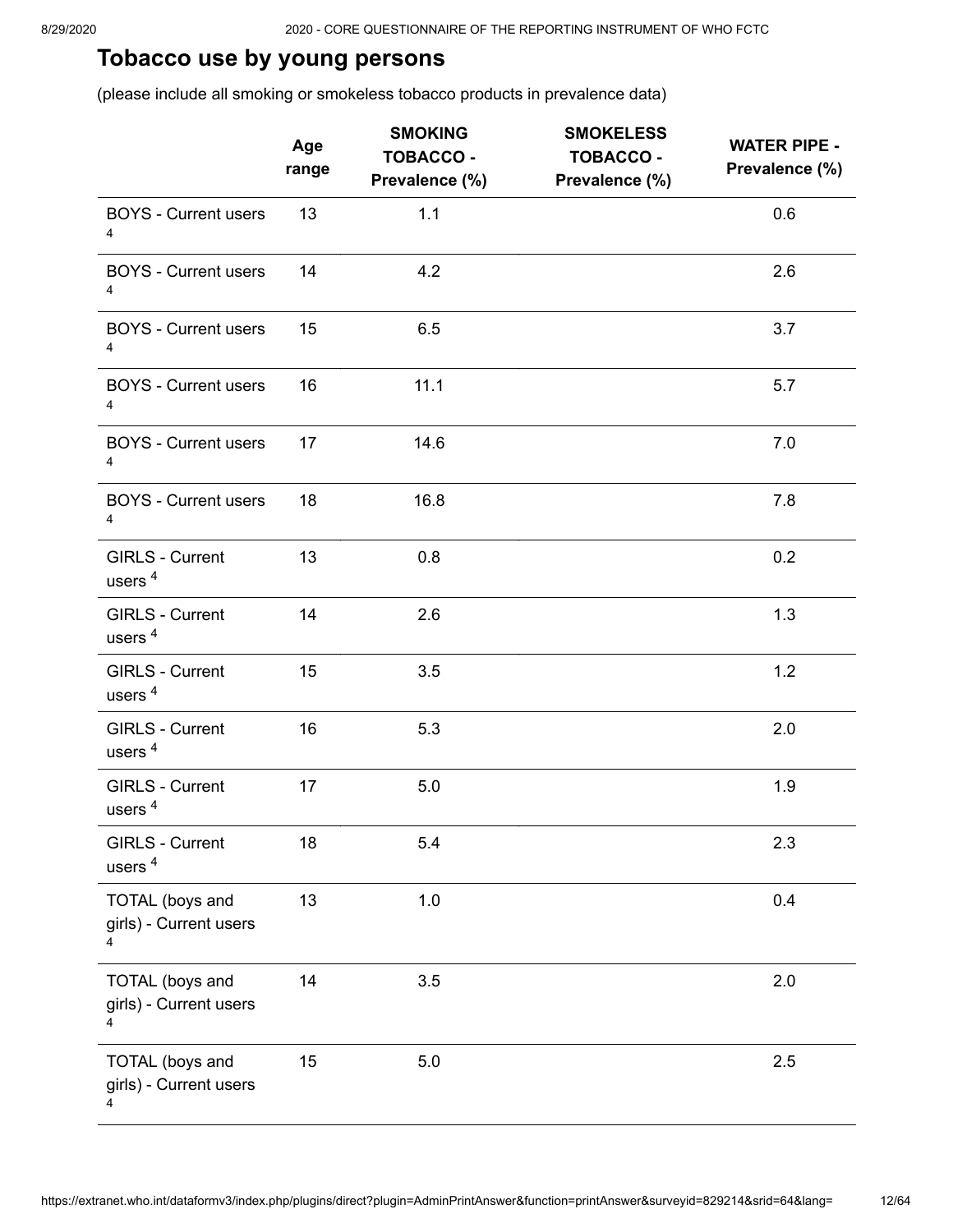| TOTAL (boys and<br>girls) - Current users<br>4 | 16 | 8.3  | 3.9 |
|------------------------------------------------|----|------|-----|
| TOTAL (boys and<br>girls) - Current users<br>4 | 17 | 10.0 | 4.6 |
| TOTAL (boys and<br>girls) - Current users<br>4 | 18 | 11.4 | 5.2 |

Please indicate the tobacco products included in calculating prevalence for question B16:

Smoking tobacco: cigarette / Other tobacco: liquid e-cigarette

Please indicate the year of the data used to answer question B16: 2019

Korea Youth Risk Behavior Web-based Survey 2019 (published by Ministry of Health and Welfare in 2019). Please refer to Appendix 2. Please indicate the source of the data used to answer question B16:

Please provide the definition of "current smoking/tobacco use" used to answer question B16 in the space below.

Current users means those who have smoked at least one day (for cigarette) or at least once (for liquid type e-cigarette) over the last 30 days.

Please provide a brief explanation of the trend in tobacco use by young persons in the past two years or since submission of your last report.

There has been no major change in cigarette smoking prevalence among boys and girls, and liquid ecigarette use has slightly increased in both groups.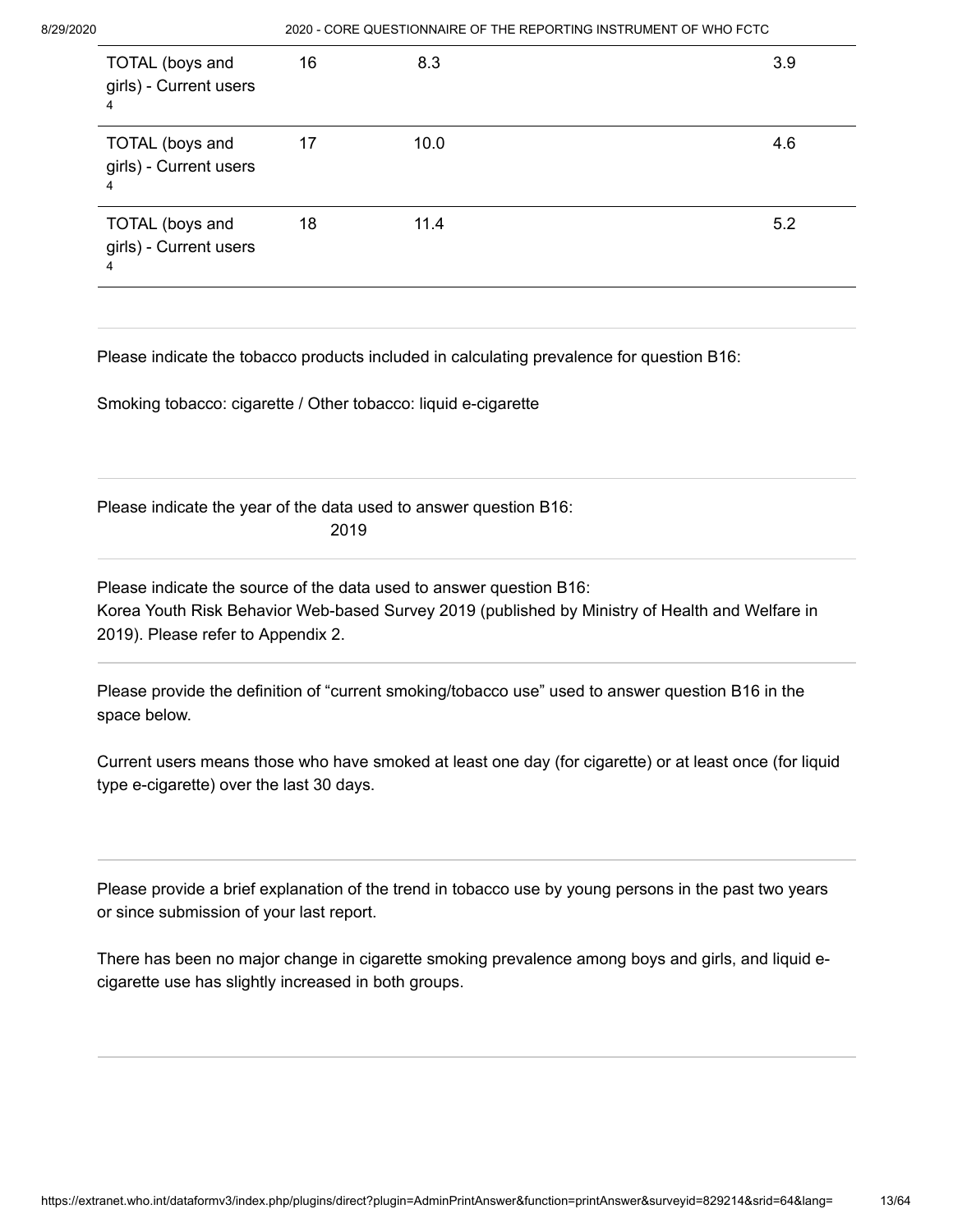Please attach the relevant documentation.

| Appendix 1.<br><b>National &amp;</b><br><b>Nutrition</b><br><b>Examination</b> | No comment | File type "pdf" |
|--------------------------------------------------------------------------------|------------|-----------------|
| Survey 2018                                                                    |            |                 |
| Appendix 2.<br><b>Youth Risk</b>                                               | No comment | File type "pdf" |
| <b>Behaviour Web-</b><br>based Survey                                          |            |                 |
| 2019                                                                           |            |                 |

## **Use of novel and emerging tobacco and nicotine products**

| Age<br>range | <b>Heated tobacco</b><br>products (HTPs) -<br>Prevalence (%) | <b>Electronic Nicotine</b><br><b>Delivery Systems</b><br>(ENDS) - Prevalence<br>(% | <b>Electronic Non-Nicotine</b><br><b>Delivery Systems</b><br>(ENNDS) - Prevalence<br>(%) | <b>Other</b><br>products -<br><b>Prevalence</b><br>(%) |
|--------------|--------------------------------------------------------------|------------------------------------------------------------------------------------|------------------------------------------------------------------------------------------|--------------------------------------------------------|
|              |                                                              |                                                                                    |                                                                                          |                                                        |

## B2-B9. HEALTH, SOCIAL AND ECONOMIC INDICATORS

# Exposure to tobacco smoke

Do you have any data on exposure to tobacco smoke in your population?

Yes **✓**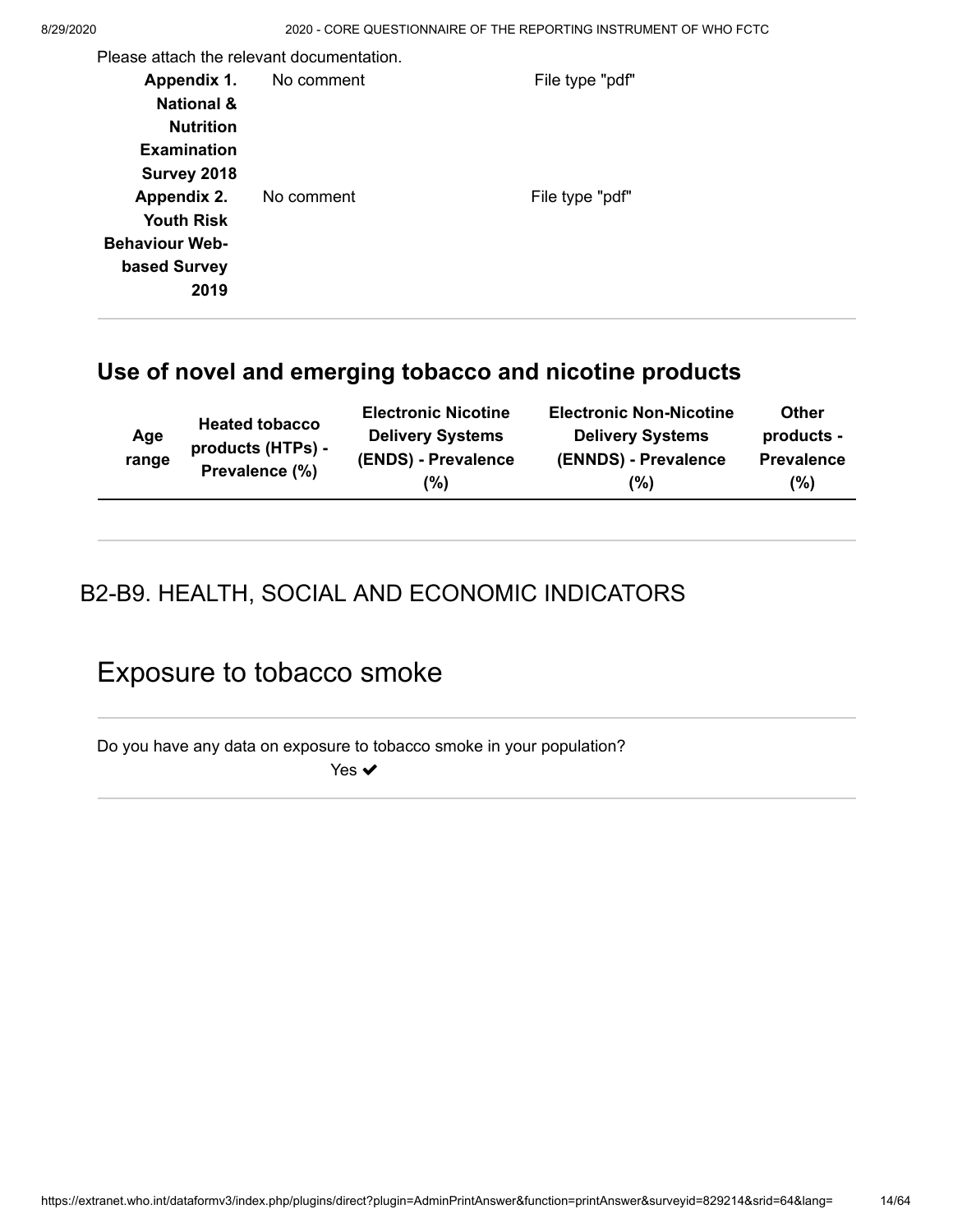Please provide details in the space below (e.g. exposure by gender, at home, in the workplace, on public transport).

1. Adults (19 years old and over): Rates of exposure to tobacco smoke among adults were 11.9 % (male 15.2%, female 8.9%) in the workplace, 3.9% (male 0.9%, female 5.9%) at home, and 15.4%(male 18.2%, female 13.5%) in indoor public places.

\*These data show the rates of exposure to tobacco smoke among current non-smokers in the indoor workplace, at home, and indoor public places within 7 days.

2. Adolescents(13 to 18 years old): Rates of exposure to tobacco smoke among adolescents were 37.1%. (male 29.3%, female 34.3%) at home, 21.6% (male 20.8%, female 22.4%) at indoor of school, and 52.5%(male 46.2%, female 59.3%) in indoor public places.

\*These data show the rates of who have been smelled tobacco smokes from others' smoking among adolescents at home within 7 days. And the rates of exposure to tobacco smoke from others' smoking at indoor of school(classroom, restroom, hallway, etc) or indoor public places(store, restaurant, shopping mall, theatre, internet café, etc) within 7 days.

\*Pay attention when comparing data of previous years since questionnaire for 'Adolescents exposure to tobacco smoke' was changed from 2019

Please indicate the year of the data used to answer question B21:

2019

Please indicate the source of the data used to answer question B21:

1. Adults: Korea National Health & Nutrition Examination Survey 2018 (published by Ministry of Health and Welfare in 2019). Please refer to Appendix 1. 2. Adolescents: Youth Risk Behaviour Web-based Survey 2019 (published by Ministry of Health and Welfare in 2019). Please refer to Appendix 2.

Please attach the relevant documentation.

| Appendix 1.           | No comment | File type "pdf" |
|-----------------------|------------|-----------------|
| <b>National &amp;</b> |            |                 |
| <b>Nutrition</b>      |            |                 |
| <b>Examination</b>    |            |                 |
| Survey 2018           |            |                 |
| Appendix 2.           | No comment | File type "pdf" |
| <b>Youth Risk</b>     |            |                 |
| <b>Behaviour Web-</b> |            |                 |
| based Survey          |            |                 |
| 2019                  |            |                 |

# Tobacco-related mortality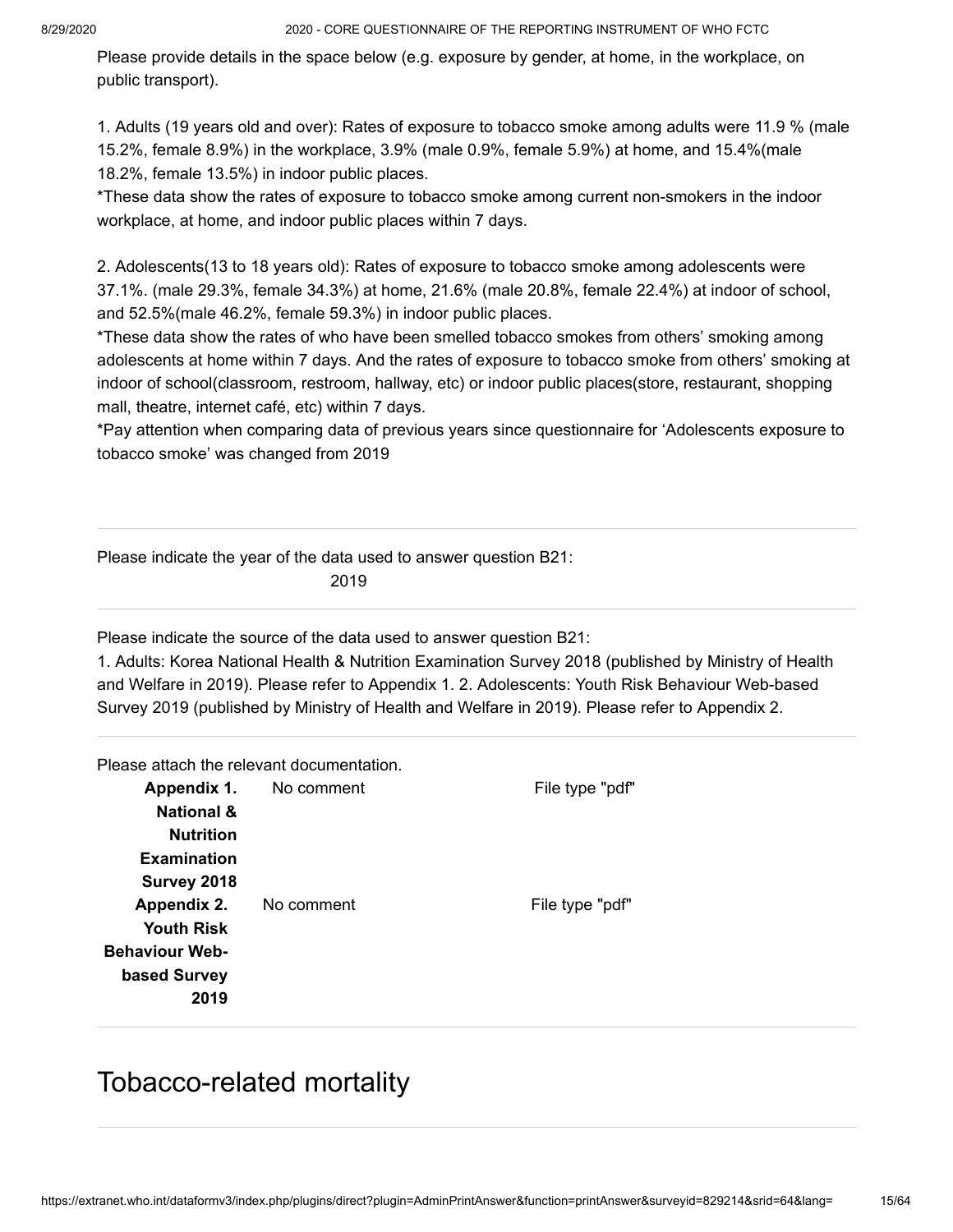Do you have information on tobacco-related mortality in your population?

Yes ✔

61723 What is the estimated total number of deaths attributable to tobacco use in your population?

If available, please provide any additional information on mortality attributable to tobacco use (e.g. lung cancer, cardiovascular diseases) in your jurisdiction.

#### \*B32

- Tobacco related mortality in 2017 was 61,723(male 52,412; female 9,311).

#### \*B33

- To break the smoking attributable mortality into per disease, it is in the order of lung cancer, ischemic heart disease(IHD), stroke, and chronic obstructive pulmonary disease(COPD).

- In the case of lung cancer, there was a linear association between smoking and lung cancer with increasing smoking. When smoking 30 cigarettes a day, the risk of death jumped to 8.9 times higher than that of non-smoker.

Please indicate the year of the data used to answer question B32 and 33: 2017

Please indicate the source of the data used to answer questions B32 and B33:

\*The data was based on the following resources. Please refer to Appendix 3. 1) Keum Ji Jung et al., "The effect of smoking on the public health of Korea : Expectation of the numbers of smoker and smoking attributable death", Tobacco Free, Korea Health Promotion Institute, 2019, 20(1), pp.6-15.

Please submit a copy of the study you refer to:

**Appendix 3. The effect of smoking on the public health of Korea**

No comment The Tile type "pdf"

## Tobacco-related costs

Do you have information on the economic burden of tobacco use in your population, e.g. the overall cost of tobacco use imposed on your society?

Yes  $\blacktriangledown$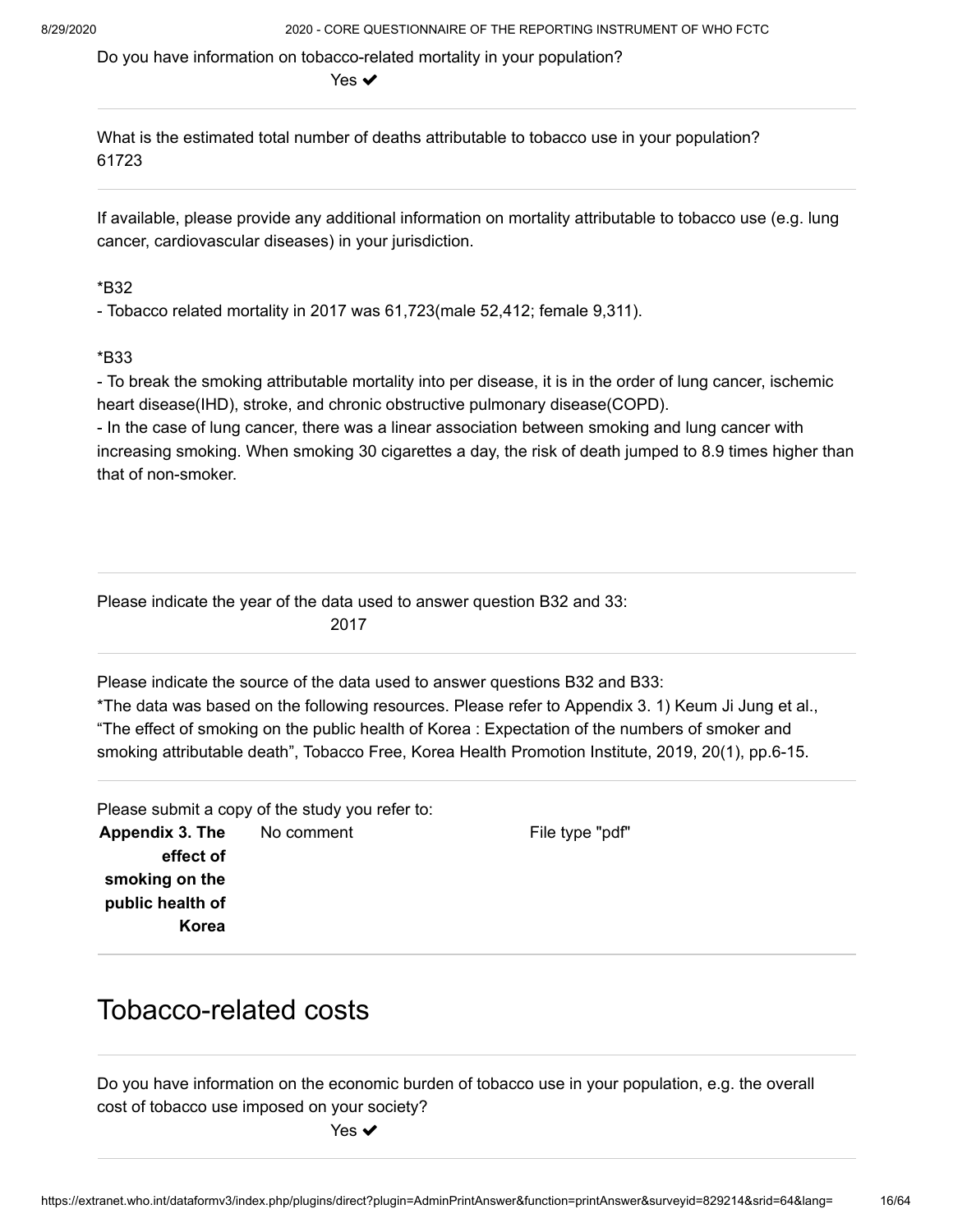Please provide details (e.g. direct (health care-related) and indirect costs and, if possible, the method used to estimate these costs).

-Health insurance expenditure caused by tobacco use was about 2,427 billion KRW (2.01 billion USD) in 2013.

\*Health insurance expenditure includes national insurance contribution and patients sharing. \*Health insurance expenditures have increased by 2.7 times compared with 935 billion KRW in 2005.

-Social economic cost caused by smoking was 7,126 billion KRW in 2013.

\*Social economic cost has increased by 1.6 times, compared with 409 billion KRW in 2005.

\*Social economic cost includes the direct cost (medical expenses) and indirect costs such as income and productivity losses by premature death.

Please indicate the year of the data used to answer question B42: 2013

Please indicate the source of the data used to answer question B42:

The data was based on the following resource. Please refer to Appendix 4. \*Sun Mi Lee et al. Socioeconomic impacts of major health risk factors and evaluation on effects of regulatory policy. 2015. Health Insurance Policy Institute of National Health Insurance Service.

|                   | Please submit a copy of the study you refer to: |                 |
|-------------------|-------------------------------------------------|-----------------|
|                   | <b>Appendix 4.</b> No comment                   | File type "pdf" |
| Socio-economic    |                                                 |                 |
| impacts of major  |                                                 |                 |
| health risk       |                                                 |                 |
| factors and       |                                                 |                 |
| evaluation on     |                                                 |                 |
| effects of        |                                                 |                 |
| regulatory policy |                                                 |                 |
|                   |                                                 |                 |

# Supply of tobacco and tobacco products

*(with reference to Articles 6.2(b), 20.4(c), and 15.5)*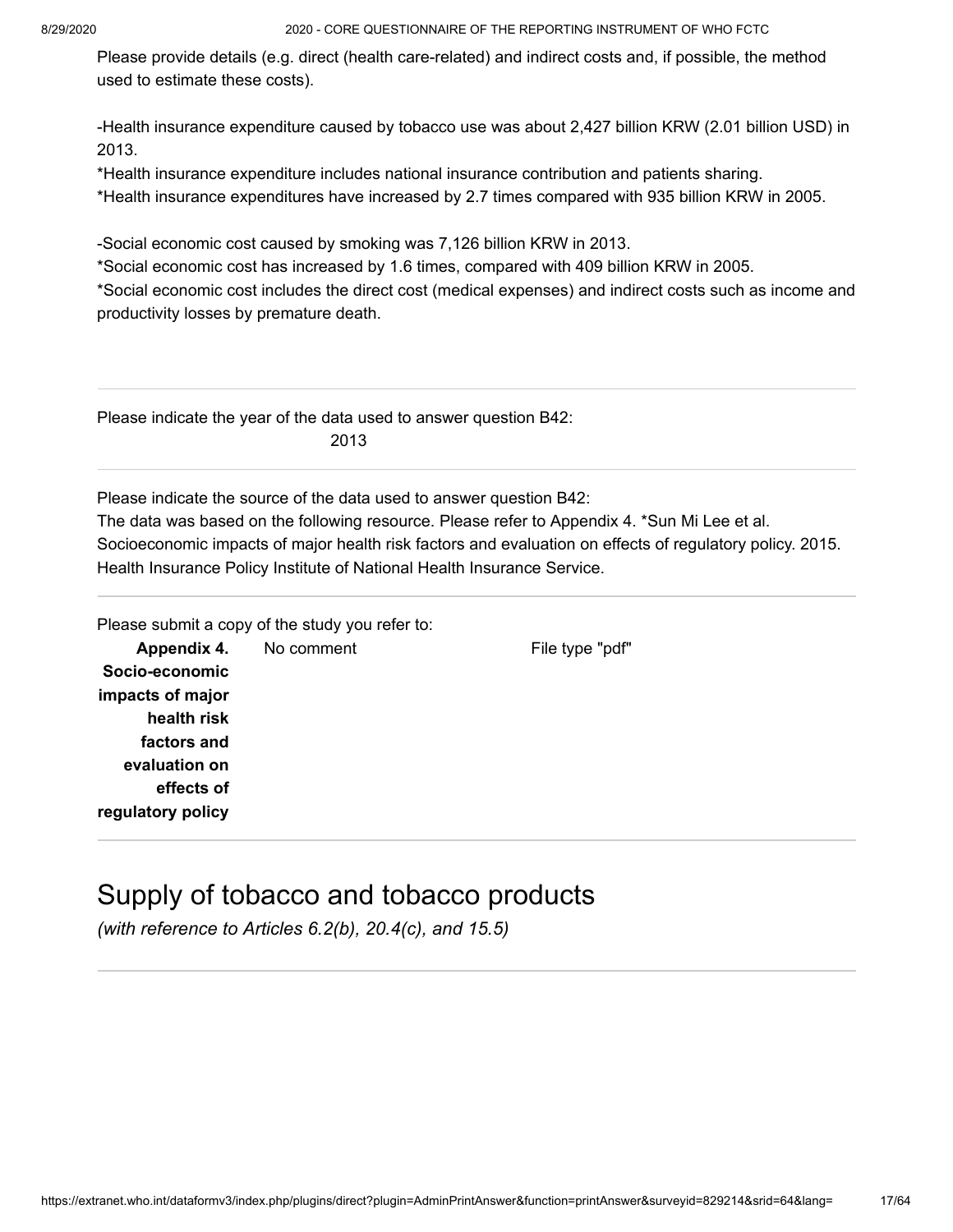Licit supply of tobacco products

|                                | <b>Product</b>                       | Unit (e.g.<br>pieces,<br>tonnes) | <b>Domestic</b><br>production | <b>Retail</b><br>sales | <b>Exports</b> | <b>Imports</b> |
|--------------------------------|--------------------------------------|----------------------------------|-------------------------------|------------------------|----------------|----------------|
| Smoking<br>tobacco<br>products | Cigarettes                           | One million<br>cigarettes        | 117,464                       | 61,274                 | 54,616         | 4,402          |
| Smoking<br>tobacco<br>products | e-cigarette                          | One million ml                   |                               | 3.5                    |                | 0.6            |
| Other tobacco<br>products      | Heated<br><b>Tobacco</b><br>Products | One million<br>sticks            | 15,078                        | 7,262                  | 8,108          | 0.04           |
|                                |                                      |                                  |                               |                        |                |                |

Please provide information on the volumes of duty-free sales (e.g. product, unit, quantity), if available.

4,340 millions of cigarettes

Please indicate the year of the data used to answer question B51 and 52: 2019

Ministry of Strategy and Finance. Please indicate the source of the data used to answer questions B51 and B52:

Please attach the relevant documentation.

# **Seizures of illicit tobacco products**

*(with reference to Article 15.5)* 

#### Seizures of illicit tobacco

**Year Product Unit (e.g. pieces, tonnes) Quantity seized**

Do you have any information on the percentage of illicit tobacco products on the national tobacco market?

No **x**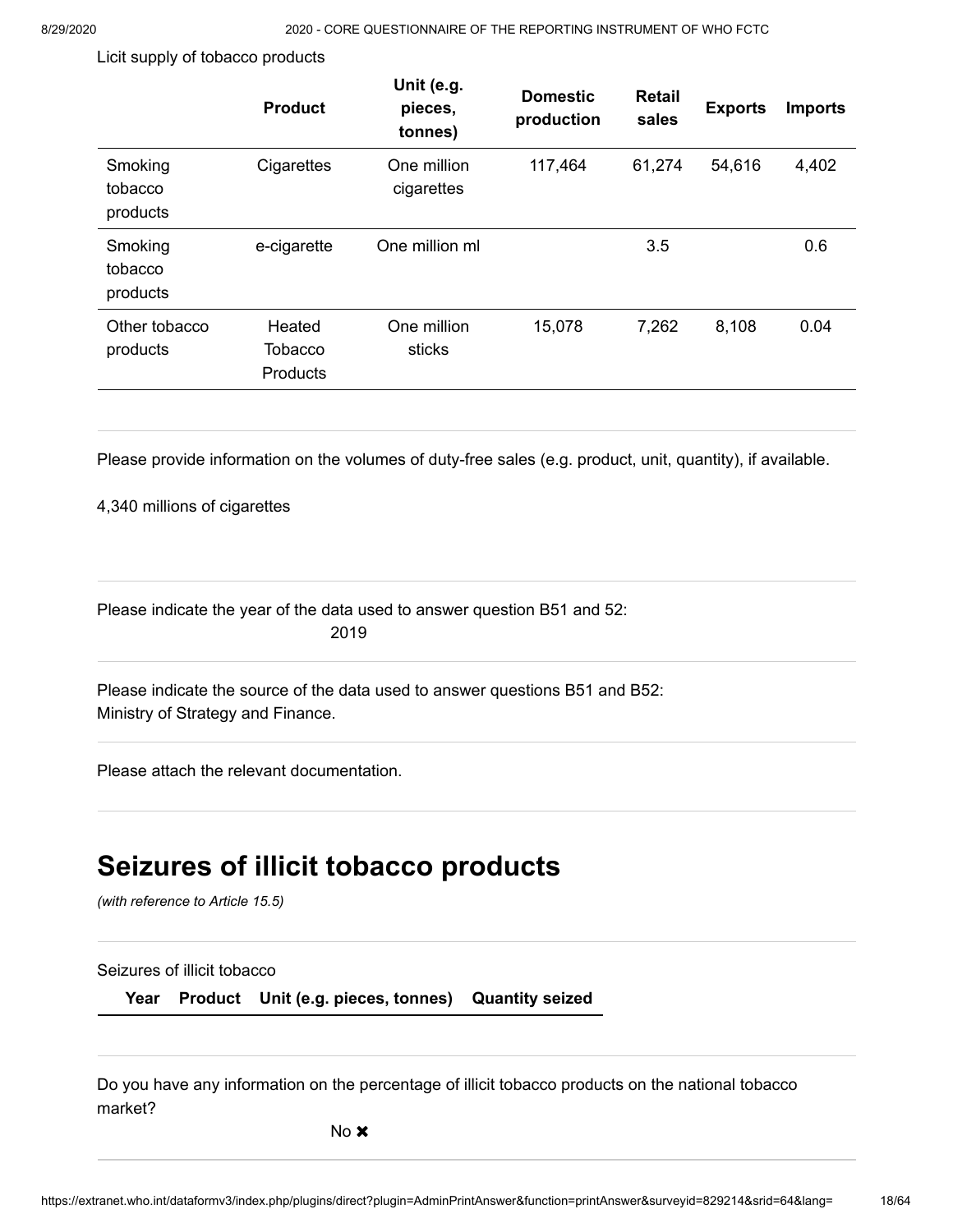Please provide any further information on illicit tobacco products.

Korea Customs Service has uncovered 2,325 cases of tobacco product smuggling which is worth about 15.1 billion KRW (12.4 million USD) in 2019.

- The number of the case has raised due to a small unit of smuggling by inbound travelers.

Korea Customs Service Please indicate the source of the data used to answer questions in section B6:

Please attach the relevant documentation.

## Tobacco-growing

Is there any tobacco-growing in your jurisdiction? Yes ✔

Please provide information on the number of workers involved in tobacco-growing. If available, please provide this figure broken down by gender.

In 2019, the number of tobacco-growing household was 2,880 and the area of tobacco-growing was 3,308 hectares.

Please provide, if available, the share of the value of tobacco leaf production in the national gross domestic product.

Please indicate the year of the data used to answer questions in section B7: 2019

Tobacco Grower's Union Please indicate the source of the data used to answer questions in section B7:

Please attach the relevant documentation.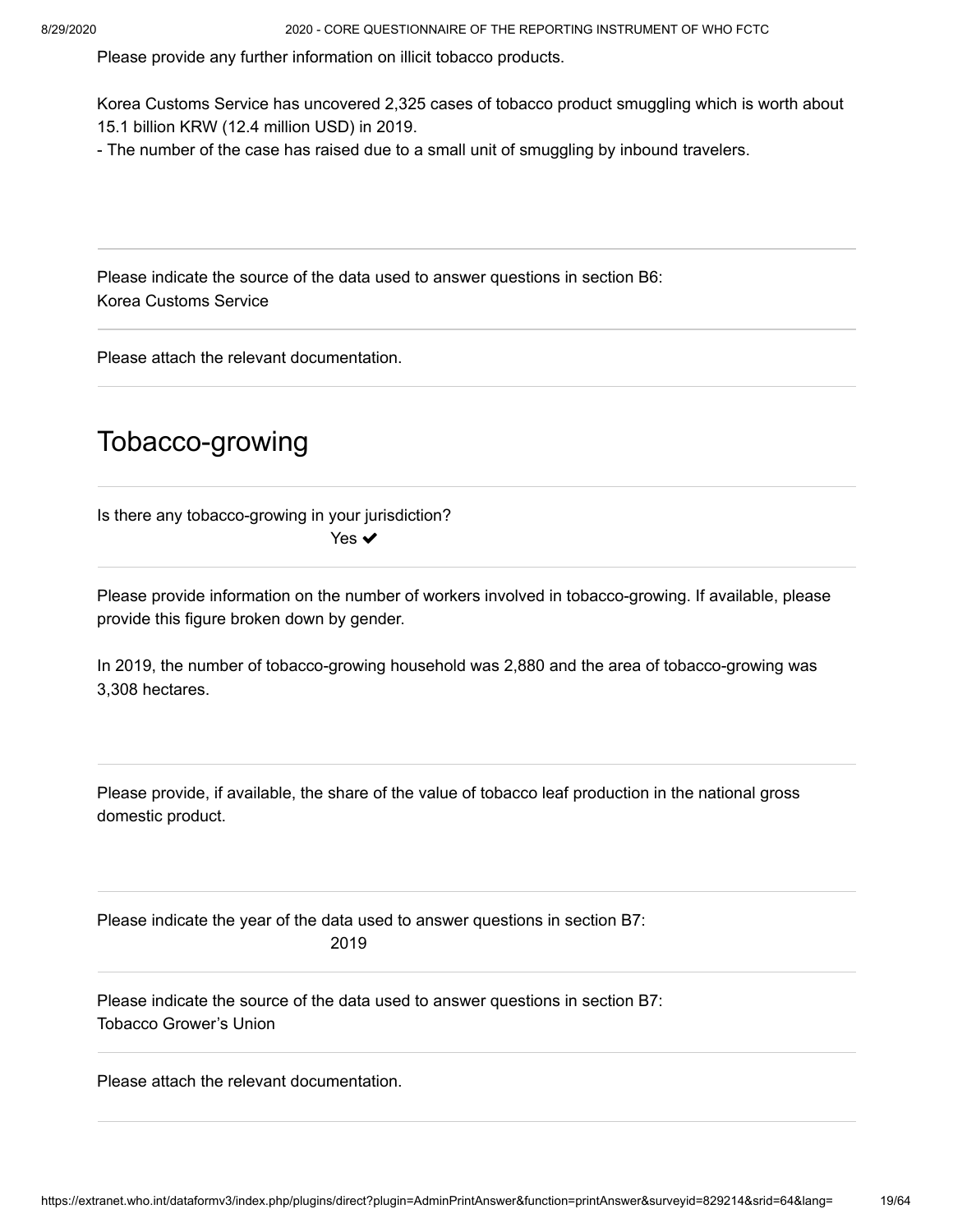# **Taxation of tobacco products**

*(with reference to Articles 6.2(a) and 6.3)*

What proportion of the retail price of the most popular price category of tobacco product consists of taxes (e.g. sum of excise, sales and import duties (if applicable) and value added tax/goods and services tax (VAT/GST))?

74

How are the excise taxes levied (what types of taxes are levied)?

| Specific tax only                             | Yes |
|-----------------------------------------------|-----|
| Ad valorem tax only                           | No  |
| Combination of specific and ad valorem taxes  | No. |
| More complex structure (please explain below) | Nο  |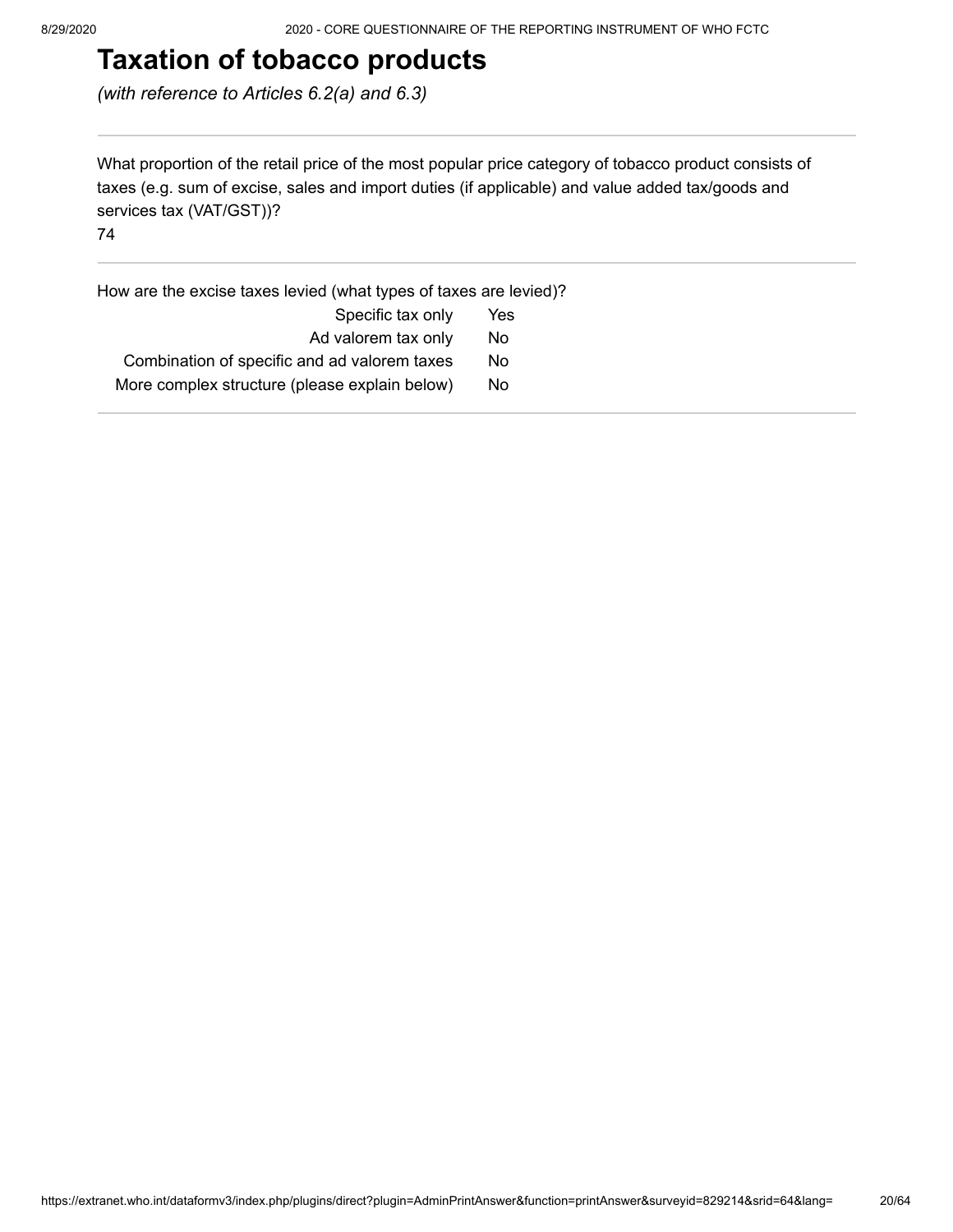If available, please provide details on the rates of taxation for tobacco products at all levels of Government and be as specific as possible (specify the type of tax, e.g. VAT, sales, import duties)

|                                      | <b>Product</b>                  | Type of tax                     | Rate or amount                       | Base of tax <sup>5</sup>  |
|--------------------------------------|---------------------------------|---------------------------------|--------------------------------------|---------------------------|
| Smoking tobacco<br>products          | Cigarettes                      | <b>Health Promotion</b><br>Fund | <b>KRW 841</b>                       | 20 cigarette              |
| Smoking tobacco<br>products          | Cigarettes                      | Excise tax                      | KRW 2,049                            | 20 cigarette              |
| Smoking tobacco<br>products          | Cigarettes                      | Waste<br>management<br>charge   | <b>KRW 24.4</b>                      | 20 cigarette              |
| Smoking tobacco<br>products          | Cigarettes                      | <b>VAT</b>                      | 10% of retail price<br>excluding VAT |                           |
| Smoking tobacco<br>products          | Pipe tobacco                    | <b>Health Promotion</b><br>Fund | <b>KRW 1,510</b>                     | 50 grams                  |
| Smoking tobacco<br>products          | Pipe tobacco                    | Excise tax                      | KRW 3,642                            | 50 grams                  |
| Smoking tobacco<br>products          | Cigar                           | <b>Health Promotion</b><br>Fund | <b>KRW 4,290</b>                     | 50 grams                  |
| Smoking tobacco<br>products          | Cigar                           | Excise tax                      | KRW 10,465                           | 50 grams                  |
| <b>Smokeless</b><br>tobacco products | Chew                            | <b>Health Promotion</b><br>Fund | <b>KRW 1,720</b>                     | Per 50grams               |
| <b>Smokeless</b><br>tobacco products | Chew                            | Excise tax                      | KRW 36,956                           | Per 50grams               |
| <b>Smokeless</b><br>tobacco products | Snuff                           | <b>Health Promotion</b><br>Fund | <b>KRW 1,070</b>                     | Per 50grams               |
| Smokeless<br>tobacco products        | Snuff                           | Excise tax                      | <b>KRW 2,622</b>                     | Per 50grams               |
| <b>Smokeless</b><br>tobacco products | Snus                            | <b>Health Promotion</b><br>Fund | KRW 26,725                           | Per 50grams               |
| <b>Smokeless</b><br>tobacco products | Snus                            | Excise tax                      | KRW 36,956                           | Per 50grams               |
| Other tobacco<br>products            | Waterpipe                       | <b>Health Promotion</b><br>Fund | KRW 52,505                           | Per 50 grams              |
| Other tobacco<br>products            | Waterpipe                       | Excise tax                      | <b>KRW 72,576</b>                    | Per 50 grams              |
| Other tobacco<br>products            | E-cigarettes (with<br>e-liquid) | <b>Health Promotion</b><br>Fund | <b>KRW 525</b>                       | 1ml of liquid<br>nicotine |
| Other tobacco<br>products            | E-cigarettes (with<br>e-liquid) | Excise tax                      | <b>KRW 1,274</b>                     | 1ml of liquid<br>nicotine |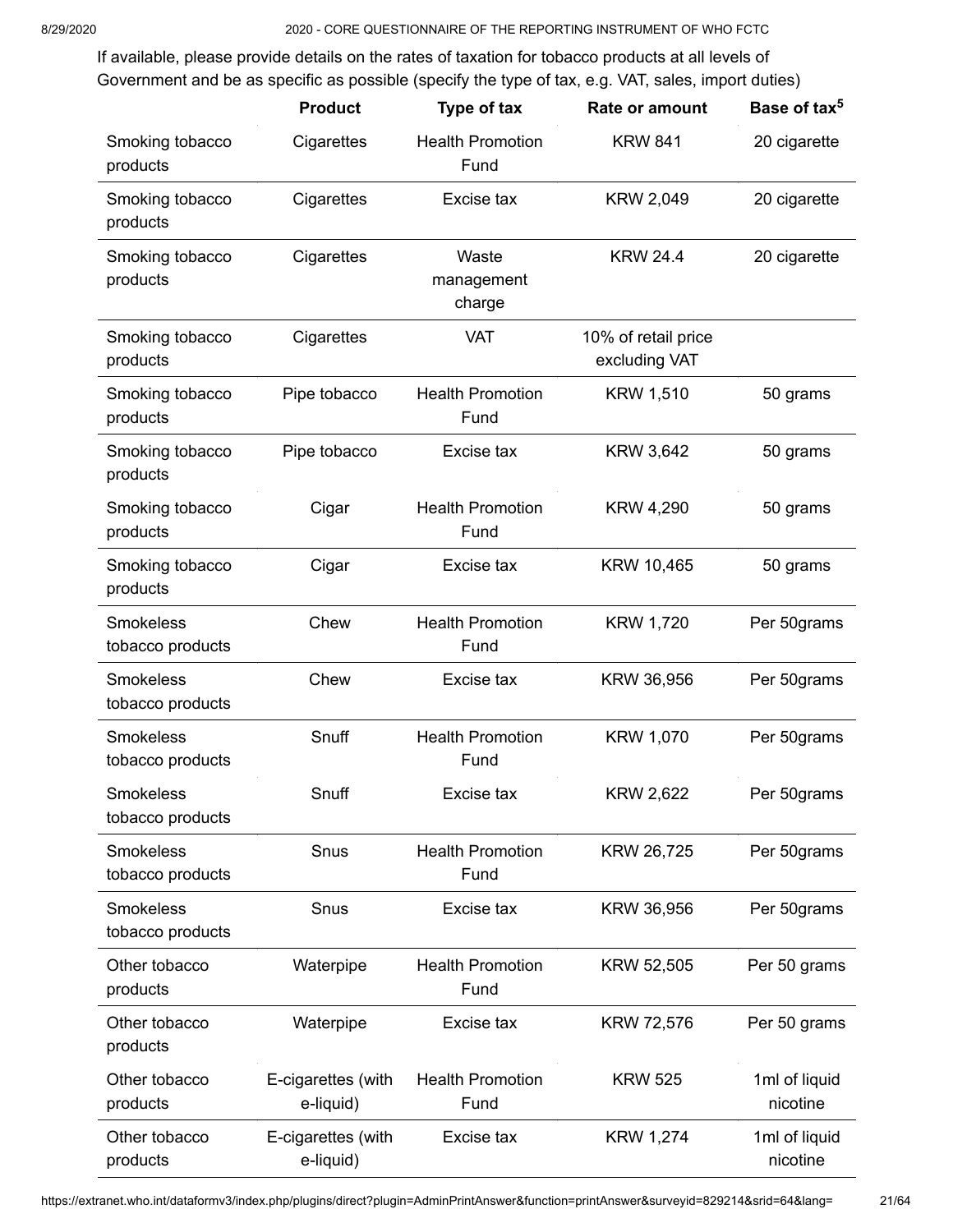| Other tobacco<br>products | E-cigarettes (with<br>e-liquid) | Waste<br>management<br>charge | <b>KRW 24.4</b>                      | 20 catridge |
|---------------------------|---------------------------------|-------------------------------|--------------------------------------|-------------|
| Other tobacco<br>products | E-cigarettes (with<br>e-liquid) | VAT                           | 10% of retail price<br>excluding VAT |             |

Please briefly describe the trends in taxation for tobacco products in the past two years or since submission of your last report in your jurisdiction.

Do you earmark any percentage of your taxation income for funding any national plan or strategy on tobacco control in your jurisdiction?

Yes **✓** 

Please provide details in the space below.

KRW 143.8 billion in 2018 and KRW 136.0 billion in 2019 of Health Promotion Fund were used for national tobacco control policy and programmes.

Please indicate the year of the data used to answer questions B81 to B86: 2020

The data are based on Health Promotion Act, Local Tax Act, Enforcement Decree of the Act on the Promotion of Saving and Recycling of Resources, Individual Consumption Tax Act, Enforcement Regulation of the Tobacco Business Act, and Value-Added Tax. Please indicate the source of the data used to answer questions B81 to B86:

Please attach the relevant documentation.

# **Price of tobacco products**

*(with reference to Articles 6.2(a))*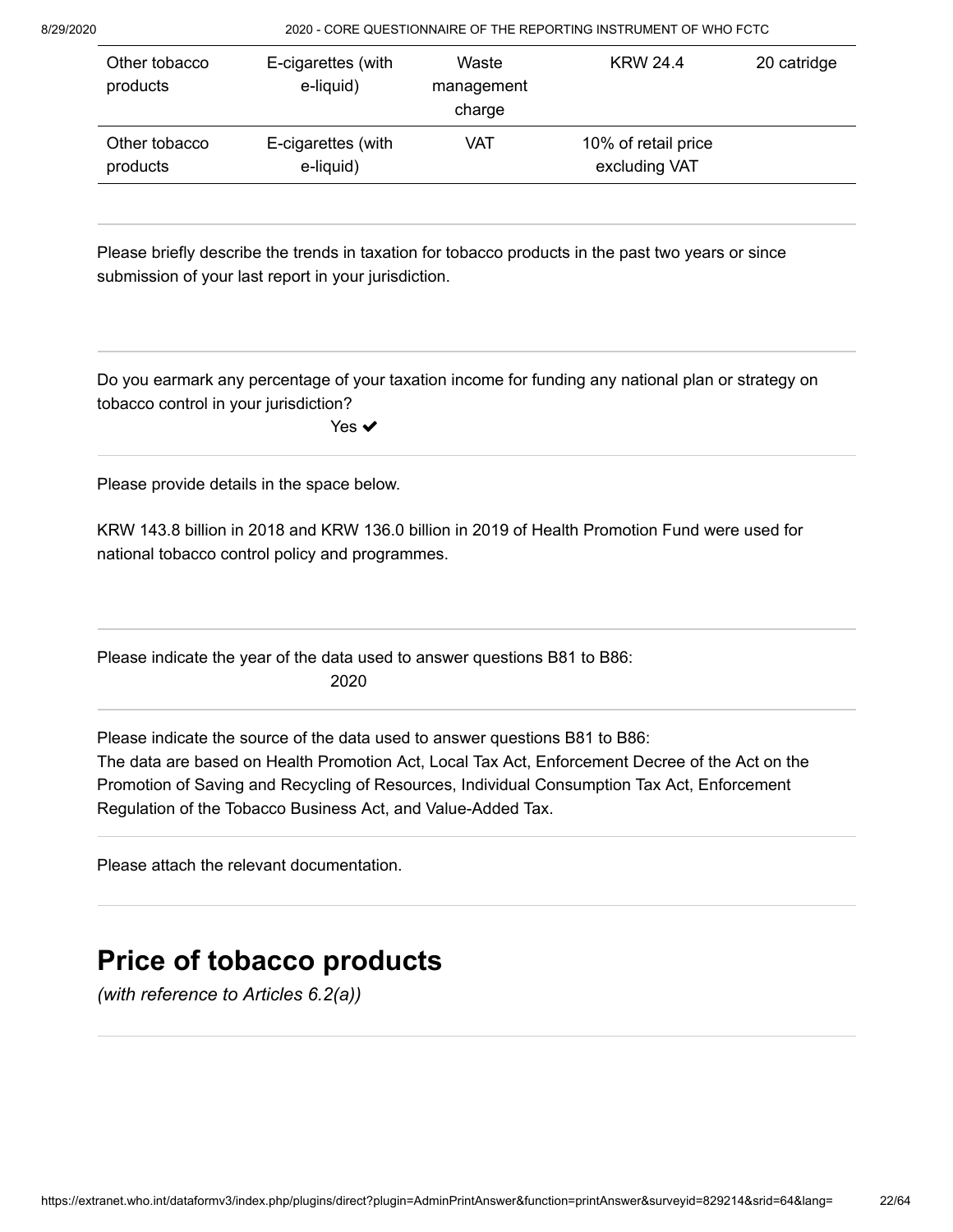# Domestic

Please provide the retail prices of the three most widely sold brands of domestic tobacco products at the most widely used point of sale in your capital city.

|                             | Name of the most widely<br>sold brands | Number of units or amount<br>per package | <b>Retail</b><br>price | <b>Currency</b> |
|-----------------------------|----------------------------------------|------------------------------------------|------------------------|-----------------|
| Smoking tobacco<br>products | Esse                                   | 20 cigarettes                            | 4,500                  | <b>KRW</b>      |
| Smoking tobacco<br>products | This                                   | 20 cigarettes                            | 4,500                  | <b>KRW</b>      |
| Smoking tobacco<br>products | Raison                                 | 20 cigarettes                            | 4,500                  | <b>KRW</b>      |
| Other tobacco<br>products   | Fiit for Iil(HTPs)                     | 20 sticks                                | 4,300                  | <b>KRW</b>      |
|                             |                                        |                                          |                        |                 |

# Imported

Please provide the retail prices of the three most widely sold brands of imported tobacco products at the most widely used point of sale in your capital city.

|                             | Name of the most widely<br>sold brands | Number of units or<br>amount per package | <b>Retail</b><br>price | <b>Currency</b> |
|-----------------------------|----------------------------------------|------------------------------------------|------------------------|-----------------|
| Smoking tobacco<br>products | Dunhill                                | 20 cigarettes                            | 4,500                  | <b>KRW</b>      |
| Smoking tobacco<br>products | Marlboro                               | 20 cigarettes                            | 4,500                  | <b>KRW</b>      |
| Smoking tobacco<br>products | <b>Mevius</b>                          | 20 cigarettes                            | 4,500                  | <b>KRW</b>      |
| Other tobacco<br>products   | Heets for iQOS(HTPs)                   | 20 sticks                                | 4,300                  | 4,300           |
| Other tobacco<br>products   | Neostick for Glo(HTPs)                 | 20 sticks                                | 4,300                  | 4,300           |

Please indicate the year of the data used to answer question B91:

2019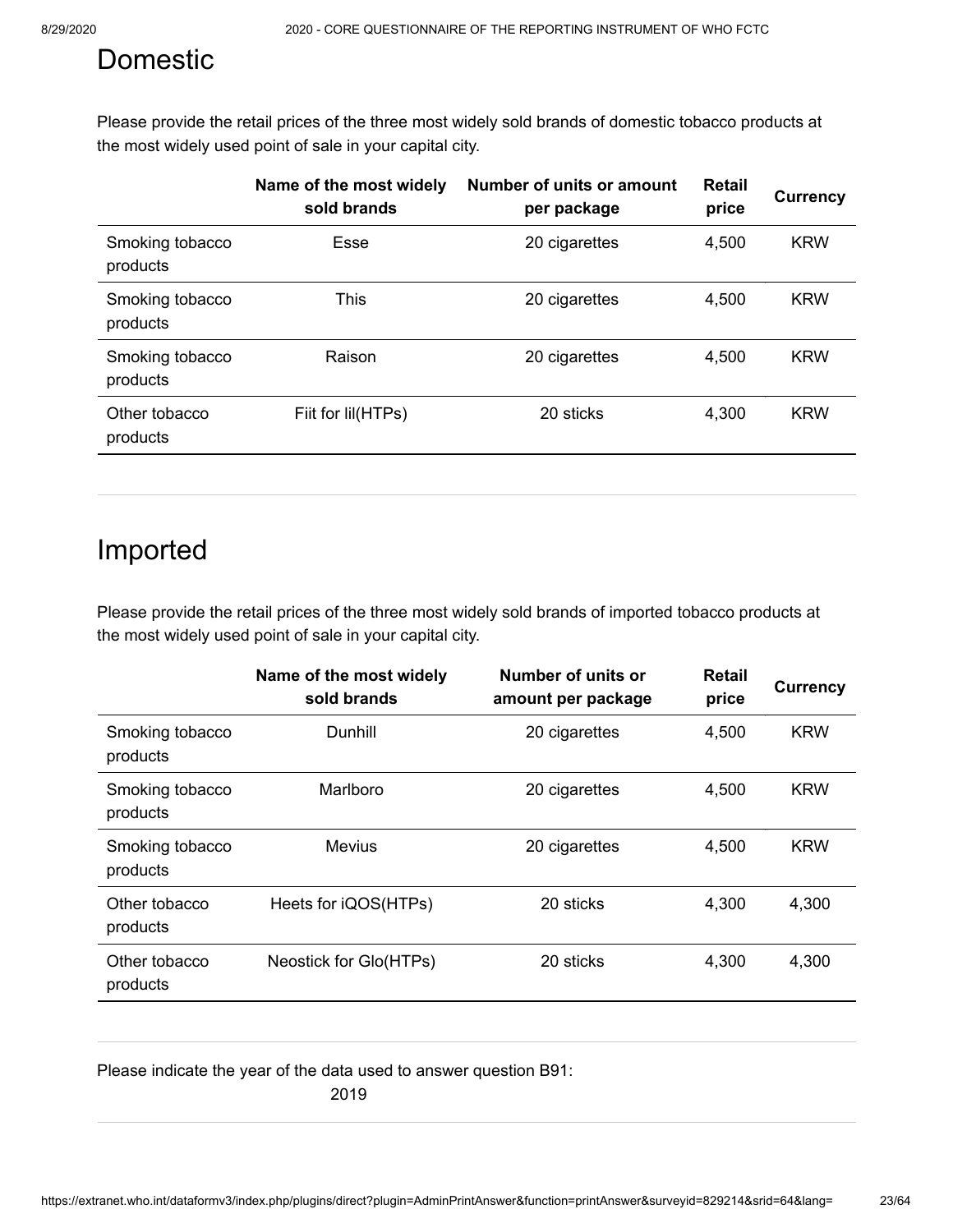Ministry of Strategy and Finance Please indicate the source of the data used to answer question B91:

Please briefly describe the trend in the prices of tobacco products in the past two years or since submission of your last report in your jurisdiction.

Japan Tobacco International(JTI) launched Mevius Super Slim 1mg with the price of KRW 4,500 (Mar 2018)

Korean Tobacco & Ginseng(KT&G) launched 2 variants of Fiit for lil(HTPs) with the price of KRW 4,500 (Apr 2018)

Philip Morris International(PMI) launched 2 variants of Heets for iQOS(HTPs) with the price of KRW 4,500 (May 2018)

British America Tobacco(BAT) launched Rothmans Silver with the price of KRW 4,100 (Nov 2018)

KT&G launched Esse Change Himalaya with the price of KRW 4,500 (Apr 2019)

BAT launched 2 variants of Kent with the price of KRW 3,500 (Jun 2019)

BAT increased the price of Kent from KRW 3,500 to 4,000 (Oct 2019)

KT&G launched Bohem Pipe with the price of KRW 5,000 (Oct 2019)

------------

\* There have been no changes in cigarette prices in the past two years due to the governments increase in cigarette tax, but there have been cases in which the tobacco company has raised prices on its own.

Please attach the relevant documentation.

## C1. GENERAL OBLIGATIONS

*With reference to Article 5*

Have you developed and implemented comprehensive multisectoral national tobacco control strategies, plans and programmes in accordance with the Convention?

Yes ✔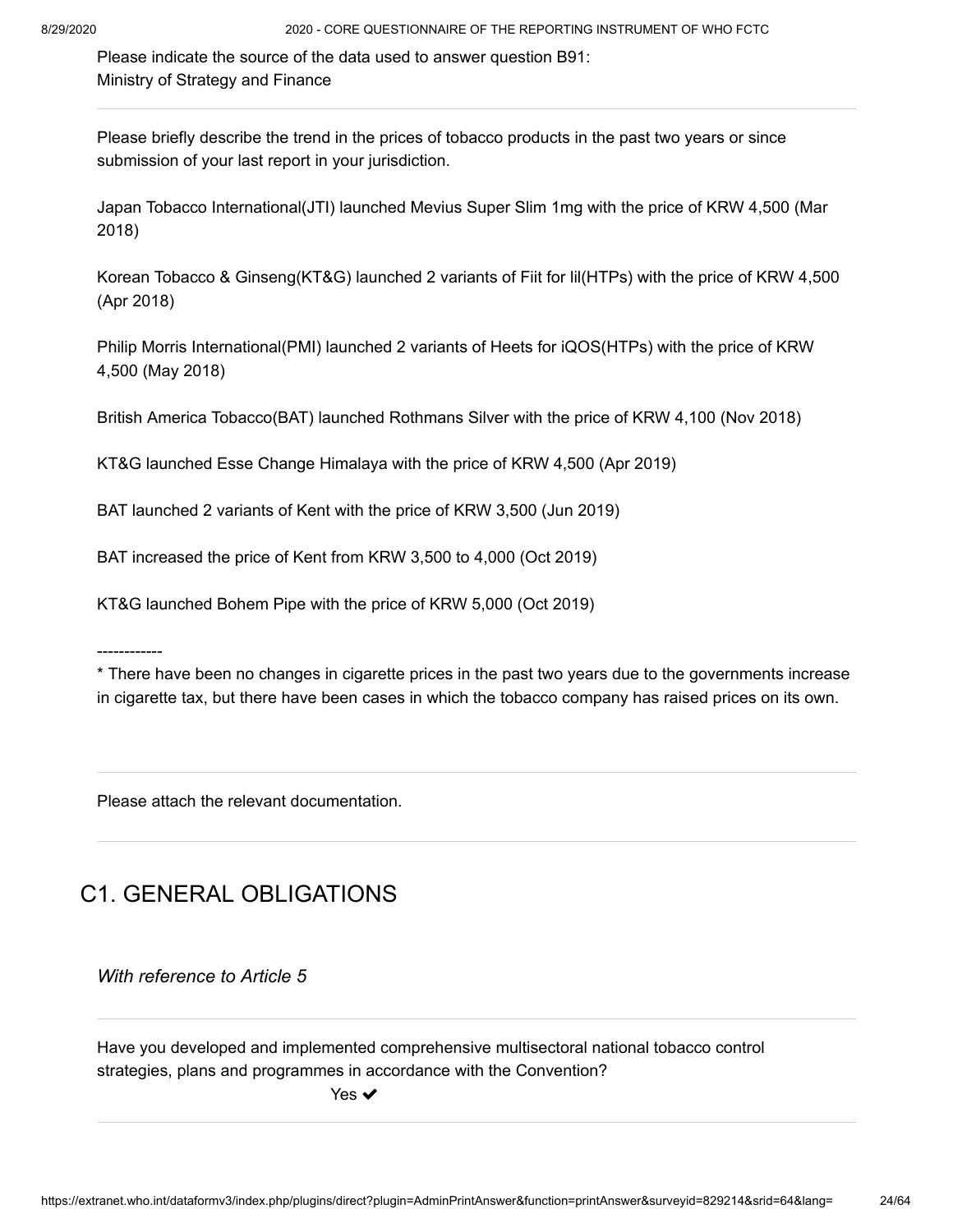Have you established or reinforced and financed:

| a focal point for tobacco control?                     | Yes  |
|--------------------------------------------------------|------|
| a tobacco control unit?                                | Yes  |
| a national coordinating mechanism for tobacco control? | Yes. |

Please provide details (e.g. the nature of the national coordinating mechanism, the institution to which the focal point for tobacco control or the tobacco control unit belongs).

\*Focal points for tobacco control

-Division of Health Promotion of the Bureau of Health Policy at the Ministry of Health and Welfare is responsible for the national tobacco control policies including pictorial warning, smoke free policy, public awareness programs and education, smoking cessation services and youth smoking prevention program in schools, etc.

-Five government officials including two deputy directors and three officers are fully involved in tobacco control policies and programs.

\*Tobacco control units

- Division of Health Promotion of the Bureau of Health Policy at the Ministry of Health and Welfare :

- National Tobacco Control Centre: established in Korea Health Promotion Foundation, an affiliated agency of Ministry of Health and Welfare, in March 2015. NTCC is composed of two divisions and four teams. It supports and advocates policy implementation, develops guidelines and programmes, promotes cooperation among various stakeholders in tobacco control, and conducts monitoring and evaluation of the national tobacco control policies.

- Laboratory for Harmful Use of Tobacco: established in Korea Centres for Disease Control and Prevention, an affiliated agency of Ministry of Health and Welfare, in November 2015. It is composed of 11 members in charge of testing and measuring contents and emissions of cigarettes.

\*National coordinating mechanism for tobacco control

- National Health Promotion Policy Committee: An inter-ministerial agency to examine and review the health promotion issues such as tobacco control. The chair of the committee is vice-minister of Ministry of Health and Welfare and the committee members consist of fifteen people from eight ministries' bureau directors and non-government sector.

- Tobacco Control Policy Advisory Group: The advisory group, managed by the NTCC, is composed of 7 sub-groups including the topics with respect to regulation, academic parts, education, communication, adolescents, monitoring and service with more than 40 experts in related areas.

- Tobacco Control Policy Expert Committee under National Health Promotion Policy Committee(establish on July 24th, 2018): A committee composed of 13 policymakers and experts in related fields for advice and deliberation on tobacco control policies and projects.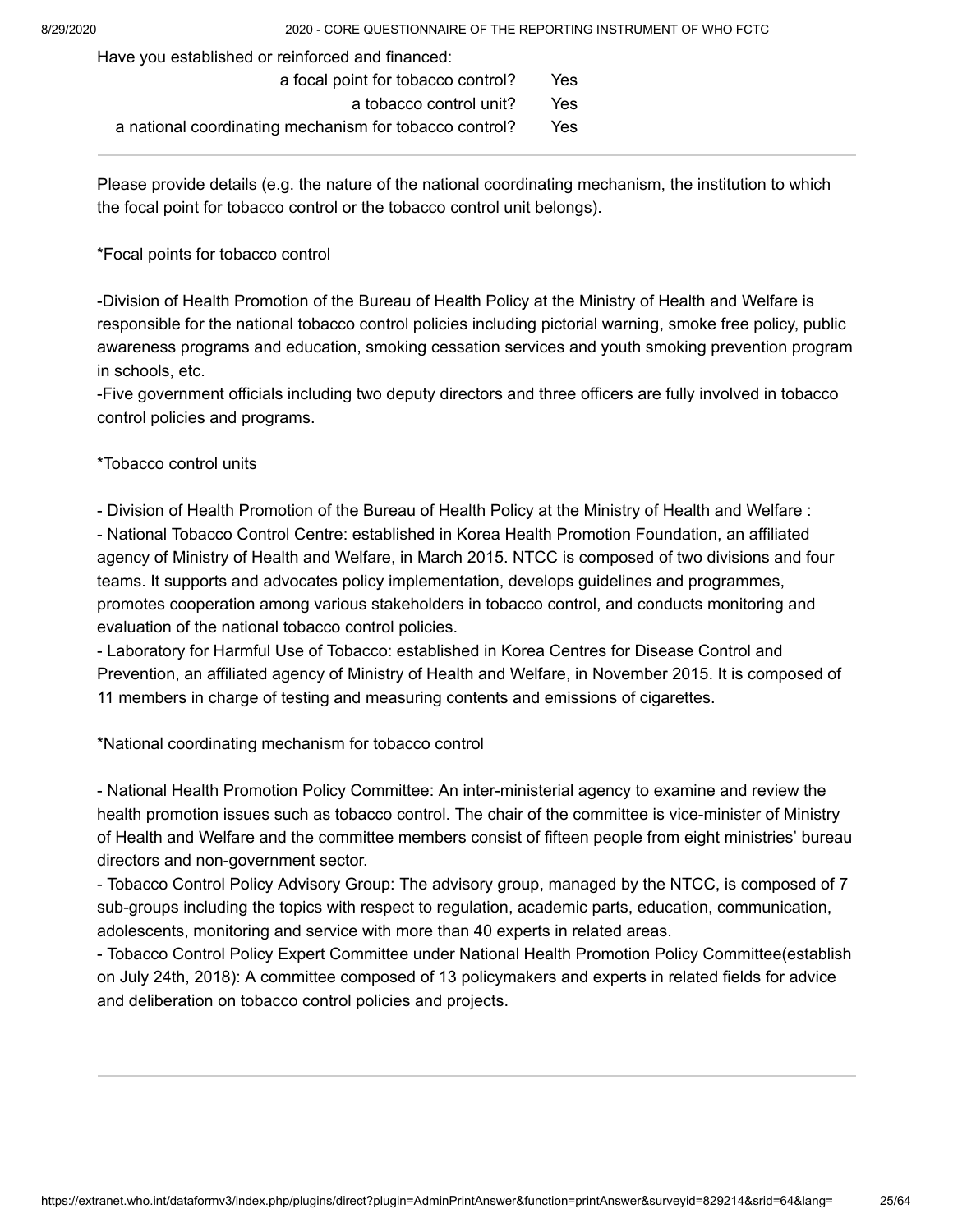Please provide a brief description of the progress made in implementing Article 5.1 and 5.2 ( *General* obligations) in the past two years or since submission of your last report.

\*Ministry of Health and Welfare announced the Comprehensive Tobacco Control Policies to uproot smoking-encouraging environment(May 21st, 2019)

1) Reinforcement restrictions on tobacco ads and promotional activities: Expand of pictorial health warning of the package, introduction of plain packaging, regulatory requirement of anti-smoking campaign inside stores having tobacco ads, prohibition of the use of animal/cartoon characters for the tobacco ads and reinforcement of crackdown of external exposure of tobacco ads, introduction of voluntary preliminary deliberation of tobacco ads, consolidation of regulation and monitoring on tobacco promotional activities, and active response to smoking scene exposure to media

2) Reinforcement of tobacco and other nicotine-included product and smoking device: Gradual prohibition of flavor addition to tobacco, reinforcement of control and management of nicotine-included product and smoking device, requirement of the submission and disclosure of the tobacco products contents and emissions

3) Active cut-off of exposure to tobacco smoke for the protection of public health: Gradual prohibition of indoor smoking inside public facilities and shut down of smoking area, and separate designation of outdoor smoking zone to prevent exposure to tobacco smoke in the street

4) Reinforcement of smoking prevention education and smoking cessation: Consolidation of smoking prevention education for children/teenager/youth, provision of active support and sophisticated services of smoking cessation care for smokers, and review of the national health insurance payment for smoking cessation care

5) Preparation of scientific ground of tobacco control policy and stronger international cooperation: Preparation of science-based policy, ratification of protocol to eliminate illicit trade in tobacco products

If you have any other relevant information pertaining to but not covered in this section, please provide details in the space below.

### **Protection of public health policies with respect to tobacco control from commercial and other vested interests of the tobacco industry**

Have you adopted and implemented, where appropriate, legislative, executive, administrative or other measures or have you implemented, where appropriate, programmes on any of the following: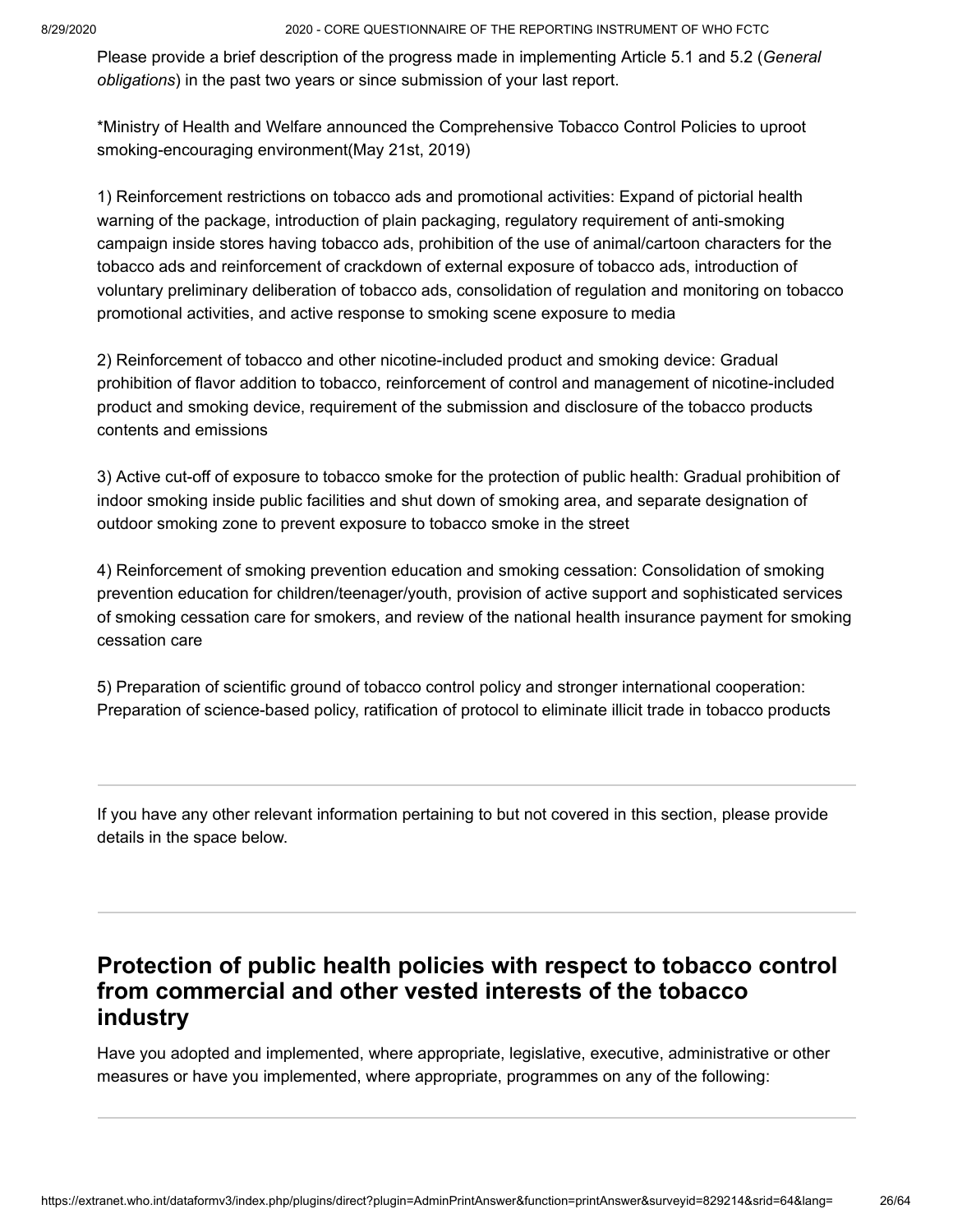protecting public health policies with respect to tobacco control from commercial and other vested interests of the tobacco industry?

Yes **✓** 

 ensuring that the public has access, in accordance with Article 12(c), to a wide range of information on tobacco industry activities relevant to the objectives of the Convention, such as in a public repository?

No **x** 

If you answered "Yes" to any of the questions under C121 or C122, please provide details in the space below (specifically, please refer, if relevant, to whether your government or any of its departments 1) have raised awareness on tobacco industry tactics and the need to prevent interference by the tobacco industry with decision making; 2) have avoided entering into any partnerships or voluntary agreements with the tobacco industry; 3) have established any measures to limit interaction of public officials with the tobacco industry, including in the form of a code of conduct; 4) have not granted any incentives, privileges, benefits or preferential tax exemptions to the tobacco industry to establish or run their business; etc.).

In accordance with Code of Conduct for Public Officials (Presidential Decree), it addresses the government officials' conduct in general. It prohibits officer to receive all sorts of treats from any individual or organization that will get advantages or disadvantages as a direct result of decision or implementation of government policies or public projects (defined in Article 2.1(g)) as well as encourages impartially performing their tasks.

Please provide a brief description of the progress made in implementing Article 5.3 in the past two years or since submission of your last report.

Have you utilized the "Guidelines for implementation of Article 5.3 of the WHO FCTC" when developing or implementing policies in this area?

Yes  $\blacktriangledown$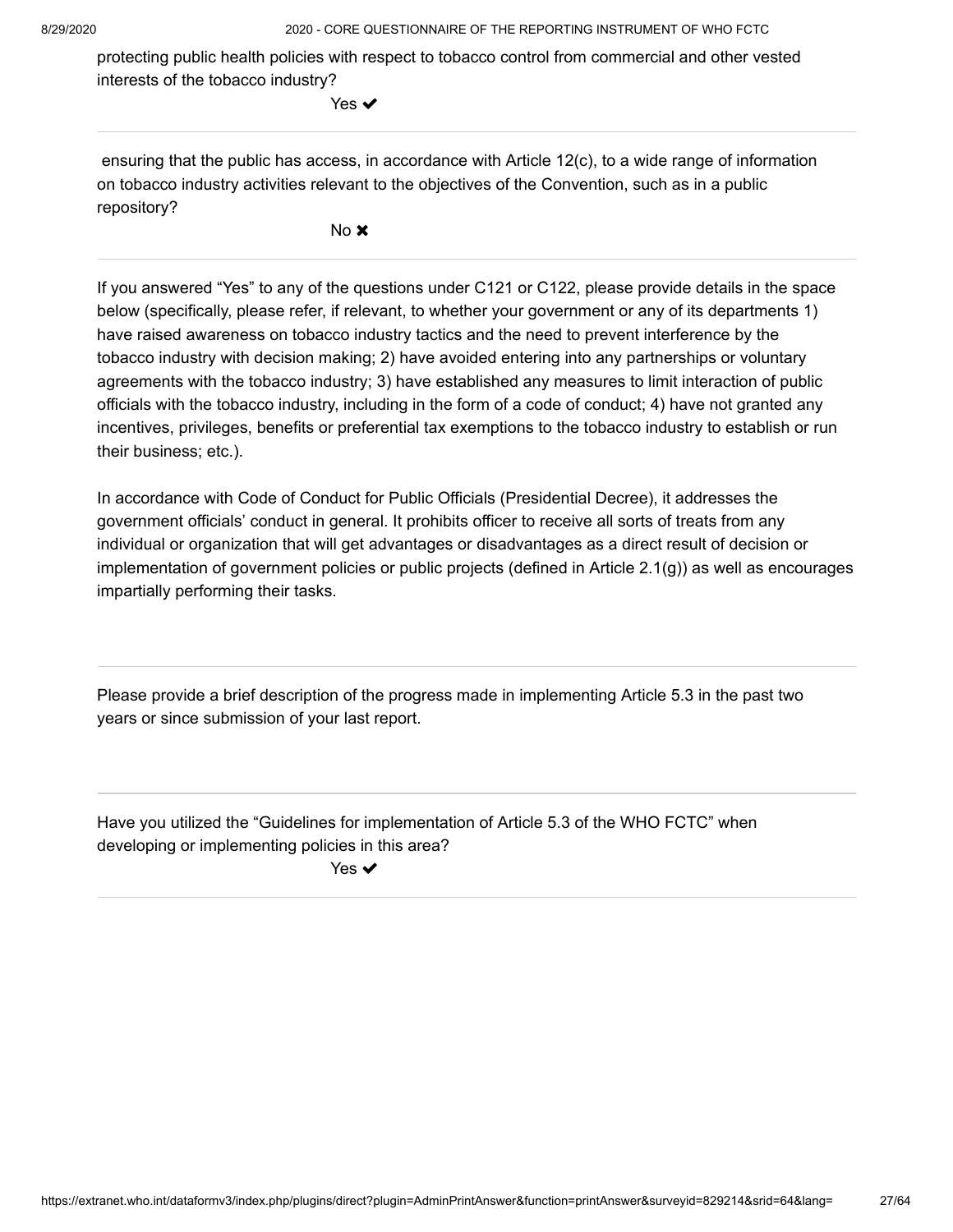Please provide details in the space below or refer to section I of the additional questionnaire. Response to this question or to the additional questionnaire is **voluntary**. https://extranet.who.int/dataform/655321?token=ep7gf4m49d5t5xa&lang=en [\(https://extranet.who.int/dataform/655321?token=ep7gf4m49d5t5xa&lang=en\)](https://extranet.who.int/dataform/655321?token=ep7gf4m49d5t5xa&lang=en)

\* Everyone involved or engaged in tobacco control related projects, researches, policy development, etc. is asked to certify his/her conflict of interest with tobacco industry.

\* Especially for a person who may affect directly/indirectly tobacco-related decision making, such as a member of Tobacco Health Warnings Committee, should sign the Conflict of Interest Statement.

If you have any other relevant information pertaining to but not covered in this section, please provide details in the space below.

Please attach the relevant documentation.

## C2. MEASURES RELATING TO THE REDUCTION OF DEMAND FOR TOBACCO

*With reference to Articles 6–14*

### **Price and tax measures to reduce the demand for tobacco**

Have you adopted and implemented, where appropriate, legislative, executive, administrative or other measures or have you implemented, where appropriate, programmes on any of the following:

tax policies and, where appropriate, price policies on tobacco products so as to contribute to the health objectives aimed at reducing tobacco consumption?

Yes ✔

prohibiting or restricting, as appropriate, sales to international travellers of tax- and duty-free tobacco products? Yes  $\blacktriangledown$ 

prohibiting or restricting, as appropriate, imports by international travellers of tax- and duty-free tobacco products?

Yes ✔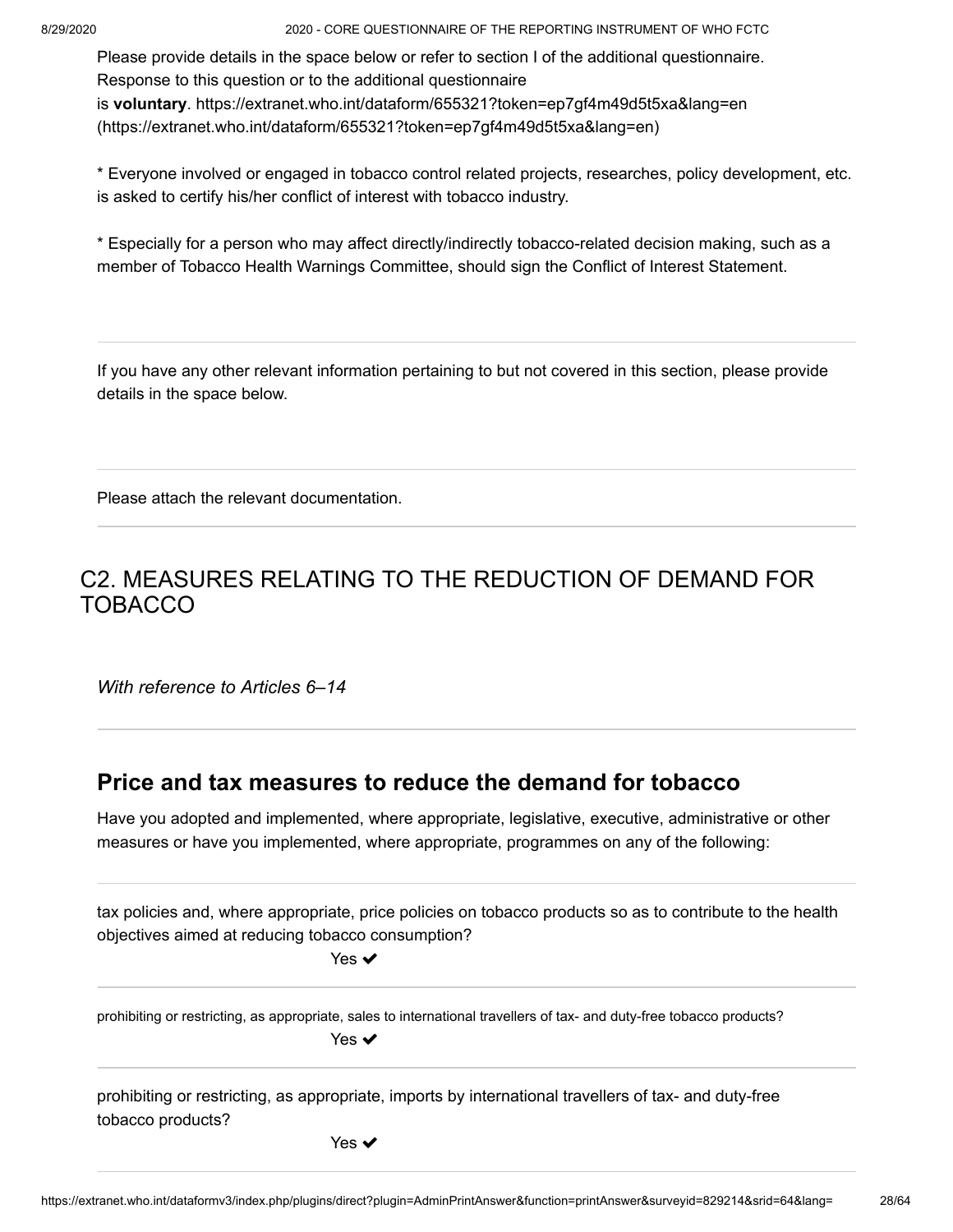Please provide a brief description of the progress made in implementing Article 6 ( *Price and tax measures to reduce the demand for tobacco*) in the past two years or since submission of your last report.

Have you utilized the "Guidelines for implementation of Article 6 of the WHO FCTC" when developing or implementing policies in this area?

Yes ✔

If you answered "Yes" to question C215 please provide details in the space below or refer to section H of the additional questionnaire available at this link. Response to this question or to the additional questionnaire is **voluntar**y. https://extranet.who.int/dataform/655321? [token=ep7gf4m49d5t5xa&lang=en \(https://extranet.who.int/dataform/655321?](https://extranet.who.int/dataform/655321?token=ep7gf4m49d5t5xa&lang=en) token=ep7gf4m49d5t5xa&lang=en)

\*When preparing and consulting with relevant ministries and stakeholders regarding measures described in C214 (Imposing the National Health Promotion Fund on tobacco products other than cigarette, raising tobacco tax, restricting sales to international travellers of tax-free tobacco products), the Guideline has been widely used in order to advocate importance of implementing the measures.

If you have any other relevant information pertaining to but not covered in this section, please provide details in the space below.

Please attach the relevant documentation.

### **Protection from exposure to tobacco smoke**

Have you adopted and implemented, where appropriate, legislative, executive, administrative or other measures or have you implemented, where appropriate, programmes on any of the following:

banning tobacco smoking in indoor workplaces, public transport, indoor public places and, as appropriate, other public places ?

Yes ✔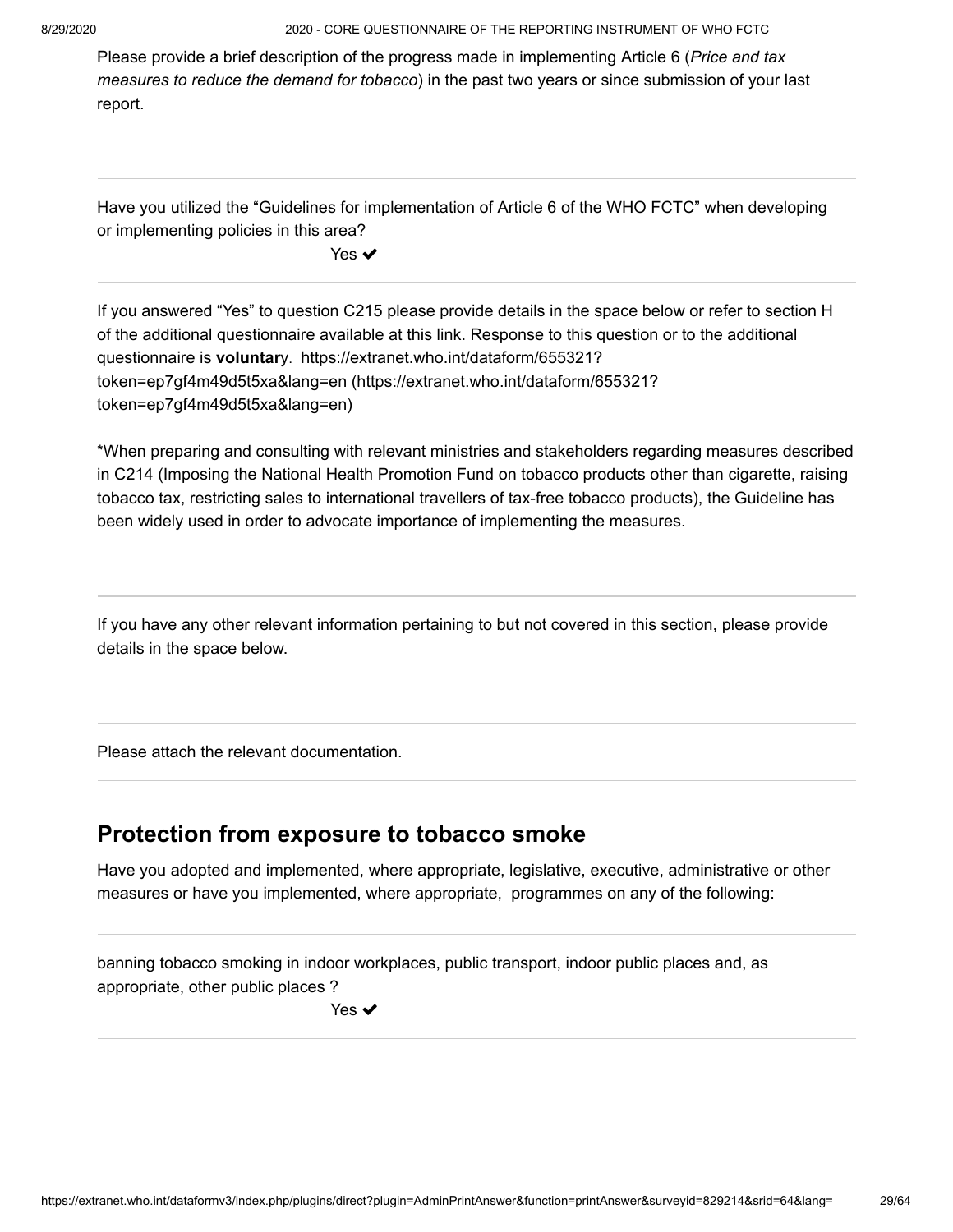What is the type/nature of the measure providing for the ban?

| national law                                  | Yes |
|-----------------------------------------------|-----|
| subnational law(s)                            | Yes |
| administrative and executive orders           | Yes |
| voluntary agreements                          | Yes |
| other measures (please specify in C223 below) | Yes |

Please provide a brief explanation of the type/nature and content of the measures providing for the ban.

There are mainly five types of measures banning tobacco smoking in Korea.

1) National law: National Health Promotion Act 1995 sets the target facilities for the smoking ban and also imposes fines on offenders up to KRW 100,000 for smoking in non-smoking area.

2) Municipal by-laws: any municipalities are able to designate non-smoking areas and impose fines to the offenders through municipal by-laws.

3) Administrative order: Enforcement Regulations of National Health Promotion Act specifies the range of penalties to offenders like smoking in smoke-free zone or violation against smoke-free regulations.

4) Voluntary agreements: some institutions such as student clubs at universities, company, and apartment dwellers have their own self-regulating rules for banning tobacco smoking based on bottomup voluntary movements.

5) Others: a number of private companies reflect employees' smoking habit in performance assessment as well as entrance examinations; and Ministry of Health and Welfare awards a prize every year, on the World No Tobacco Day, to the best company for its effort for employees' health promotion with smoking cessation programs.

Do any of these measures provide for a mechanism/ infrastructure for enforcement? Yes  $\blacktriangledown$ 

Please provide details of this system.

Amended National Health Promotion Act provides a legal ground. Mayors or governors of local governments are able to appoint officers called a smoking-surveillant for monitoring smoking behaviours in smoke-free areas and its compliance. This was entered into force in July 2014.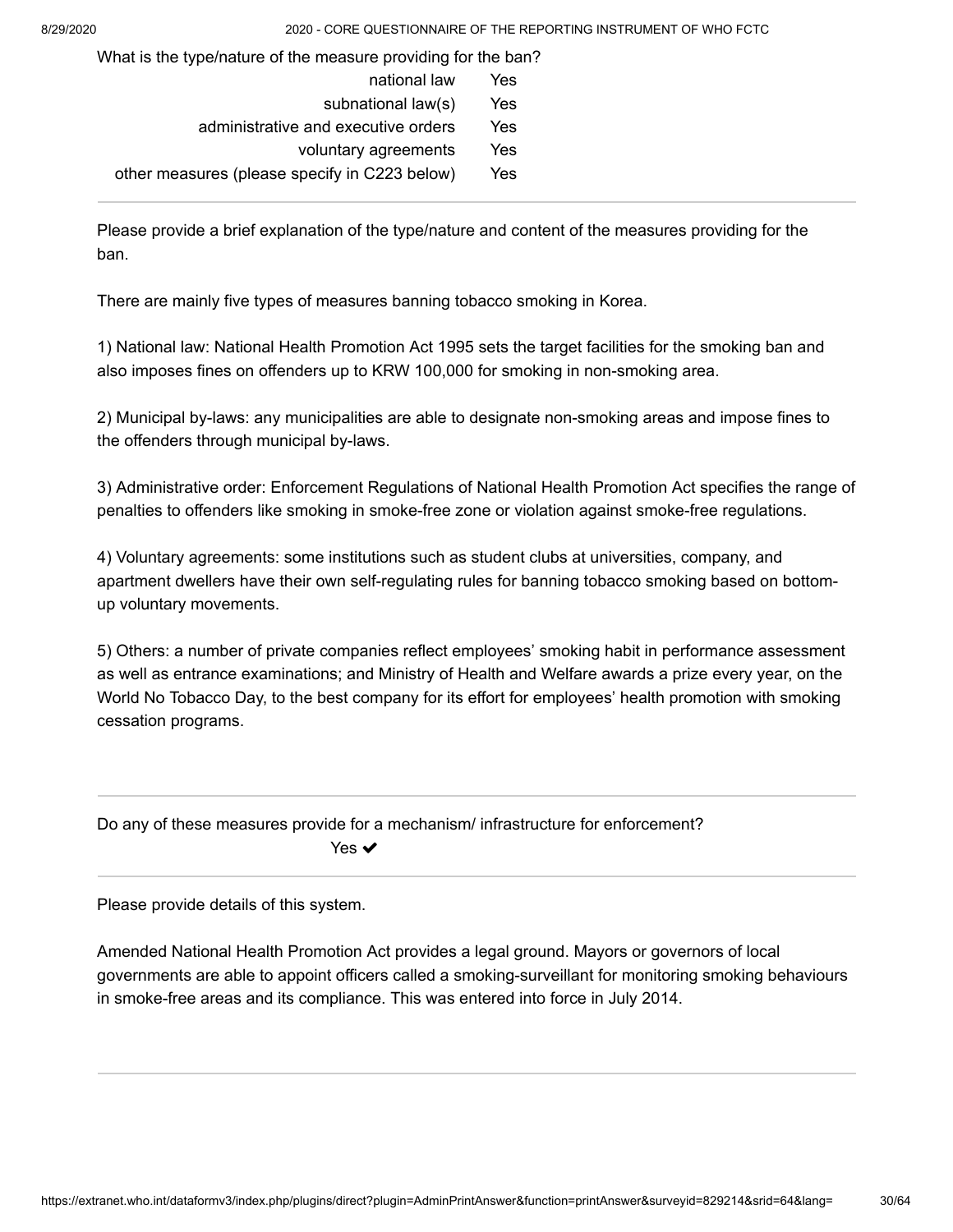Please specify the settings and extent/comprehensiveness of measures applied in indoor workplaces, public transport, indoor public places and, as appropriate, other public places.

### Indoor workplaces:

| government buildings                | Complete |
|-------------------------------------|----------|
| health-care facilities              | Complete |
| educational facilities <sup>6</sup> | Complete |
| universities                        | Complete |
| private workplaces                  | Partial  |
| other (please specify below)        | Complete |
|                                     |          |

Please provide a brief explanation of any "other" policies in the space below

Nursery facilities

Please specify the settings and extent/comprehensiveness of measures applied in indoor workplaces, public transport, indoor public places and, as appropriate, other public places.

### Public transport:

| airplanes                                                                    | Complete |
|------------------------------------------------------------------------------|----------|
| trains                                                                       | Complete |
| ferries                                                                      | Complete |
| ground public transport (buses, trolleybuses, trams)                         | Complete |
| motor vehicles used as places of work (taxis, ambulances, delivery vehicles) | Partial  |
| private vehicles                                                             | None     |
| other (please specify below)                                                 | None     |

Please specify the settings and extent/comprehensiveness of measures applied in indoor workplaces, public transport, indoor public places and, as appropriate, other public places.

### Indoor public places:

| cultural facilities          | Partial  |
|------------------------------|----------|
| shopping malls               | Complete |
| pubs and bars                | Partial  |
| nightclubs                   | None     |
| restaurants                  | Complete |
| other (please specify below) | Partial  |
|                              |          |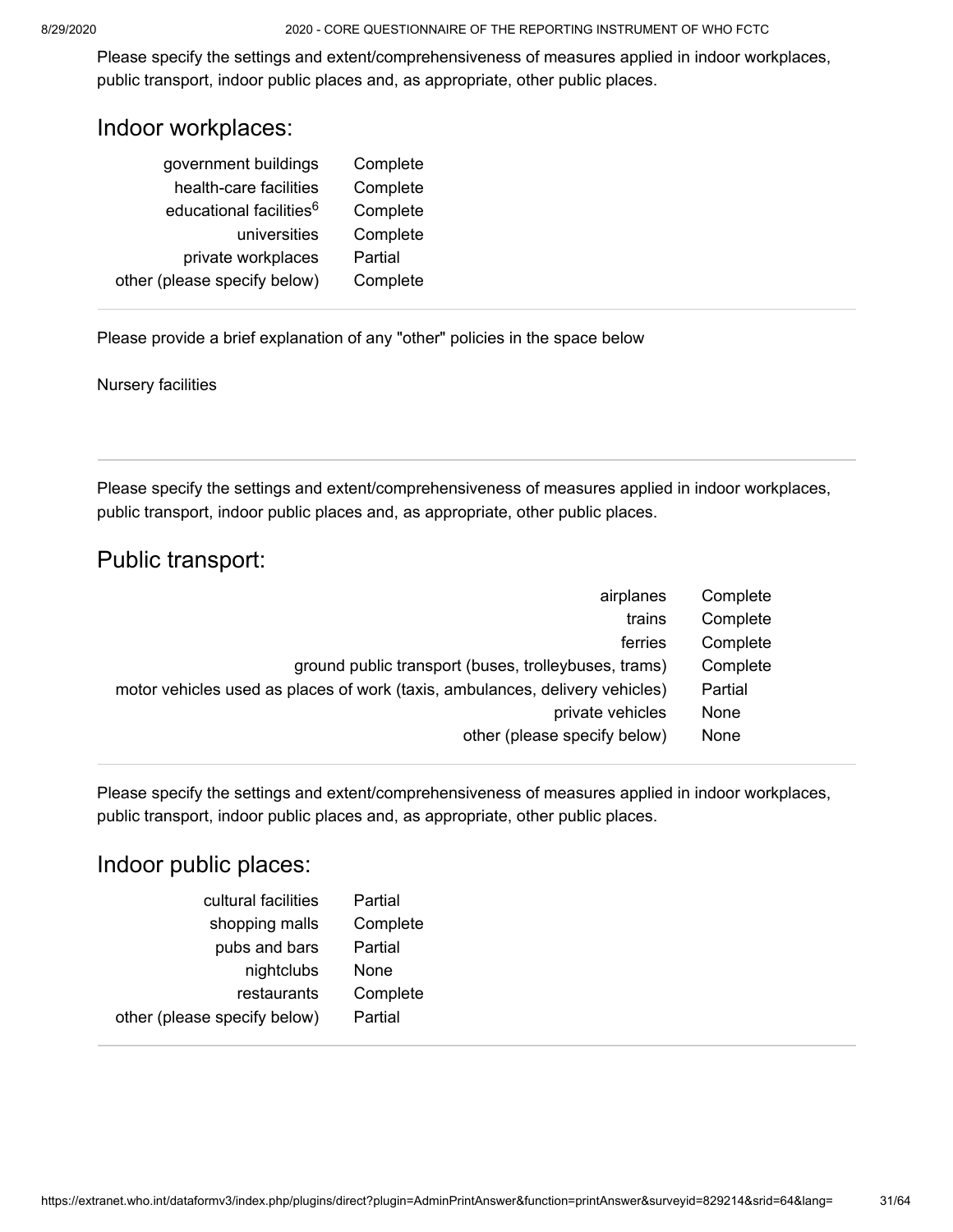Please provide a brief explanation of any "other" policies in the space below

Sports facilities

**Please provide a brief summary of complete and partial measures, with specific details of the partial measures that have been implemented:**

Banning tobacco smoking in indoor workplaces

The whole of the following facilities are designated as non-smoking area.

-Government offices, public institutions, schools, health-care facilities, child nursing facilities, private teaching institutes, and office buildings, factories and complex buildings with a total floor area of at least 1,000 square meters.

Banning tobacco smoking in public transport

The whole of the following facilities are designated as non-smoking area.

-The public transport including lobbies, platforms and underground passages in transportation facilities such as airports, ferries, railway stations, bus terminals, taxis, transportation with a seating capacity of at least 16 passengers, children transport vehicles.

Banning tobacco smoking in indoor public places

The whole of the following facilities are designated as non-smoking area.

- 1. Youth activity centre, library, children's play facilities.
- 2. Places of public performance with at least 300 seats
- 3. Superstores and shopping malls in an underpass.
- 4. Tourist lodging facilities.
- 5. Sports facilities with a capacity of at least 1,000 spectators.
- 6. Social Welfare facilities, public baths.

7. Juvenile game providing business, general game providing business, business providing Internet computer game facilities, and combined distribution and game providing business under the Game Industry Promotion Act

8. Restaurants, cafeteria and bakeries, comic book rental business.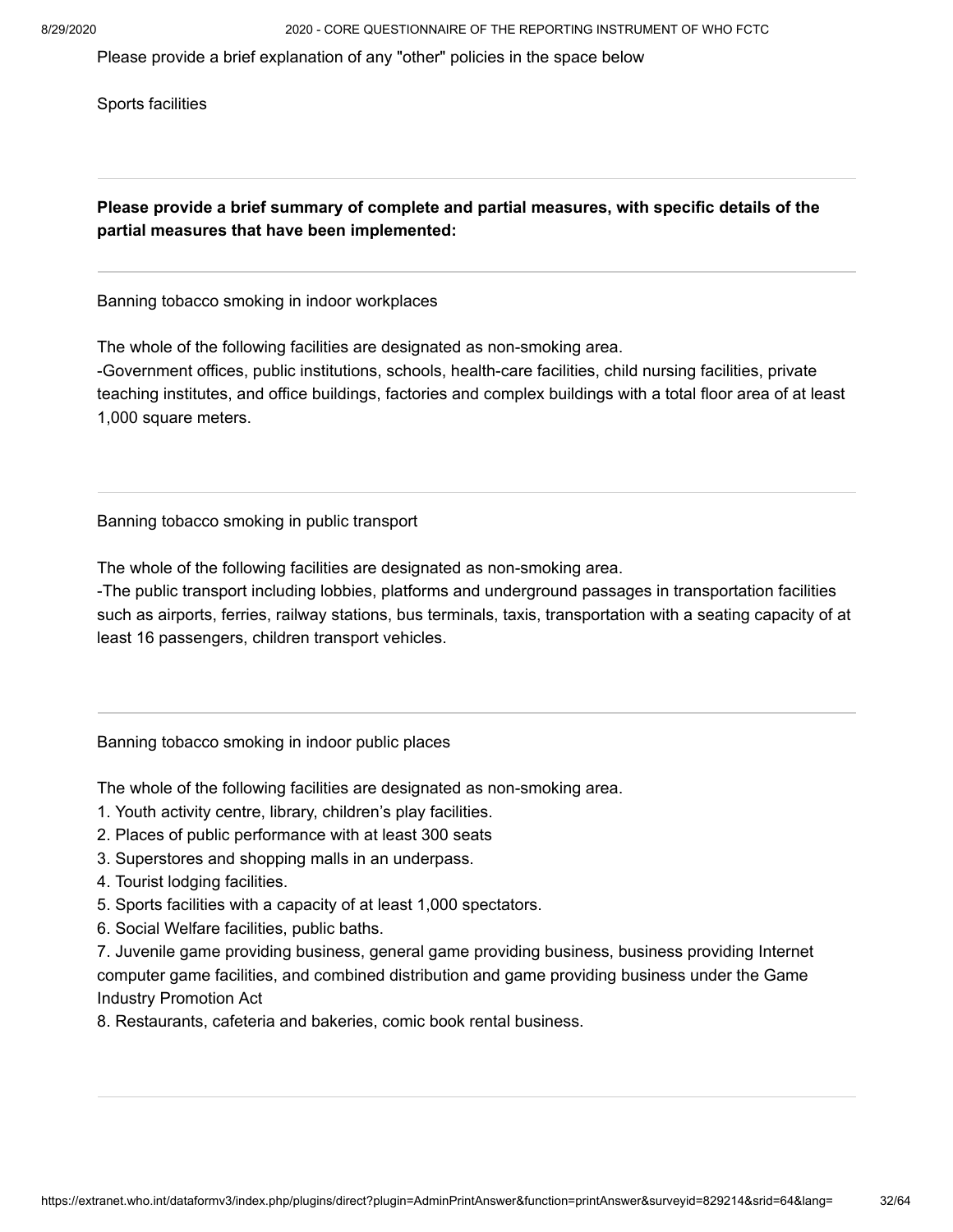Please provide a brief description of the progress made in implementing Article 8 ( *Protection from* exposure to tobacco smoke) in the past two years or since submission of your last report.

An area within a radius of 10m from the boundary of a kindergarten and a childcare centers(since Dec 31st, 2018), smoking cafe(since Jan 1st, 2019), and virtual sports facility industry(from Sep 19th, 2019) have been newly designated as non-smoking area pursuant to the amendment to the National Health Promotion Act.

Have you utilized the "Guidelines for implementation of Article 8 of the WHO FCTC" when developing or implementing policies in this area?

Yes  $\blacktriangledown$ 

If you answered "Yes" to question C229 please provide details in the space below or refer to section B of the additional questionnaire available at this link. Response to this question or to the additional questionnaire is **voluntary.** https://extranet.who.int/dataform/655321? [token=ep7gf4m49d5t5xa&lang=en \(https://extranet.who.int/dataform/655321?](https://extranet.who.int/dataform/655321?token=ep7gf4m49d5t5xa&lang=en) token=ep7gf4m49d5t5xa&lang=en)

To cut-off of exposure to tobacco smoke for the protection of public health described in the comprehensive tobacco control policies announced in May 2019, it established plans of a gradual expansion of smoke-free zone and shut down of all smoking rooms in indoor public places by 2025 based on WHO FCTC Article 8 and Guideline.

If you have any other relevant information pertaining to but not covered in this section, please provide details in the space below.

Pursuant to the Article 9 of the National Health Promotion Act, all indoor public areas should be smokefree. The Act allows designated smoking rooms under certain condition if needed, but in order to protect vulnerable populations(patients, children,etc) from harm of secondhand smoke, medical institutions and schools are not allowed to have a DSR indoor.

Please attach the relevant documentation.

### **Regulation of the contents of tobacco products**

Have you adopted and implemented, where appropriate, legislative, executive, administrative or other measures or have you implemented, where appropriate, programmes on any of the following: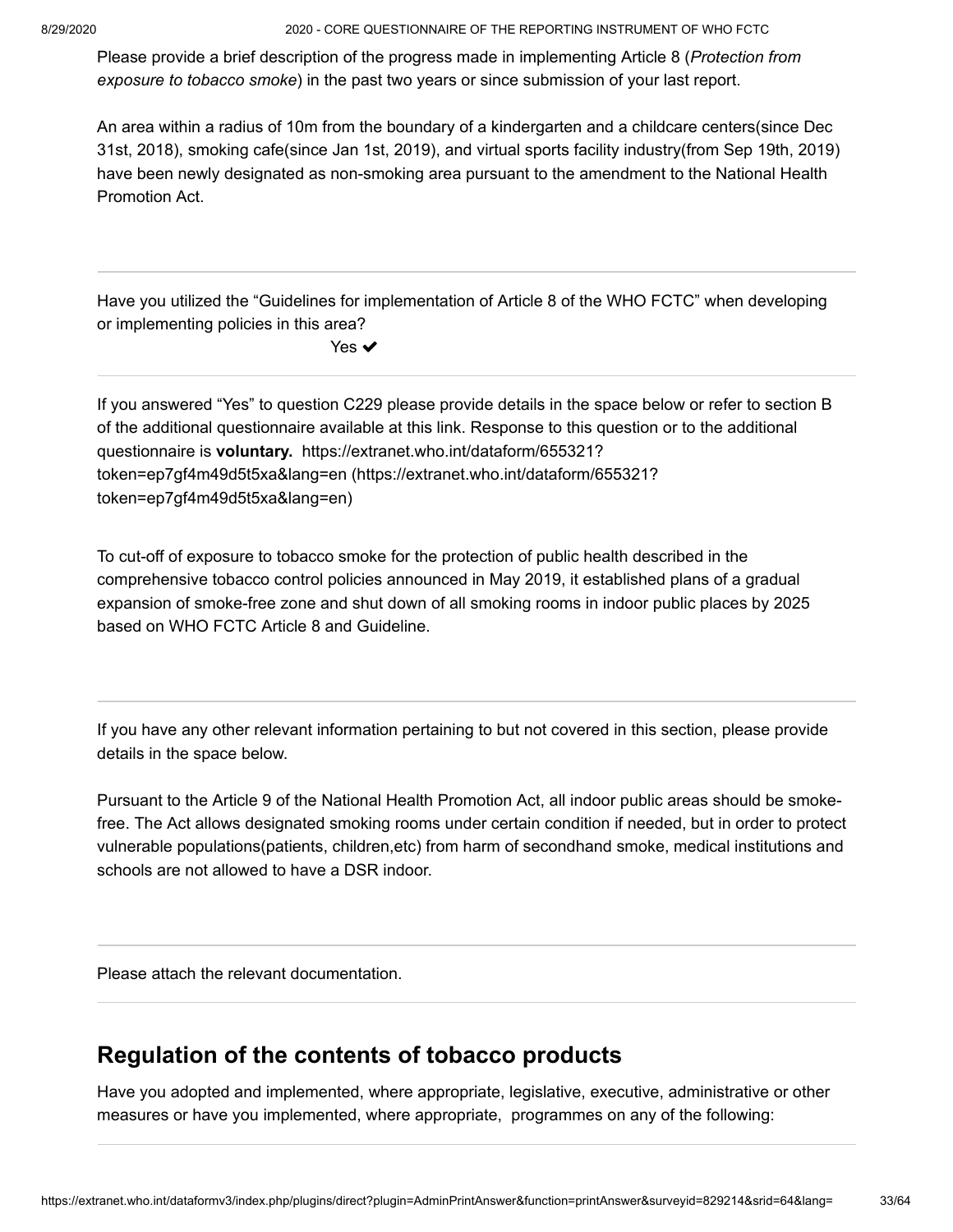testing and measuring the contents of tobacco products?

Yes ✔

testing and measuring the emissions of tobacco products?

Yes ✔

regulating the contents of tobacco products? No **x** 

regulating the emissions of tobacco products? No $\bm{x}$ 

Please provide a brief description of the progress made in implementing Article 9 ( *Regulation of the contents of tobacco products*) in the past two years or since submission of your last report.

\*Korea Center for Disease Control

- Acquired ISO/IEC 17025 accreditation for tobacco contents and emissions testing and establishment of a method of measurement of harmful substance (From Aug. 2017)

- Tobacco toxicity laboratory based construction(From 2018)

\*Korea Food and Drug Administration

- Released results on contents analysis of 11 harmful substances(including nicotine, tar) of Heated Tobacco Product(Jun. 2018)

- Released results on contents analysis of severe lung disease inducing substances(including hempinduced substances, Vitamin E acetate) from domestically circulated liquid type e-cigarette(Dec. 2019)

Have you utilized the "Guidelines for implementation of Articles 9 and 10 of the WHO FCTC" when developing or implementing policies in this area?

Yes  $\blacktriangledown$ 

If you answered "Yes" to question C236 please provide details in the space below or refer to section C of the additional questionnaire available at this link. Response to this question or to the additional questionnaire is **voluntary.** https://extranet.who.int/dataform/655321? [token=ep7gf4m49d5t5xa&lang=en \(https://extranet.who.int/dataform/655321?](https://extranet.who.int/dataform/655321?token=ep7gf4m49d5t5xa&lang=en) token=ep7gf4m49d5t5xa&lang=en)

\* Based on FCTC Article 9, 10 and implementation guideline, it established plans of gradual prohibition of flavor addition to tobacco, reinforcement of control and management of nicotine-included product and smoking device, requirement of the submission and disclosure of the tobacco products contents and emissions.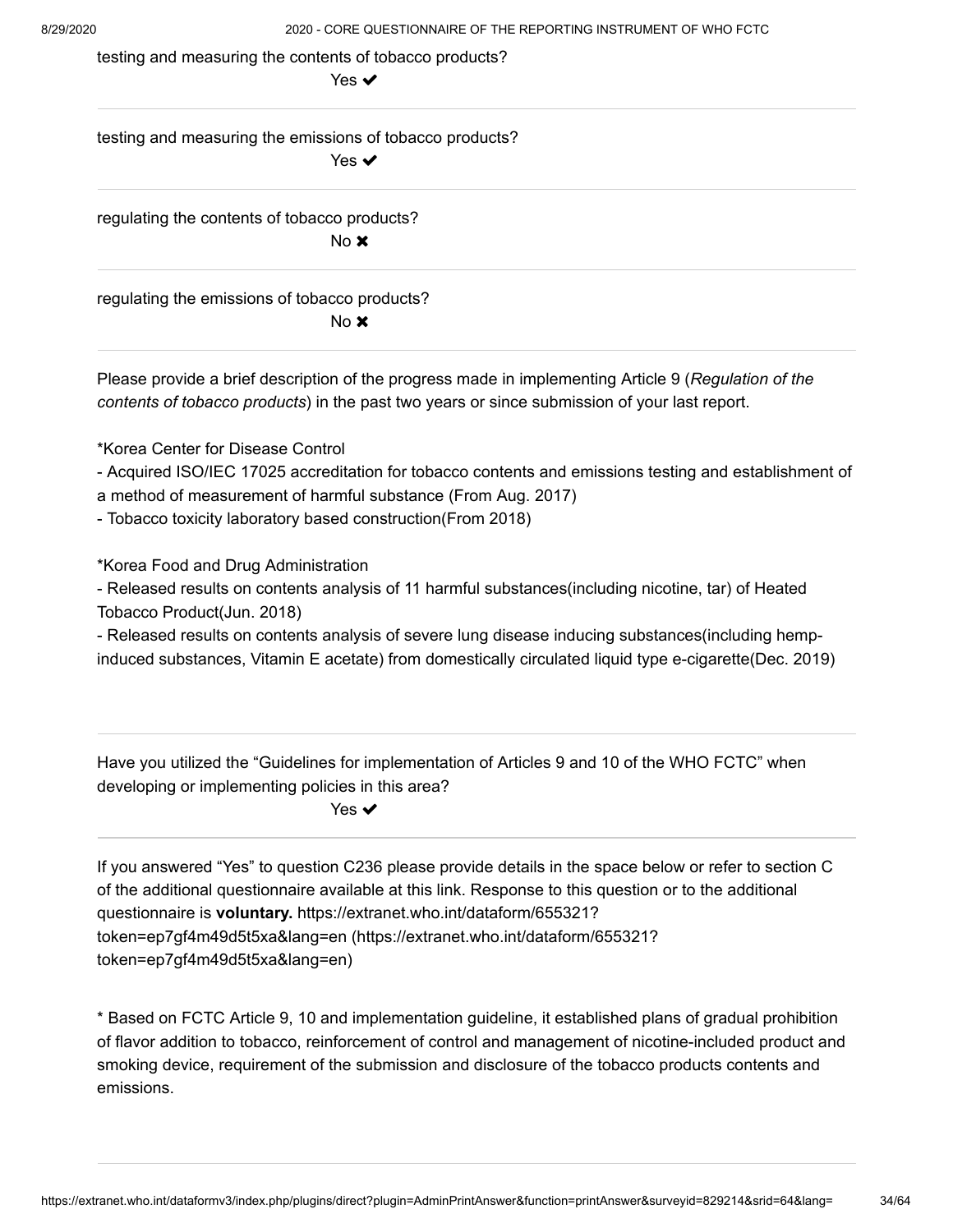If you have any other relevant information pertaining to but not covered in this section, please provide details in the space below (e.g., whether your country 1) has incorporated product regulation in the national tobacco control legislation; 2) has access to either governmental or independent – not owned or controlled by the tobacco industry – laboratories for testing contents and/or emissions of tobacco products; 3) has regulated ingredients, such as flavours (e.g. menthol); 4) has regulated product characteristics, such as design features (e.g., cigarette ventilation); etc.).

\* Review of Regulation on Article 12 of Enforcement Decree of the Tobacco Business Act (Presidential Decree) mentions that every three years the validity of labeling standard of tobacco product's contents should be reviewed pursuant to Article 9(2) and required improvement measures should be made. (inserted on December 30, 2013)

\*Indication of tobacco products constituents(Article 25-2 of Tobacco Business Act)

-Article 25-2, indication of tobacco products constituents newly inserted on January 21, 2014. This provision states labeling of the emission contents in one cigarette and testing and measuring its emission is required.

\*Establishment of the analytical method of 68 contents of cigarettes, 25 contents of liquid type ecigarettes and 11 contents of HTPs(Dec, 2019)

Please attach the relevant documentation.

## **Regulation of tobacco product disclosures**

Have you adopted and implemented, where appropriate, legislative, executive, administrative or other measures or have you implemented, where appropriate, programmes on any of the following:

requiring manufacturers or importers of tobacco products to disclose to Government authorities information about the:

contents of tobacco products? No emissions of tobacco products? Yes

requiring public disclosure of information about the:

| contents of tobacco products?  | No  |
|--------------------------------|-----|
| emissions of tobacco products? | Yes |

Please provide a brief description of the progress made in implementing Article 10 ( *Regulation of tobacco product disclosures*) in the past two years or since submission of your last report.

Have you utilized the "Guidelines for implementation of Articles 9 and 10 of the WHO FCTC" when developing or implementing policies in this area?

 $No \times$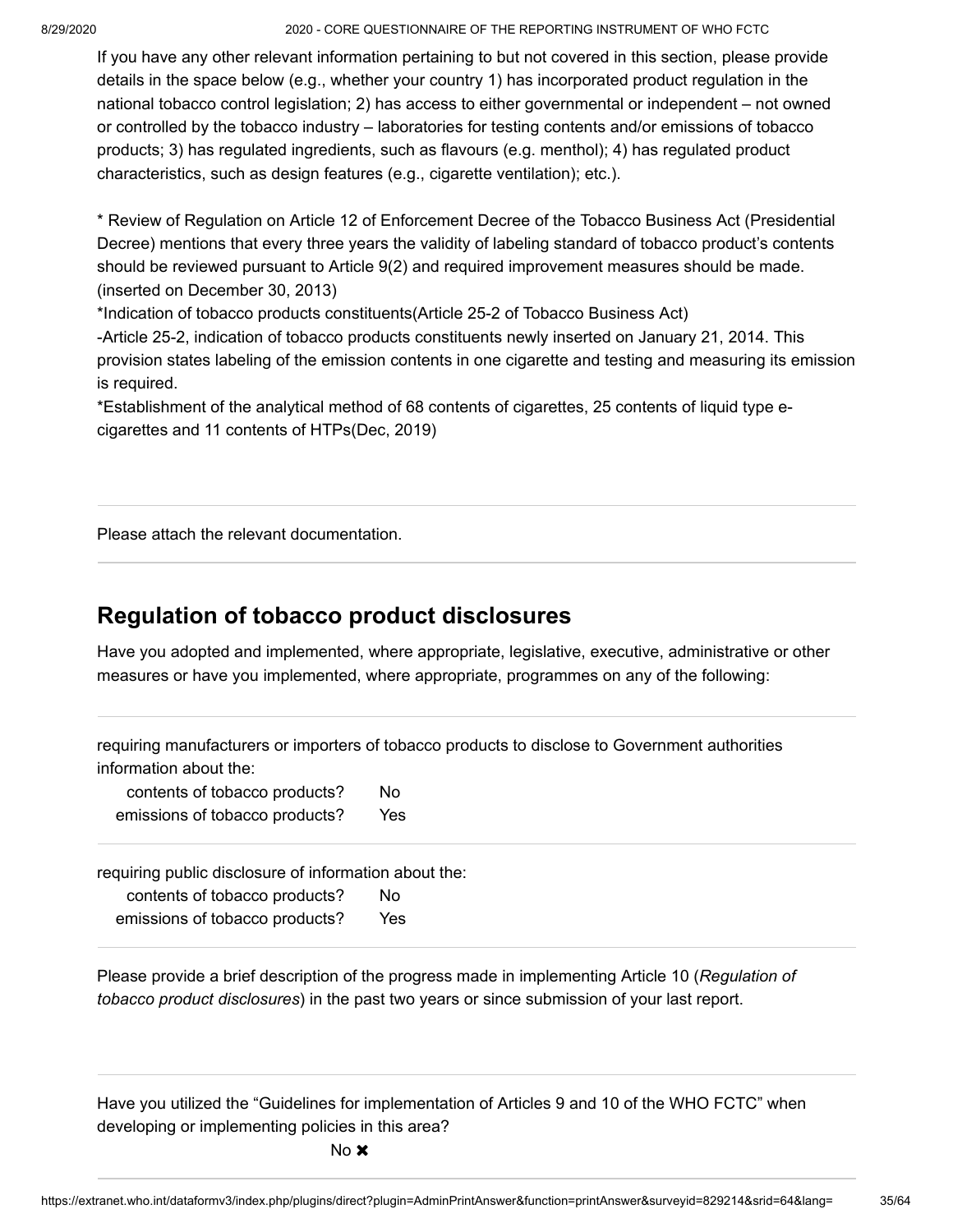If you have any other relevant information pertaining to but not covered in this section, please provide details in the space below (e.g. whether your country has incorporated tobacco product disclosures in the national tobacco control legislation; has regulated the public disclosure of toxic constituents and emissions of tobacco products, aiming to raise public awareness and advance tobacco control policy; etc.).

\*Indication of tobacco products constituents(Article 25-2 of Tobacco Business Act) - Manufacturers, importers and sellers of tobacco products must label the emissions (limited to nicotine, tar) in one cigarette on the product package.

Please attach the relevant documentation.

## **Packaging and labelling of tobacco products**

Have you adopted and implemented, where appropriate, legislative, executive, administrative or other measures or have you implemented, where appropriate, programmes on any of the following:

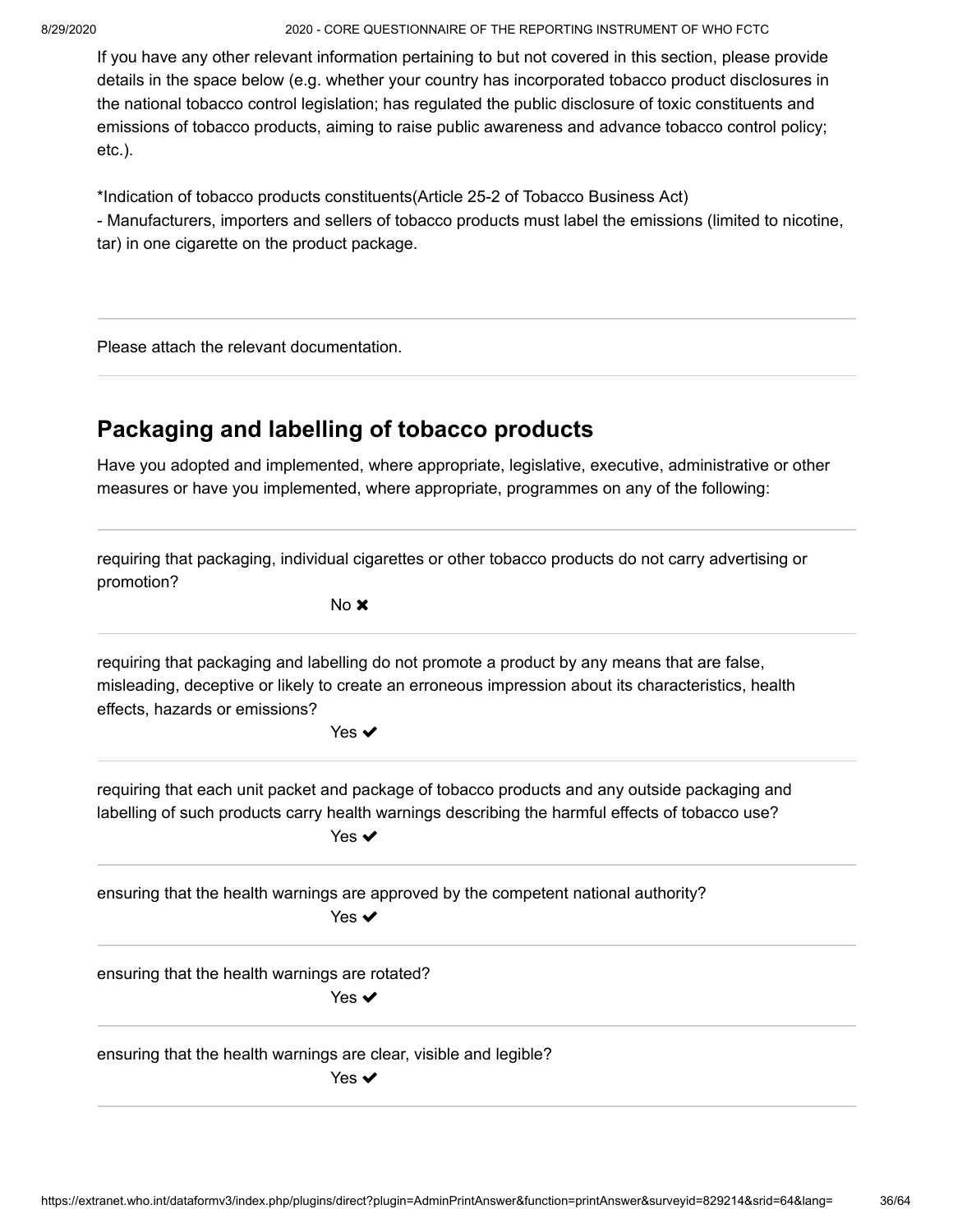Does your law mandate, as a minimum, a style, size and colour of font to render the warning clear, visible and legible?

| Yes $\blacktriangledown$                                                                                                                                                                                                                         |
|--------------------------------------------------------------------------------------------------------------------------------------------------------------------------------------------------------------------------------------------------|
| ensuring that the health warnings occupy no less than 30% of the principal display areas?<br>Yes $\blacktriangledown$                                                                                                                            |
| ensuring that the health warnings occupy 50% or more of the principal display areas?<br>Yes $\blacktriangledown$                                                                                                                                 |
| ensuring that health warnings are in the form of, or include, pictures or pictograms?<br>Yes $\blacktriangledown$                                                                                                                                |
| Does the Government own the copyright to these pictures and pictograms?<br>Yes $\checkmark$                                                                                                                                                      |
| Would you grant a non-exclusive and royalty-free licence for the use of health warnings developed in<br>your jurisdiction with other Parties?<br>Yes $\blacktriangledown$                                                                        |
| requiring that each unit packet and package of tobacco products and any outside packaging and<br>labelling of such products contain information on relevant:<br>constituents of tobacco products?<br>No<br>emissions of tobacco products?<br>Yes |
| requiring that the warnings and other textual information appear on each unit packet and package and<br>on any outside packaging and labelling in the principal language or languages of the country?<br>Yes $\blacktriangledown$                |
| Please provide a brief description of the progress made in implementing Article 11 (Packaging and<br>labelling of tobacco products) in the past two years or since submission of your last report.                                               |
| *Implementation of 2nd period pictorial health warning on tobacco products (Dec 23rd, 2018 ~ Dec 22nd,<br>2020)                                                                                                                                  |
| - Development and implementation of pictorial health warning for HTPs which marketed since June 2017<br>to deliver correct health information.                                                                                                   |
| - Tobacco Control Policy Expert Committee to review and develop health warnings for regular rotation<br>(every 24 months) pursuant to the law has been established.                                                                              |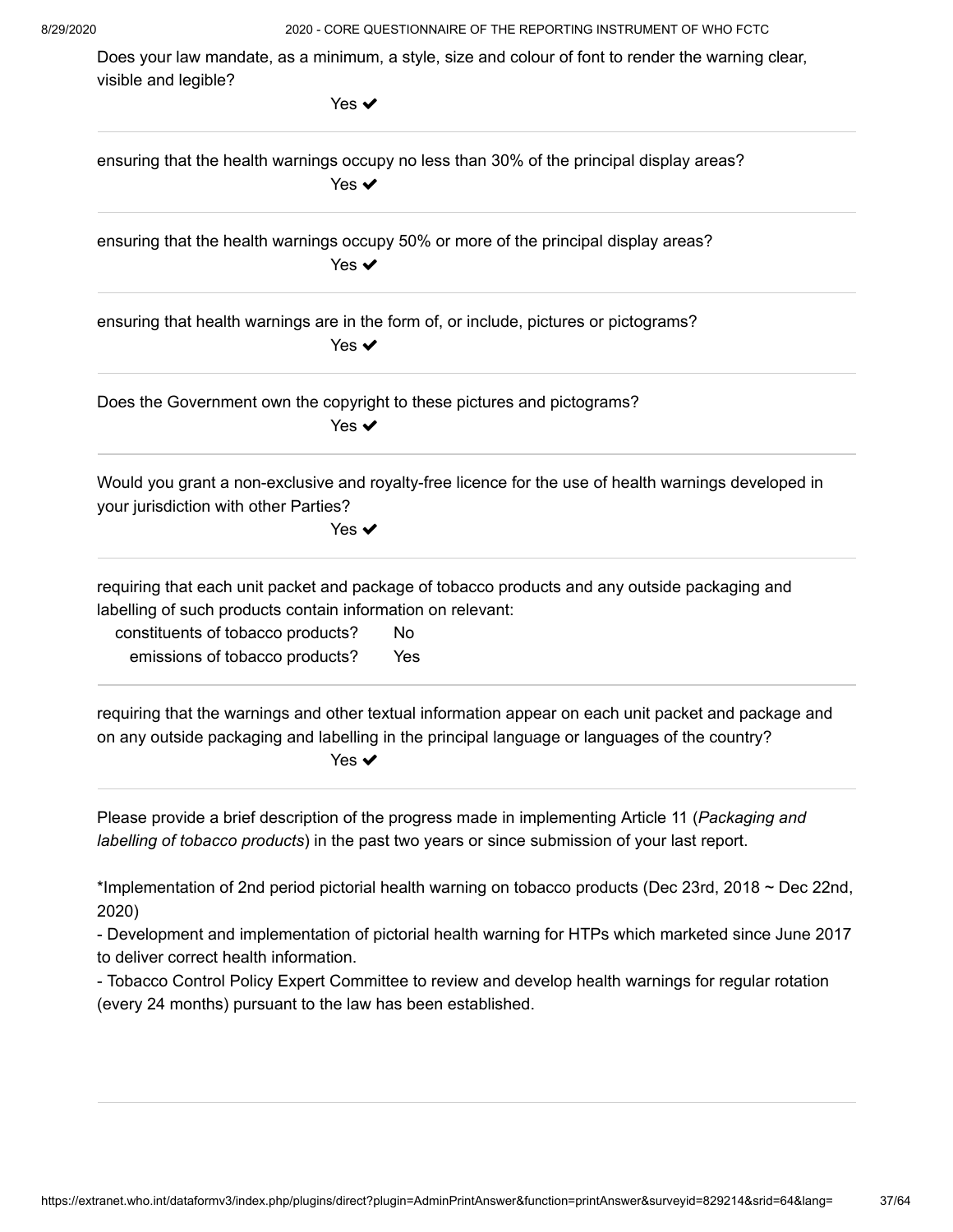Have you utilized the "Guidelines for implementation of Article 11 of the WHO FCTC" when developing or implementing policies in this area?

Yes ✔

If you answered "Yes" to question C2516 please provide details in the space below or refer to section D of the additional questionnaire available at this link. Response to this question or to the additional questionnaire is voluntary. https://extranet.who.int/dataform/655321? [token=ep7gf4m49d5t5xa&lang=en \(https://extranet.who.int/dataform/655321?](https://extranet.who.int/dataform/655321?token=ep7gf4m49d5t5xa&lang=en) token=ep7gf4m49d5t5xa&lang=en)

\*The Ministry of Health and Welfare has been utilizing the Guidelines for implementation of Article 11 when drafting the Decree of the National Health Promotion Act and relevant notifications in order to assure full implementation of pictorial health warning. Pictorial Warning Database has been widely used when developing new warnings for regular rotation mandated by the law.

\*Based on FCTC Article 11 and implementation guideline, it established plans to expand of pictorial health warning of the package, introduction of plain packaging

If you have any other relevant information pertaining to or not covered in this section, please provide details in the space below.

In regard to the answer of C252, Korean government has restricted the labelling which possibly misleads the public from January 21, 2015 pursuant to Article 25-5 of Tobacco Business Act (inserted January 21, 2014). It states that manufacturers and importers should not use a false sense of any term, sentence, brand, shape, or signs on the packaging or advertising.

In regard to the answer of C2513, According to the Article 25-2 of Tobacco Business Act, Indication of Tobacco Ingredients, it stated that the major contents in the smoke of one cigarette are indicated on the wrapping paper of each tobacco pack. The contents in the smoke are not tobacco constituents but its emissions.

Please attach the relevant documentation.

#### **Education, communication, training and public awareness**

Have you adopted and implemented, where appropriate, legislative, executive, administrative or other measures or have you implemented, where appropriate, programmes on any of the following: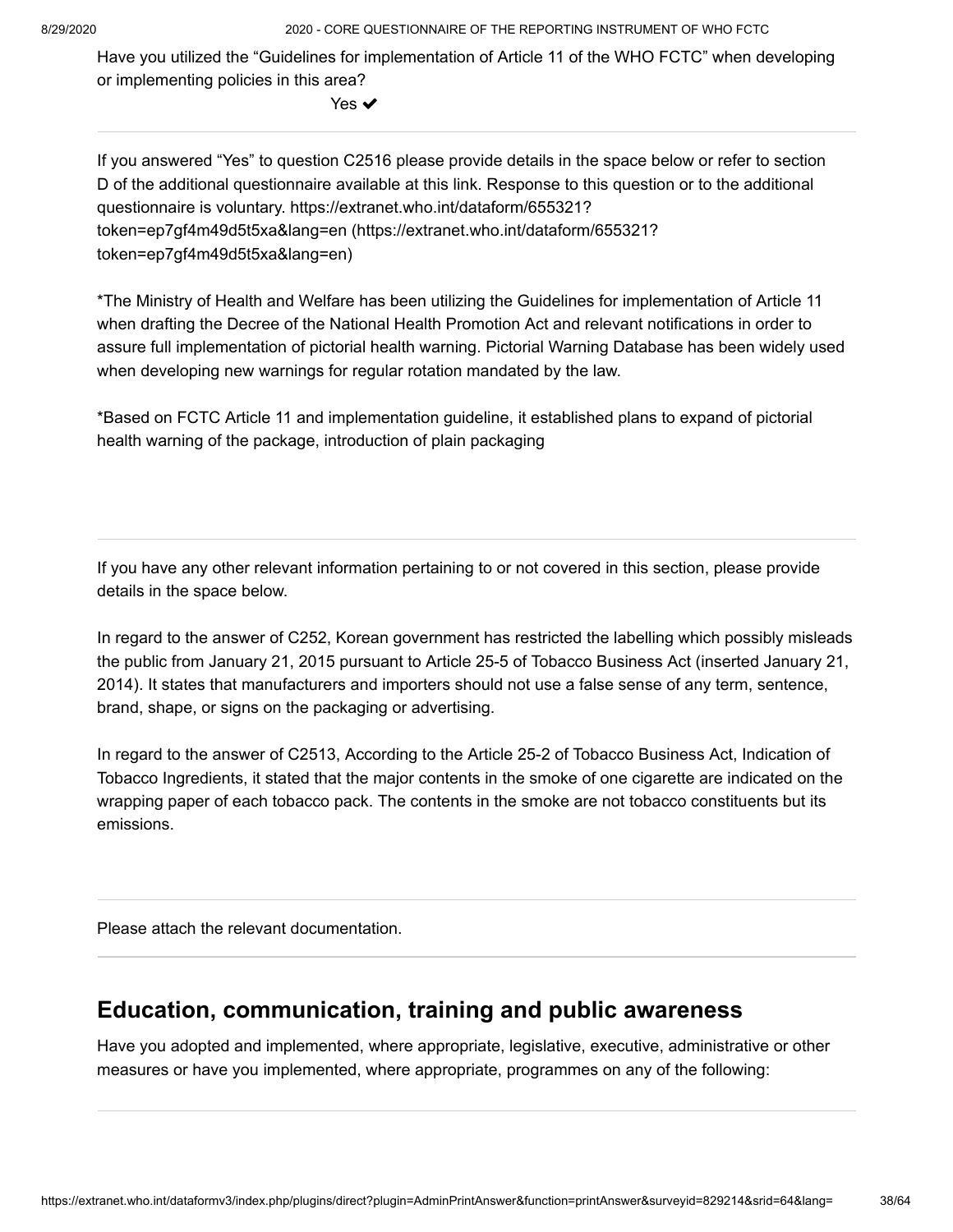educational and public awareness programmes? (*Please refer to programmes implemented since submission of your two-year report.)* 

Yes **✓** 

| To whom are these programmes targeted? |            |                              |  |
|----------------------------------------|------------|------------------------------|--|
|                                        | V          | adults or the general public |  |
|                                        | V          | children and young people    |  |
|                                        | V          | men                          |  |
|                                        | ☑          | women                        |  |
|                                        | ☑          | pregnant women               |  |
|                                        |            | ethnic groups                |  |
|                                        | ☑          | other (please specify)       |  |
| Military men, riot                     |            | Other                        |  |
|                                        | policemen. |                              |  |

Do you reflect the following key differences among targeted population groups in educational and public awareness programmes?

| age                    |
|------------------------|
| gender                 |
| educational background |
| cultural background    |
| socioeconomic status   |
| other (please specify) |
| ∩ther                  |
|                        |

Do these educational and public awareness programmes cover:

| ☞                       | health risks of tobacco consumption?                      |
|-------------------------|-----------------------------------------------------------|
| $\overline{\mathbf{v}}$ | health risks of exposure to tobacco smoke?                |
| ☞                       | benefits of the cessation of tobacco use and tobacco-free |
|                         | lifestyles?                                               |
|                         | adverse economic consequences of tobacco production?      |
|                         |                                                           |

- adverse economic consequences of tobacco consumption? adverse environmental consequences of tobacco production?
- adverse environmental consequences of tobacco consumption?

awareness and participation of the following agencies and organizations in development and implementation of intersectoral programmes and strategies for tobacco control:

| $\mathsf{M}$ | public agencies?                                      |  |
|--------------|-------------------------------------------------------|--|
| $\mathbf{v}$ | nongovernmental organizations not affiliated with the |  |
|              | tobacco industry?                                     |  |
| $\mathbf{w}$ | private organizations?                                |  |
| ☑            | other (please specify)?                               |  |
| school       | Other.                                                |  |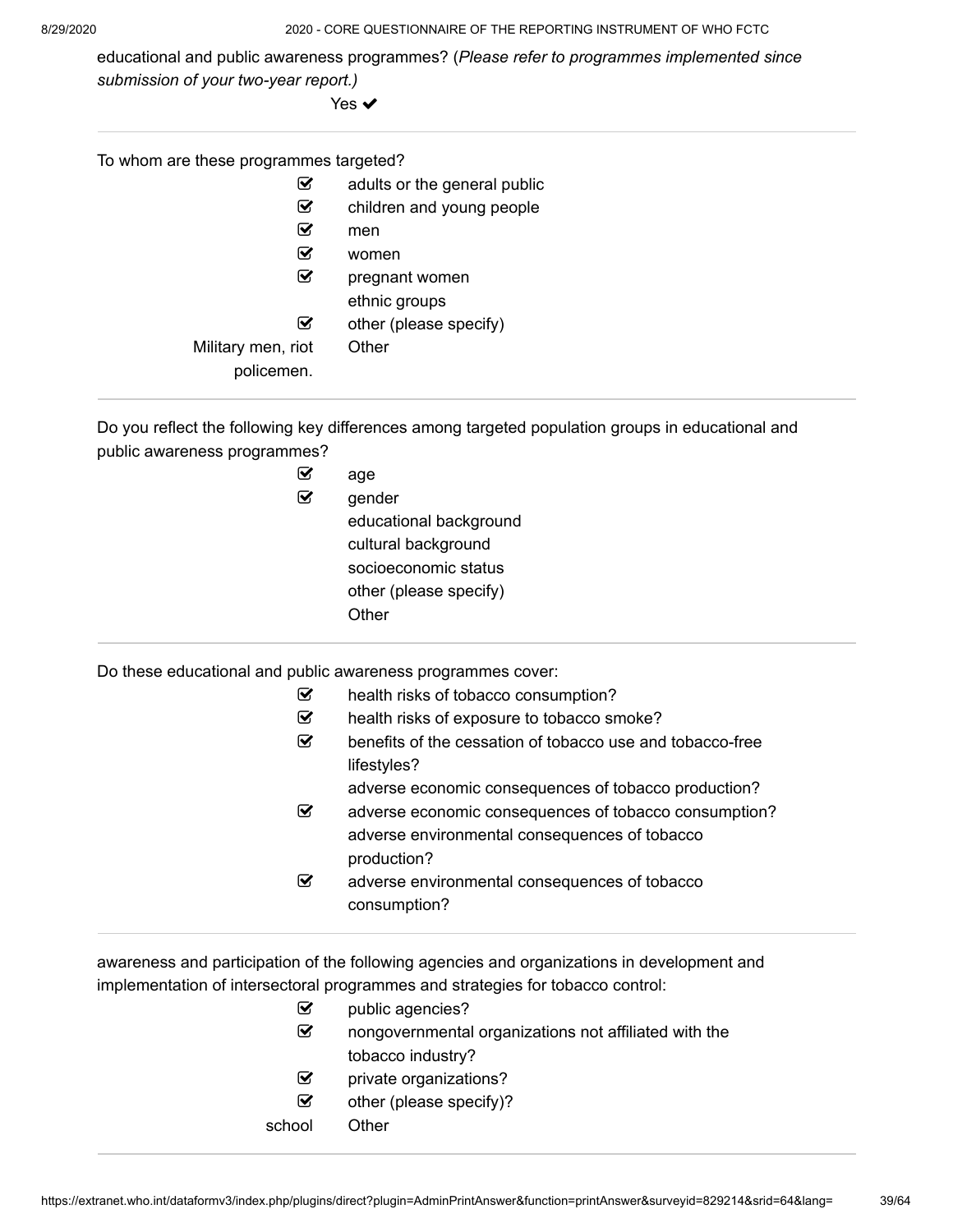Are the elaboration, management and implementation of communication, education, training and public awareness programmes guided by research and do they undergo pre-testing, monitoring and evaluation?

Yes ✔

Are appropriate and special training or sensitization and awareness programmes on tobacco control addressed to:

|                                  | health workers?        |
|----------------------------------|------------------------|
|                                  | community workers?     |
|                                  | social workers?        |
|                                  | media professionals?   |
| M                                | educators?             |
| ⋈                                | decision-makers?       |
| ⋈                                | administrators?        |
|                                  | other (please specify) |
| Military men, riot<br>policemen. | Other                  |
|                                  |                        |

Please provide a brief description of the progress made in implementing Article 12 ( *Education, communication, training and public awareness*) in the past two years or since submission of your last report.

< Anti-tobacco campaigns in 2018>

- With the theme of "Smoking, it kills you and others", to stress the death and addiction caused by tobacco. In particular, producing and broadcasting anti-tobacco campaigns targeting the HTPs. - Besides, encouraging people to post messages on their SNS of joining the activities to protect beloved people from smoking.

< Anti-smoking campaigns in 2019>

- Implementing public advertisement under the theme "Wake up! no-smoking instinct in us" which focuses on advantage of smoking cessation instead of harmfulness of smoking via TV, theater, radio, and outdoor billboard.

- Promoting anti-smoking campaigns for TV and online banner about e-cigarette to deliver harm to novel and emerging tobacco and nicotine products.

- Since 2007, Anti-tobacco Campaign Supporters, groups of college students(young adults) for tobacco control advocacy activities, have been recruited and operated every year to promote tobacco-free environment.

Have you utilized the "Guidelines for implementation of Article 12 of the WHO FCTC" when developing and implementing policies in this area?

No **x**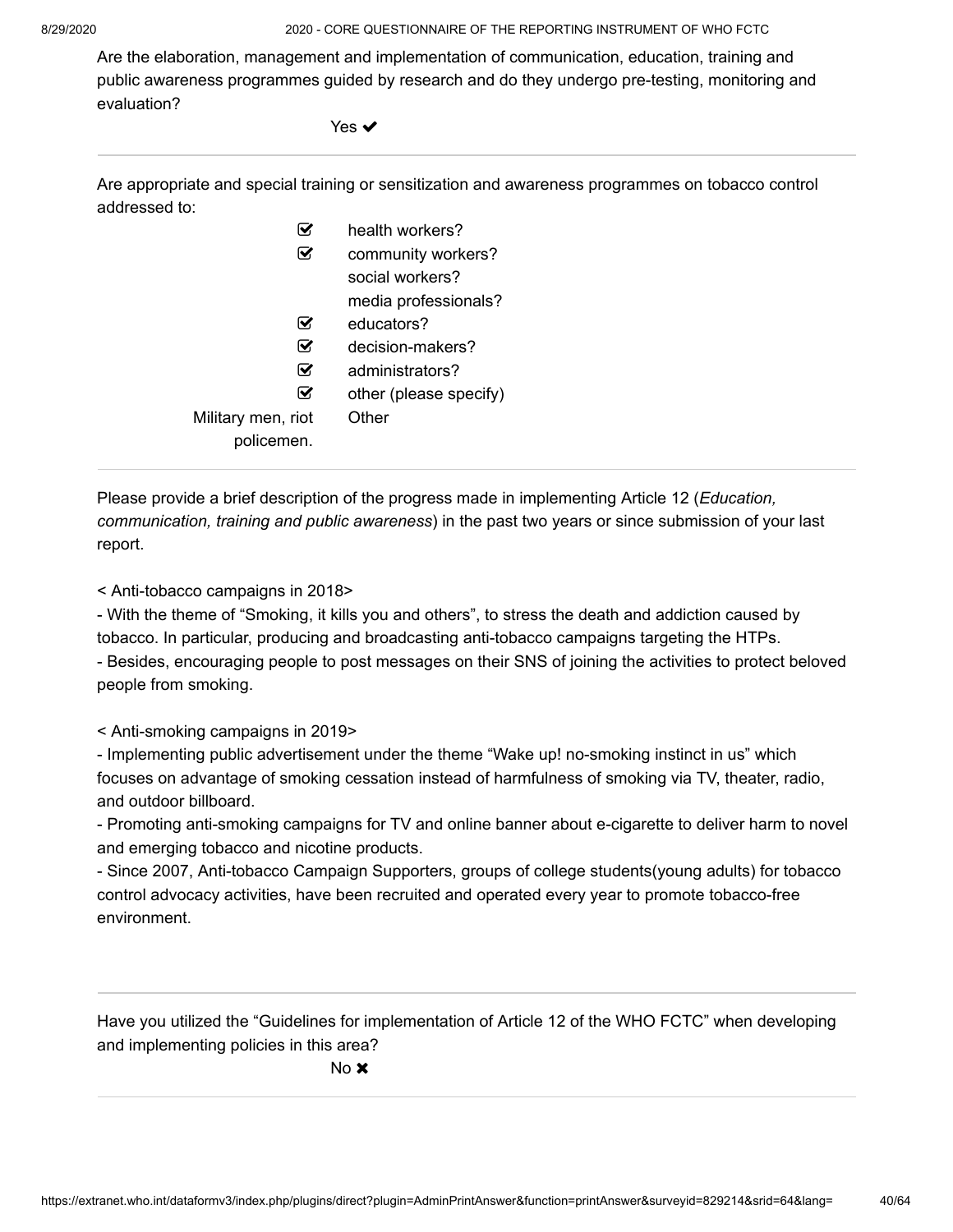If you have any other relevant information pertaining to but not covered in this section, please provide details in the space below.

Please refer to the Appendix 5 : National anti-tobacco campaign for 2018 & 2019

Please attach the relevant documentation. **Appendix 5. Anti-smoking ad** No comment The Comment Comment Comment Communication of the type "pdf"

### **Tobacco advertising, promotion and sponsorship**

Have you adopted and implemented, where appropriate, any legislative, executive, administrative or other measures or have you implemented, where appropriate, programmes:

| instituting a comprehensive ban on all tobacco advertising, promotion and sponsorship?<br>Yes $\blacktriangledown$ |                                                                |  |
|--------------------------------------------------------------------------------------------------------------------|----------------------------------------------------------------|--|
| Does your ban cover:                                                                                               |                                                                |  |
|                                                                                                                    | display and visibility of tobacco products at points of sales? |  |
| ☑                                                                                                                  | the domestic Internet?                                         |  |
|                                                                                                                    | the global Internet?                                           |  |
|                                                                                                                    | brand stretching and/or brand sharing?                         |  |
|                                                                                                                    | product placement as a means of advertising or promotion?      |  |
|                                                                                                                    | the depiction of tobacco or tobacco use in entertainment       |  |
|                                                                                                                    | media products?                                                |  |
|                                                                                                                    | tobacco sponsorship of international events or activities      |  |
|                                                                                                                    | and/or participants therein?                                   |  |
|                                                                                                                    | contributions from tobacco companies to any other entity       |  |
|                                                                                                                    | for "socially responsible causes" and/or any other activities  |  |
|                                                                                                                    | implemented under the umbrella of "corporate social            |  |
|                                                                                                                    | responsibility" by the tobacco industry?                       |  |
|                                                                                                                    | cross-border advertising, promotion and sponsorship            |  |
|                                                                                                                    | originating from your territory?                               |  |
|                                                                                                                    | the same forms of cross-border advertising, promotion and      |  |
|                                                                                                                    | sponsorship entering your territory for which domestic         |  |
|                                                                                                                    | regulation apply?                                              |  |

cooperating with other Parties in the development of technologies and other means necessary to facilitate the elimination of cross-border advertising?

No **x**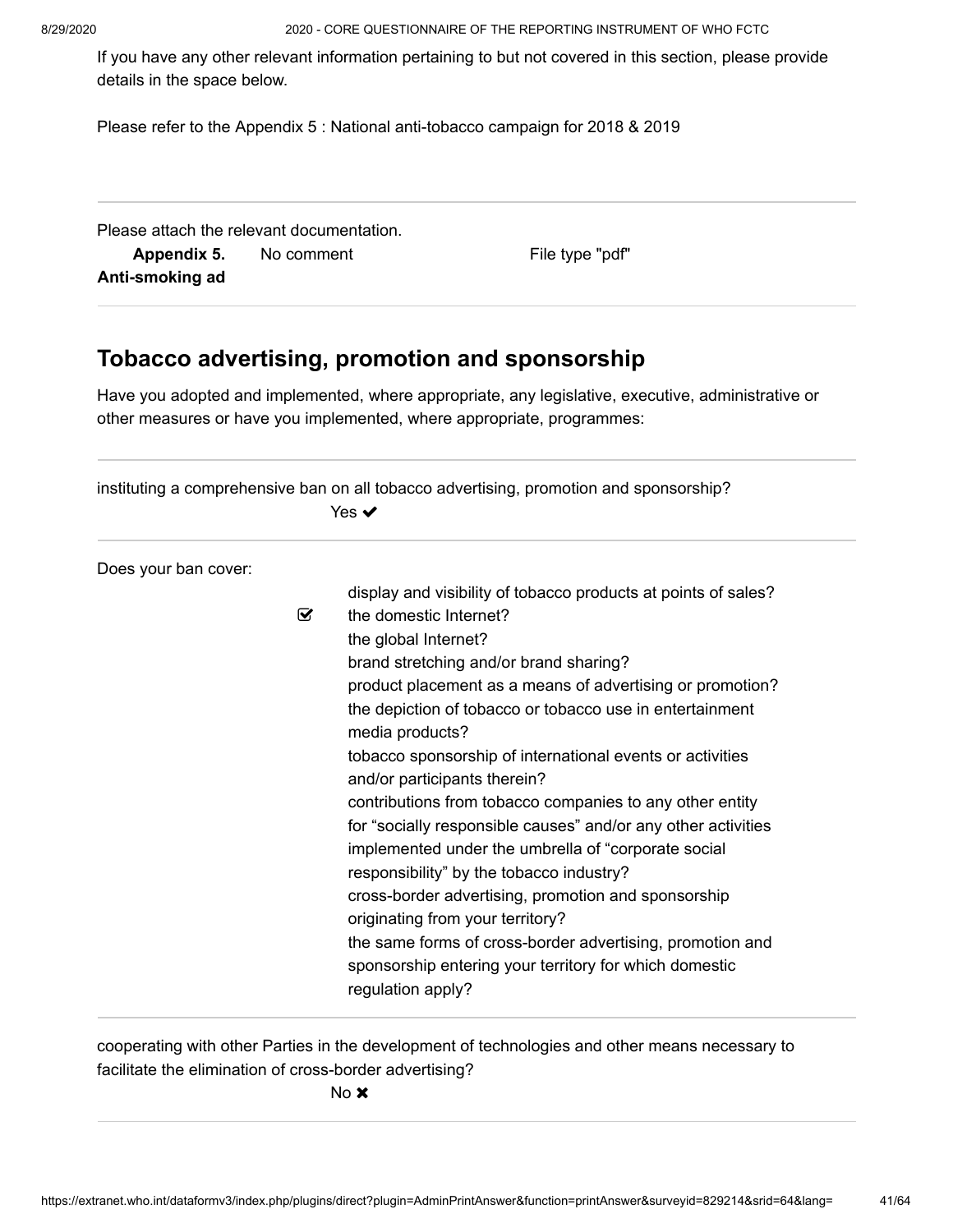imposing penalties for cross-border advertising equal to those applicable to domestic advertising, promotion and sponsorship originating from your territory in accordance with national law?

No **x** 

Please provide a brief description of the progress made in implementing Article 13 ( *Tobacco* advertising, promotion and sponsorship) in the past two years or since submission of your last report.

The revision of the Public Health Promotion Act of restrictions on direct and indirect promotional activities of tobacco, alternative tobacco products, and smoking device of e-cigarette was resolved by the Cabinet meeting(Jan 21st, 2020).

Have you utilized the "Guidelines for implementation of Article 13 of the WHO FCTC" when developing and implementing policies in this area?

Yes **✓** 

If you answered "Yes" to question C2715 please provide details in the space below or refer to section F of the additional questionnaire available at this link. Response to this question or to the additional questionnaire is voluntary. https://extranet.who.int/dataform/655321? [token=ep7gf4m49d5t5xa&lang=en \(https://extranet.who.int/dataform/655321?](https://extranet.who.int/dataform/655321?token=ep7gf4m49d5t5xa&lang=en) token=ep7gf4m49d5t5xa&lang=en)

\*Utilizing as basis for the development and proposal of revision of Public Health Promotion Act described in C2714

\*Based on FCTC Article 13 and implementation guideline, it established plans to prohibit the use of animal/cartoon characters for the tobacco ads, consolidation of regulation and monitoring on tobacco promotional activities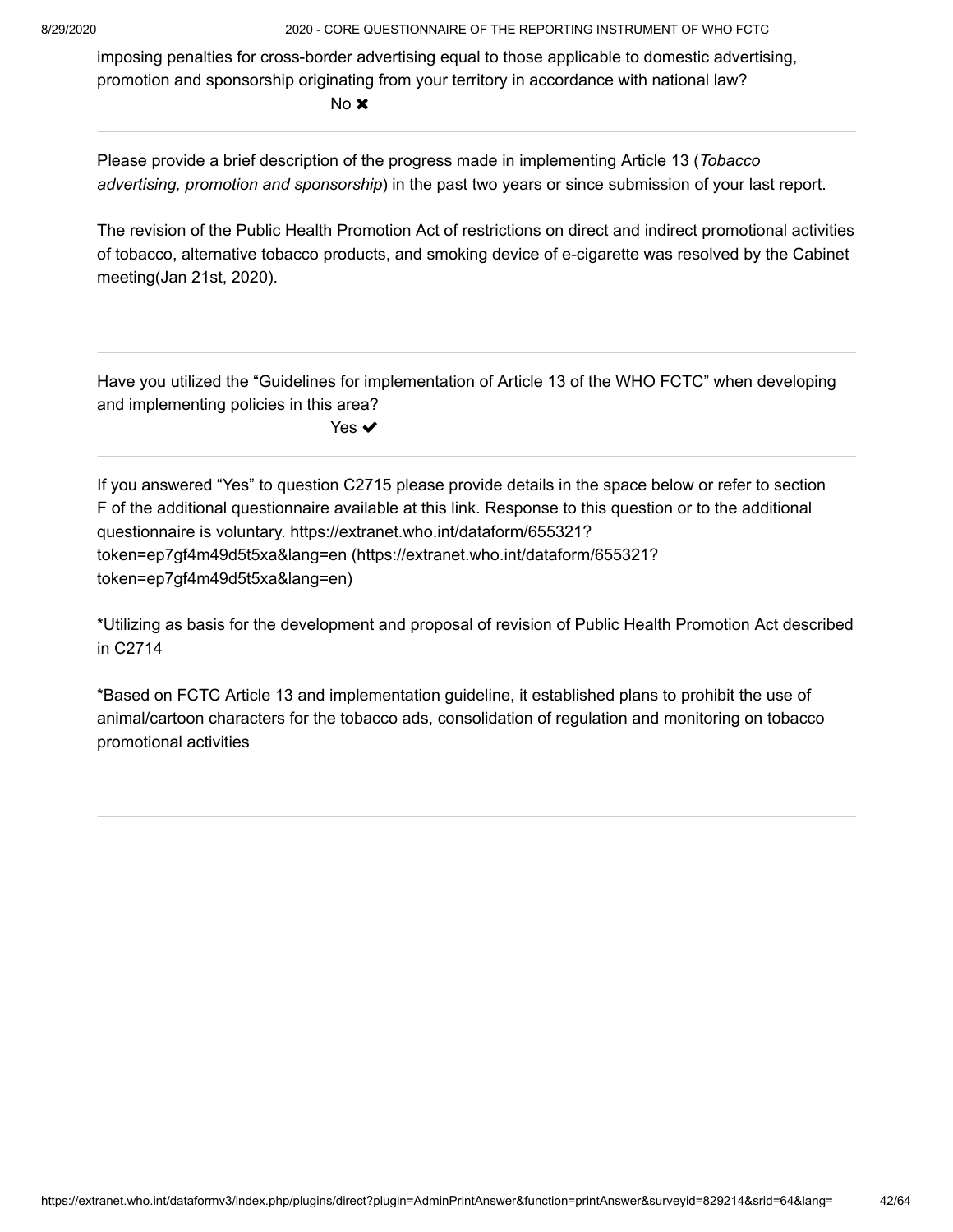If you have any other relevant information pertaining to but not covered in this section, please provide details in the space below.

#### \*C276

The Minister of Health and Welfare may order any person who puts an advertisement misleading the citizens about health awareness to take corrective measures, such as change of contents, or to prohibit the relevant advertisement (Art. 7 (1) of the National Health Promotion Act)

#### \*C277

A manufacturer or an importer and distributor of tobacco under the Tobacco Business Act (hereinafter referred to as "manufacturer or importer") shall print and inscribe the following phrases on the front, rear, and sides of the packaging of tobacco and advertisements (Art. 9-2 (1) of the National Health Promotion Act)

#### \*C278

Any manufacturers, import and sale business entities and wholesalers shall not conduct any act of offering money or goods to retailers or any similar act prescribed by Presidential Decree, in order to promote their tobacco sales (Art. 25-4 of the Tobacco Business Act)

#### \*C2710

Advertisement on Tobacco may be placed only by the following means : displaying or posting advertising materials inside the retail shops, inserting and advertisement in printed media(limited up to ten times a year for each group of products and not more than two pages each time, and banning advertisement in printed media for women or juveniles), sponsoring events(excluding those intended for women or juveniles), placing an advertisement in an airplane and a passenger ship operating on an international line. (Art. 9-4 of the National Health Promotion Act)

#### \* Broadcasting

- According to the Article 28(Soundness) of the Broadcasting Review Regulations, broadcasting companies should take prudence when describing or airing contents related to smoking.

- Especially, a scene describing smoking of children or adolescent is banned in under Article 45(Appearance).

- In accordance with the Article 44(Acceptance level) of the Regulation, the Korea Communication Standards Commission warns the broadcasting companies not to air smoking scene during the Juvenile Protection Times(7~9 a.m., 1~10 p.m. in principle; 7 a.m.~10 p.m. on a national holiday or vacation) - Furthermore, Korean Broadcasting System(KBS), after its announcement that drama scenes containing tobacco consumption leads to the enticement of smoking among viewers, declared December 1st, 2002 as "KBS Drama No Smoking Day" and eliminated all scenes containing tobacco in dramas. SBS (Seoul Broadcasting System) participated on the same month, and MBC (Munhwa Broadcasting Corporation) joined on 2004, and these three major public networks have essentially eliminated smoking scene in TV drama since then.

- However, emergence of cable/satellite TV channels where tobacco product and smoking scenes are presented without regulation poses challenges

Please attach the relevant documentation.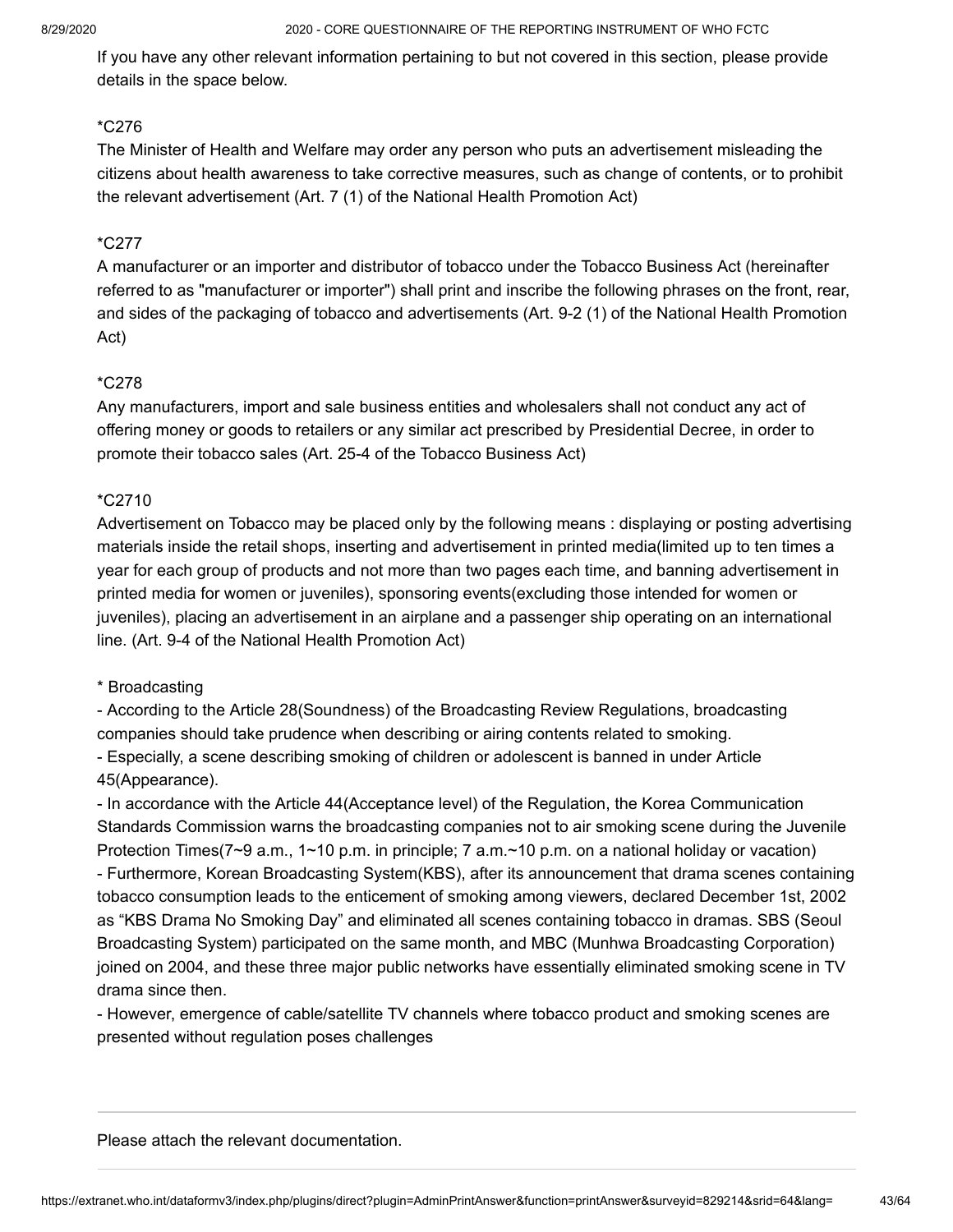#### **Demand reduction measures concerning tobacco dependence and cessation**

Have you adopted and implemented, where appropriate, legislative, executive, administrative or other measures or have you implemented, where appropriate, programmes on any of the following:

developing and disseminating appropriate, comprehensive and integrated guidelines based on scientific evidence and best practices?

Yes  $\blacktriangledown$ 

programmes to promote cessation of tobacco use, including:

| ☑                     | media campaigns emphasizing the importance of quitting?      |
|-----------------------|--------------------------------------------------------------|
| ☑                     | programmes specially designed for underage girls and         |
|                       | young women?                                                 |
| ☑                     | programmes specially designed for women?                     |
| ☑                     | programmes specially designed for pregnant women?            |
| ☑                     | telephone quitlines?                                         |
| ☑                     | local events, such as activities related to World No Tobacco |
|                       | Day or National No Smoking Day, if appropriate?              |
| ☑                     | other (please specify)?                                      |
| Anti-tobacco Campaign | Other                                                        |
| Supporters            |                                                              |
|                       |                                                              |

design and implementation of programmes aimed at promoting the cessation of tobacco use, in such locations as:

| ✔            | educational institutions? |
|--------------|---------------------------|
| ₩            | health-care facilities?   |
| ☞            | workplaces?               |
| ☞            | sporting environments?    |
| ☞            | other (please specify)?   |
| The military | Other                     |
|              |                           |

inclusion of diagnosis and treatment of tobacco dependence and counselling services for cessation of tobacco use in national programmes, plans and strategies for:

- tobacco control?
- $\mathcal{B}$  health?
- $\mathbf{\mathcal{C}}$  education?

inclusion of programmes on the diagnosis and treatment of tobacco dependence in your health-care system?

Yes ✔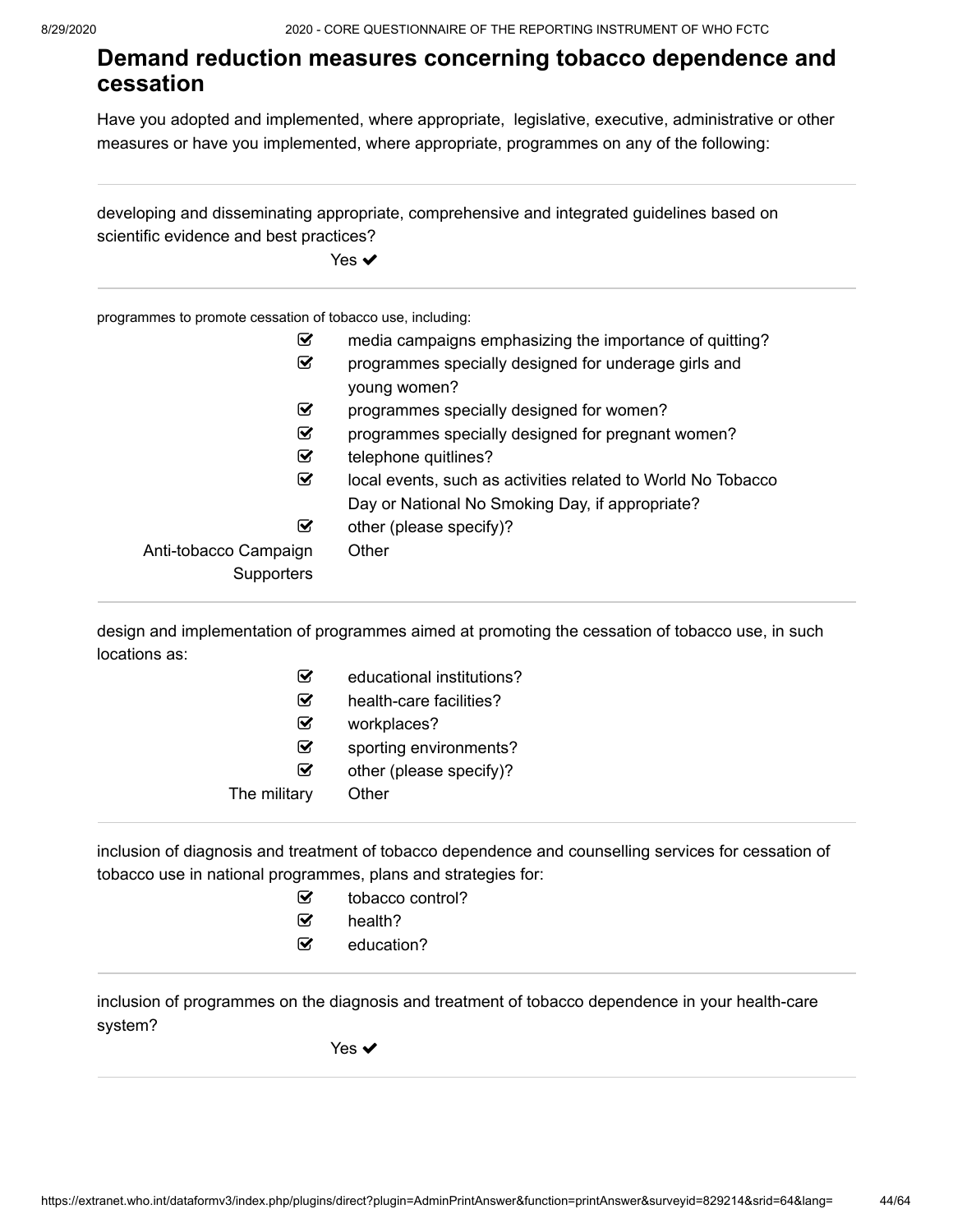Which structures in your health-care system provide programmes for the diagnosis and treatment of tobacco dependence?

- $\mathcal G$  primary health care
- $\mathcal{I}$  secondary and tertiary health care
- $\mathcal{F}$  specialist health-care systems (please specify below)
- $\mathcal{G}$  specialized centres for cessation counselling and treatment of tobacco dependence
- $\mathcal G$  rehabilitation centres
- Prisons Other

Are the services provided in these settings covered by public funding or reimbursement schemes?

- primary health care Fully
- secondary and tertiary health care Fully
- specialist health-care systems (please specify below) Fully
- specialized centres for cessation counselling and treatment of tobacco dependence Fully
	- rehabilitation centres Fully
	- other (please specify below) Partially

Please provide other details in the space below.

- Specialist health-care systems: National hospitals for tuberculosis
- other: Correctional facility

Which health and other professionals are involved in programmes offering treatment for tobacco dependence and counselling services? Health professionals including:

- $\triangleright$  physicians
- $\mathcal{G}$  dentists
- $\mathbf S$  family doctors
- $\mathcal{F}$  practitioners of traditional medicine
- $\triangleright$  other medical professionals (please specify below)
- nurses
- $\triangledown$  midwives
- $\mathbf{\mathcal{F}}$  pharmacists
- $\mathcal G$  Community workers
	- Social workers
- $\mathcal G$  other (please specify)

#### counsellors Other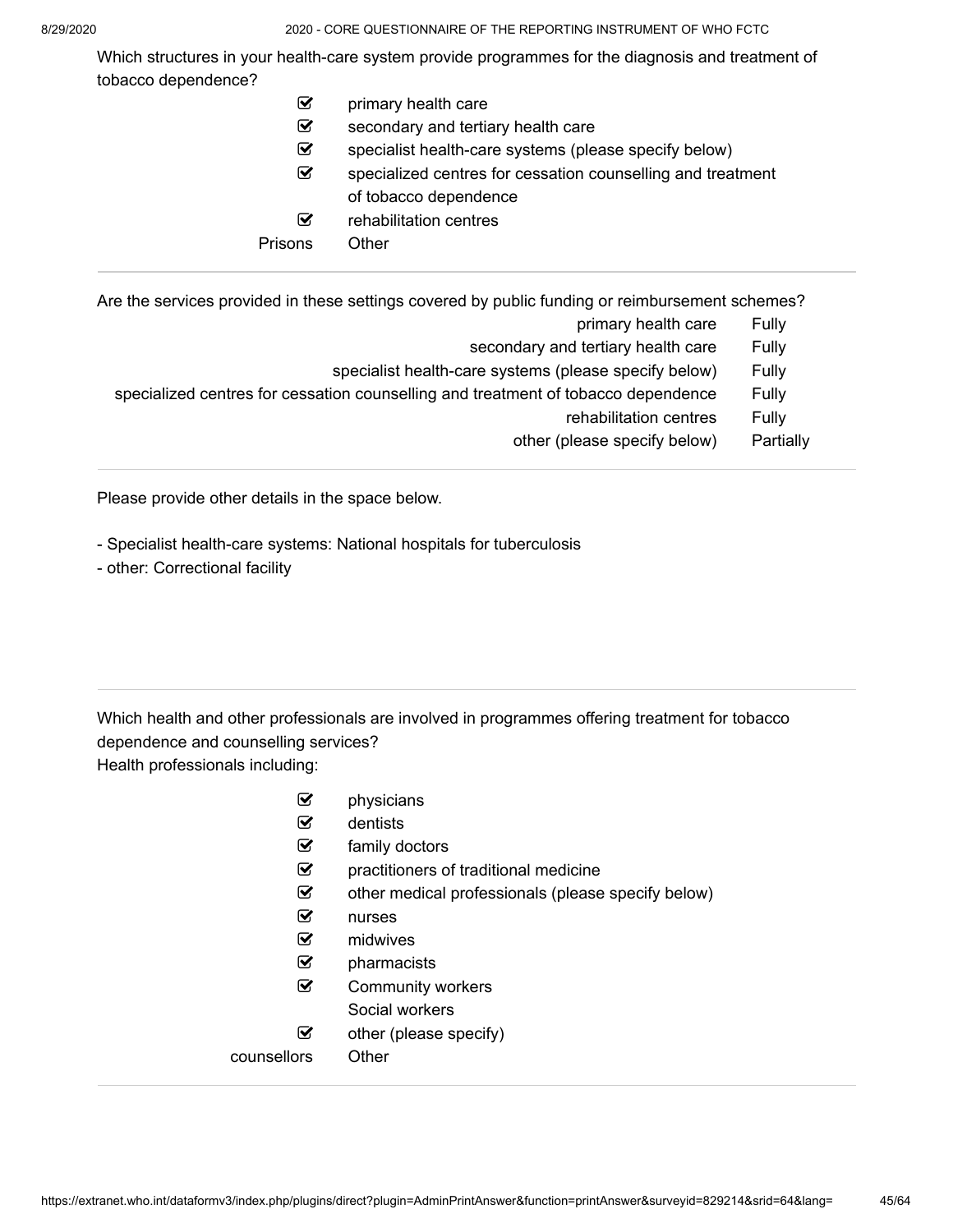training on tobacco dependence treatment incorporated into the curricula of health professional training at pre- and post-qualification levels at the following schools:

| $\mathbf{v}$            | medical?  |
|-------------------------|-----------|
| ⋈                       | dental?   |
| ⋈                       | nursing?  |
| ⋈                       | pharmacy? |
| School of public health | Other     |
|                         |           |

facilitating accessibility and/or affordability of pharmaceutical products for the treatment of tobacco dependence?

Yes ✔

Where and how can these products be legally purchased in your country?

\*(Public Health Centre) National Smoking Cessation Clinic currently in service

- Offering free advice and counselling service, with provision of NRT-gum, patch (up to 12 weeks per person)

\*(Hospitals & Clinics) Clinics and hospitals are registered for smoking cessation service and equipped to handle and provide advice and counselling on smoking cessation, NRT and prescription, medical expenses, including medication are fully covered.

\*(Specialized Centres) By designating 17 community-based smoking cessation clinics(Jan 10th, 2018) within a central proximity of the regionally delegated hospital, services such as public relations and promotion, education, and comprehensive treatment of smoking cessation is provided for the local population.

-As part of the smoking cessation program for long-term/heavy smokers, financial expenses for pharmaceutical products are partially covered and fully covered for the low-income groups.

\*(Smoking cessation services for military men and riot policemen) As the Republic of Korea enforces a mandatory military service, smoking cessation services has been implemented since 2009 to combat the temptation to light up due to the stress during service term.

-During first 5-week period, non-smoking is mandatory. After then, during the following service term, assistance regarding smoking cessation in terms of counselling, NRTs, smoking prevention education and even medication for long-term/heavy users are provided at their own request, free of charge.

Which pharmaceutical products are legally available for the treatment of tobacco dependence in your jurisdiction?

- $\mathcal G$  nicotine replacement therapy
- $\mathbf{\mathcal{D}}$  bupropion
- $\triangledown$  varenicline other (please specify) **Other**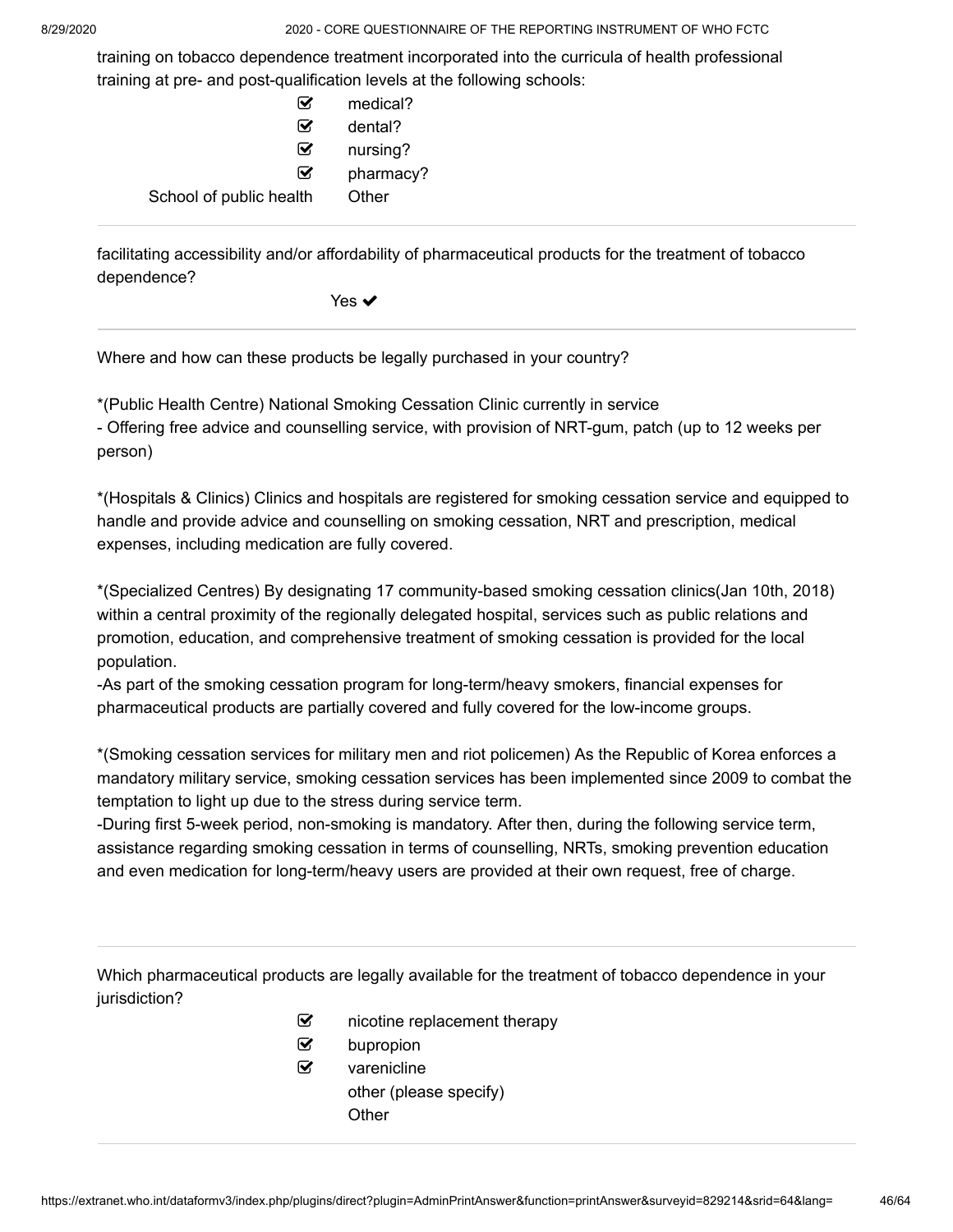Are the costs of these products covered by public funding or reimbursement?

| nicotine replacement therapy | Partially |
|------------------------------|-----------|
| bupropion                    | Partially |
| varenicline                  | Partially |
| other (please specify below) | None      |
|                              |           |

Please provide a brief description of the progress made in implementing Article 14 ( *Demand reduction* measures concerning tobacco dependence and cessation) in the past two years or since submission of your last report.

\*Reinforcing national smoking cessation support services and systems.

- Operating of the smoking cessation education campaign at the workplace (linking 4 agencies in 2018, and 7 agencies in 2019)

- Designation of specialized smoking cessation centers (17 centers in total) at local level

- Addition of information sharing function of nicotine additives purchasing by the public health center to smoking cessation services comprehensive information system

- Distribution of Triple Crown Life Coaching Program(CROWN) booklet to encourage adolescents smoker to quit from 2019

Have you utilized the "Guidelines for implementation of Article 14 of the WHO FCTC" when developing and implementing policies in this area?

No **x**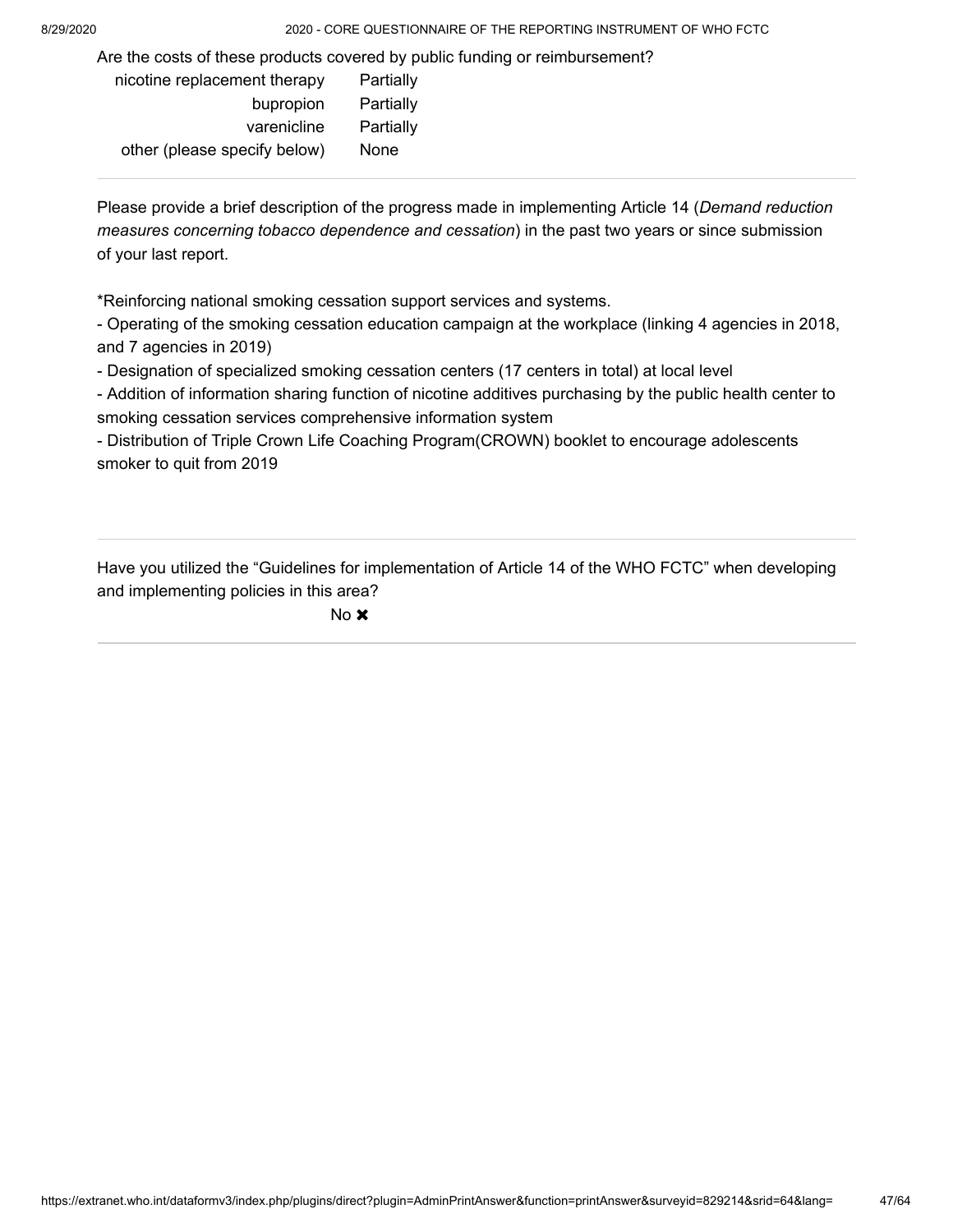If you have any other relevant information pertaining to but not covered in this section, please provide details in the space below.

#### \*C282

-In addition to the National Smoking Cessation Clinic which can be utilized in-person (refer to section C2811), to support smokers, and under the auspice of the Ministry of Health and Welfare, the quit-line under the National Cancer Centre has been implemented since 2006.

-The Internet is already being utilized to disseminate information on smoking cessation since 2002 in the form of a guide (http://nosmokeguide.or.kr/).

#### \*C288

-In regards to C288, there is no separate restriction for smoking cessation counselling, so general medical practitioners including practitioners who complete public health are also able to provide counselling.

-In addition, only those in possession of a nursing license are able to conduct the services of a midwife in Korea, thus it'd be ambiguous and inefficient to distinguish the two in terms of licensing.

#### \*C289

-(Medicine, Pharmacology) To include curriculum on the diagnosis of smokers, circumstances and ingredients of medication

-(Dentistry) To include curriculum on the relationship between smoking and plaque, cavity and carcinoma of the oral cavity

-(Nursing) To include curriculum on community-based nursing interventions for the treatment of smoking

-(Health Sciences) To include content on smoking-related diagnosis and examination on medical records

Please attach the relevant documentation.

## C3. MEASURES RELATING TO THE REDUCTION OF THE SUPPLY OF TOBACCO

*With reference to Articles 15–17*

### **Illicit trade in tobacco products**

Have you adopted and implemented, where appropriate, legislative, executive, administrative or other measures or have you implemented, where appropriate, programmes on any of the following: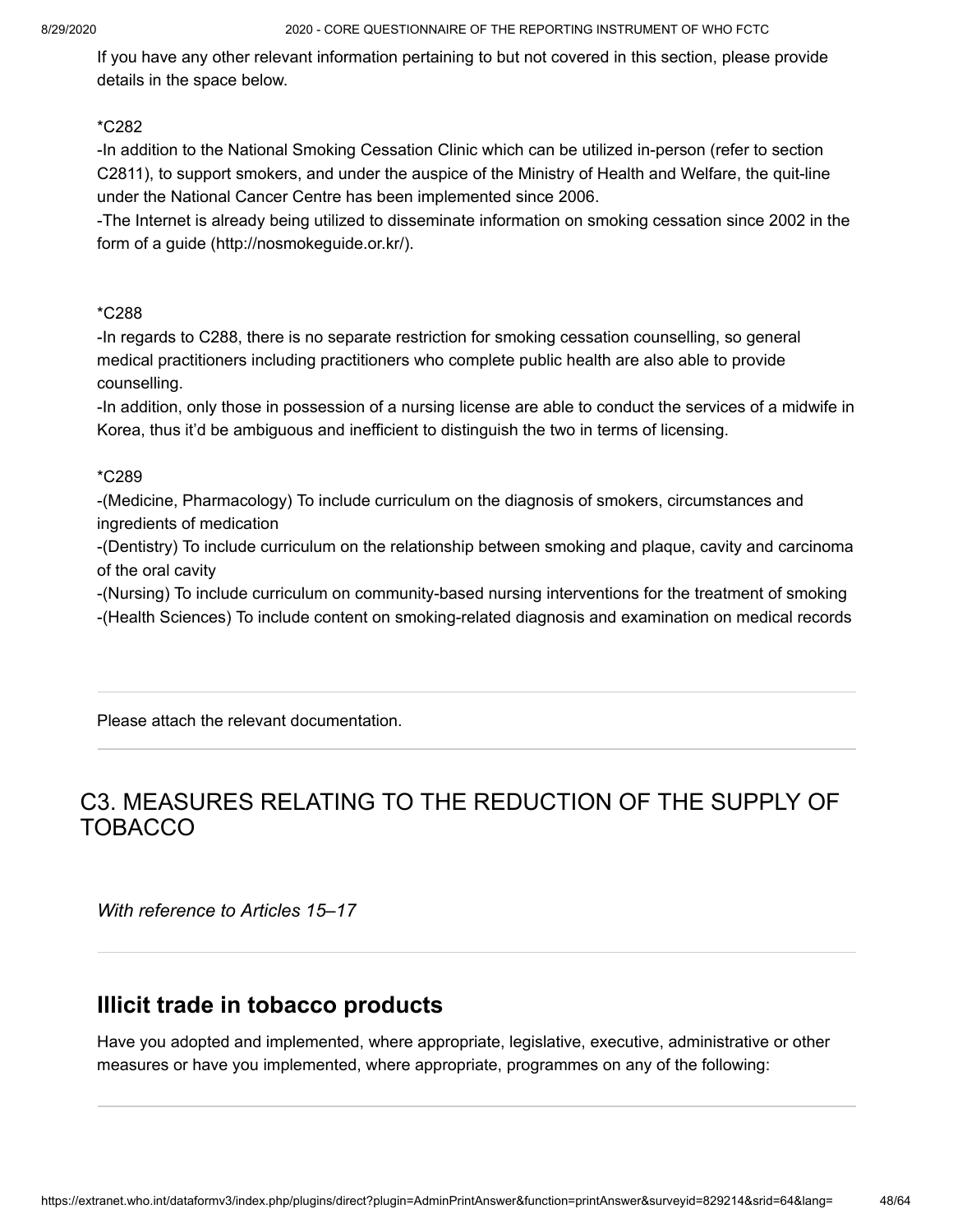requiring marking of all unit packets and packages of tobacco products and any outside packaging of such products to assist in determining the origin of the product?

No **x** 

| requiring marking of all unit packets and packages of tobacco products and any outside packaging of<br>such products to assist in determining whether the product is legally sold on the domestic market?<br>No <b>x</b>                                                                            |
|-----------------------------------------------------------------------------------------------------------------------------------------------------------------------------------------------------------------------------------------------------------------------------------------------------|
| requiring that unit packets and packages of tobacco products for retail and wholesale use that are sold<br>on the domestic market carry the statement: "Sales only allowed in " or carry any other effective<br>marking indicating the final destination of the product?<br>No <b>x</b>             |
| developing a practical tracking and tracing regime that would further secure the distribution system<br>and assist in the investigation of illicit trade?<br>No x                                                                                                                                   |
| requiring that marking is presented in legible form and/or appears in the principal language or<br>languages of the country?<br>No <b>x</b>                                                                                                                                                         |
| requiring the monitoring and collection of data on cross-border trade in tobacco products, including<br>illicit trade?<br>No x                                                                                                                                                                      |
| facilitating the exchange of this information among customs, tax and other authorities, as appropriate,<br>and in accordance with national law and applicable bilateral and multilateral agreements?<br>No x                                                                                        |
| enacting or strengthening legislation, with appropriate penalties and remedies, against illicit trade in<br>tobacco products, including counterfeit and contraband cigarettes?<br>Yes $\checkmark$                                                                                                  |
| requiring that confiscated manufacturing equipment, counterfeit and contraband cigarettes and other<br>tobacco products derived from illicit trade are destroyed, using environment-friendly methods where<br>possible, or disposed of in accordance with national law?<br>Yes $\blacktriangledown$ |
| adopting and implementing measures to monitor, document and control the storage and distribution of<br>tobacco products held or moving under suspension of taxes or duties?<br>No x                                                                                                                 |
|                                                                                                                                                                                                                                                                                                     |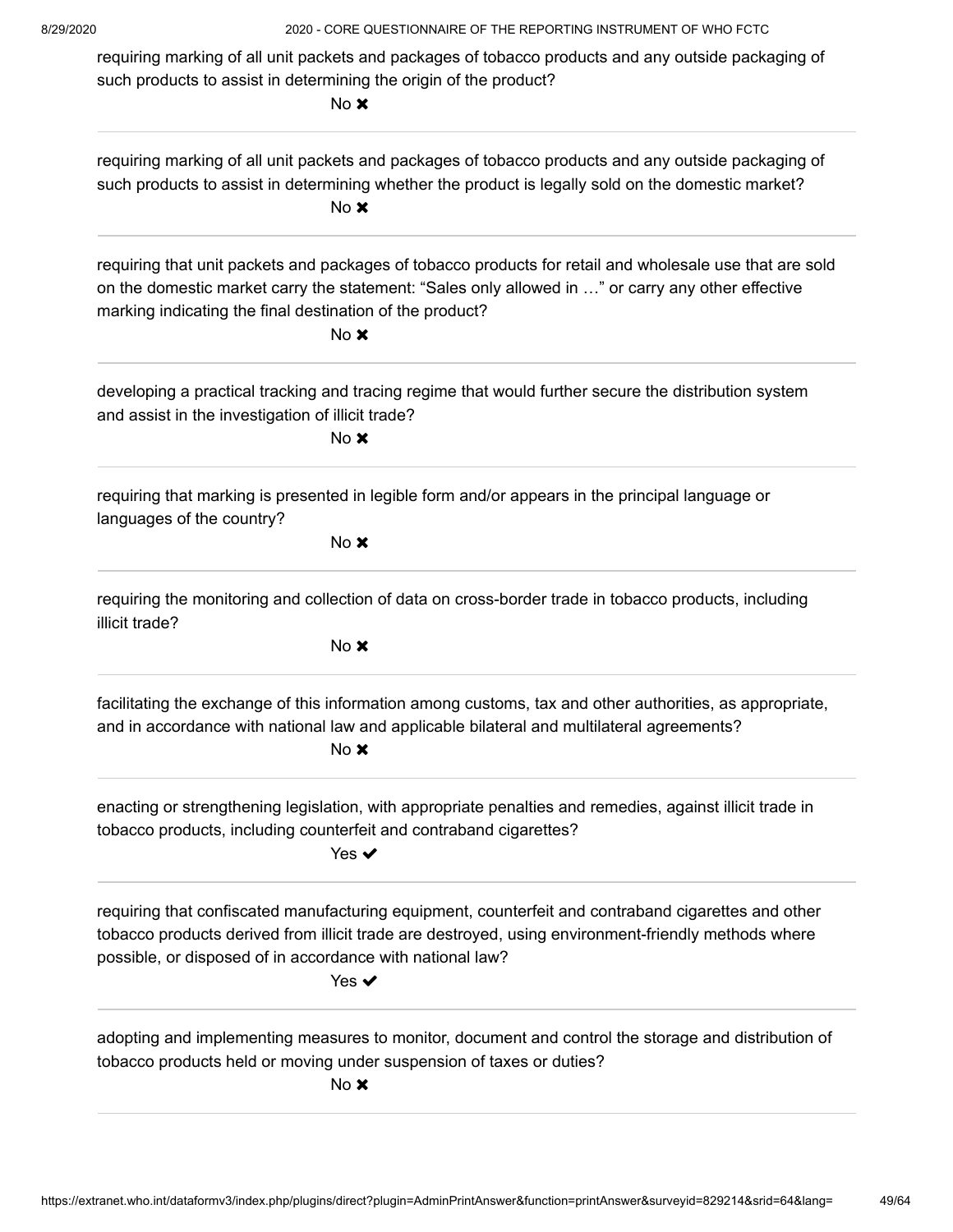enabling the confiscation of proceeds derived from illicit trade in tobacco products?

Yes ✔

promoting cooperation between national agencies and relevant regional and international intergovernmental organizations in investigations, prosecutions and proceedings, with a view to eliminating illicit trade in tobacco products, with special emphasis on cooperation at regional and subregional levels?

No **x** 

licensing or other actions to control or regulate production and distribution in order to prevent illicit trade?

Yes **✓** 

Please provide a brief description of the progress made in implementing Article 15 ( *Illicit trade in* tobacco products) in the past two years or since submission of your last report.

If you have any other relevant information pertaining to but not covered in this section, please provide details in the space below.

\* Monitoring information for illicit tobacco trade and execution of special investigation (2 times per year)

#### \* C314

- To prevent any possible smuggling or bootlegging of duty-free cigarettes due to the price hike in January 2015, a monitoring mechanism to surveil entire processes including, but not limited to, manufacturing, logistics and distribution of tobacco is under development by the Korea Customs Service and Ministry of Interior. The idea is to liaise the "Import and Export System" and "Local Taxes Management System" of the Korean Customs Service and the Ministry of Interior respectively to create the "Integrated Tobacco Management System"

\*C319

- Confiscated goods have been disposed of in accordance with the Anweisung of Korea Customs Service.

#### \*C3111

- In accordance with Article 30 of the Tobacco Business Act, tobacco leaf and related products that are related to crime should be confiscated, and when confiscation is not possible, an estimated price of the products should be paid.

Please attach the relevant documentation.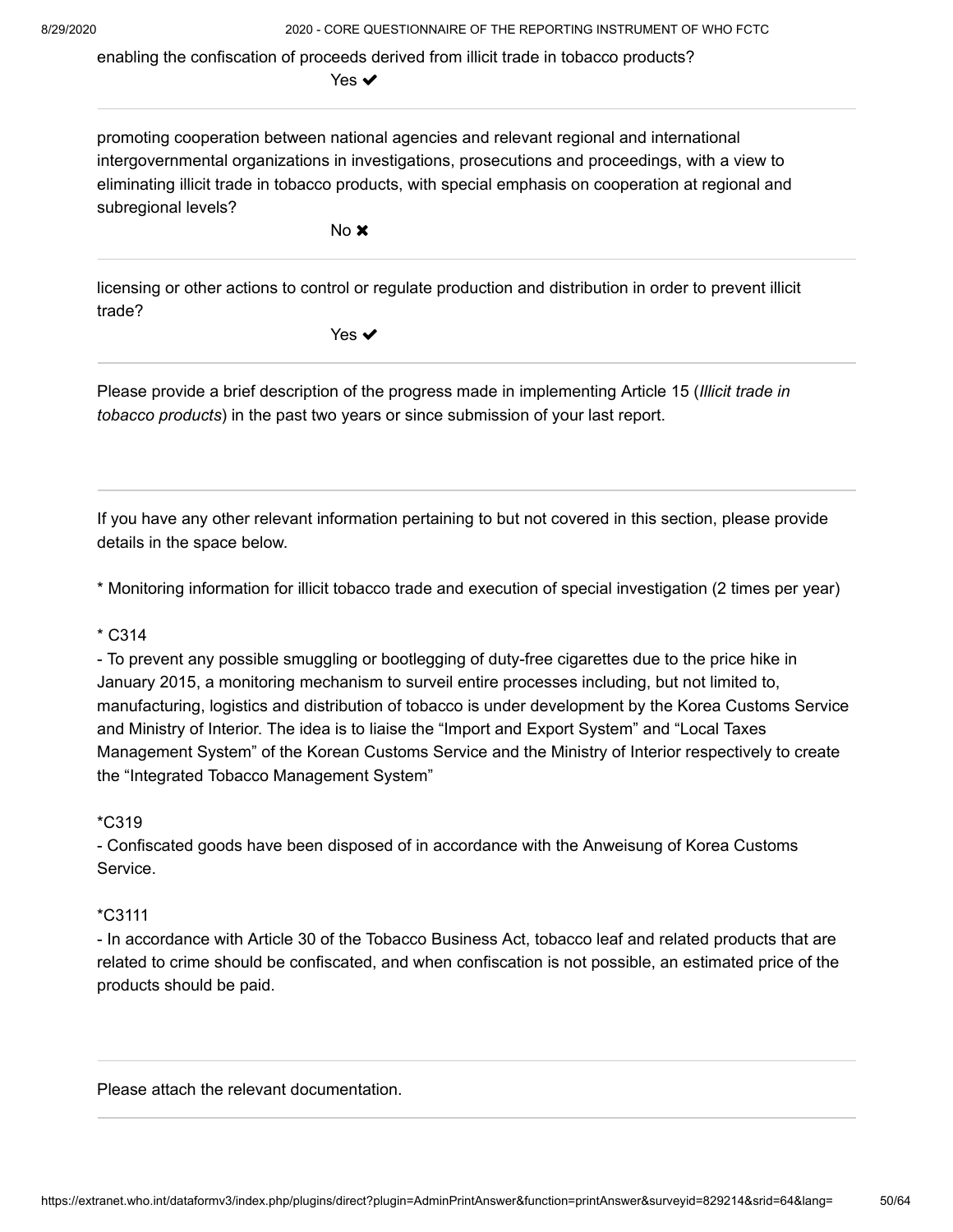## **Sales to and by minors**

Have you adopted and implemented, where appropriate, legislative, executive, administrative or other measures or have you implemented, where appropriate, programmes on any of the following:

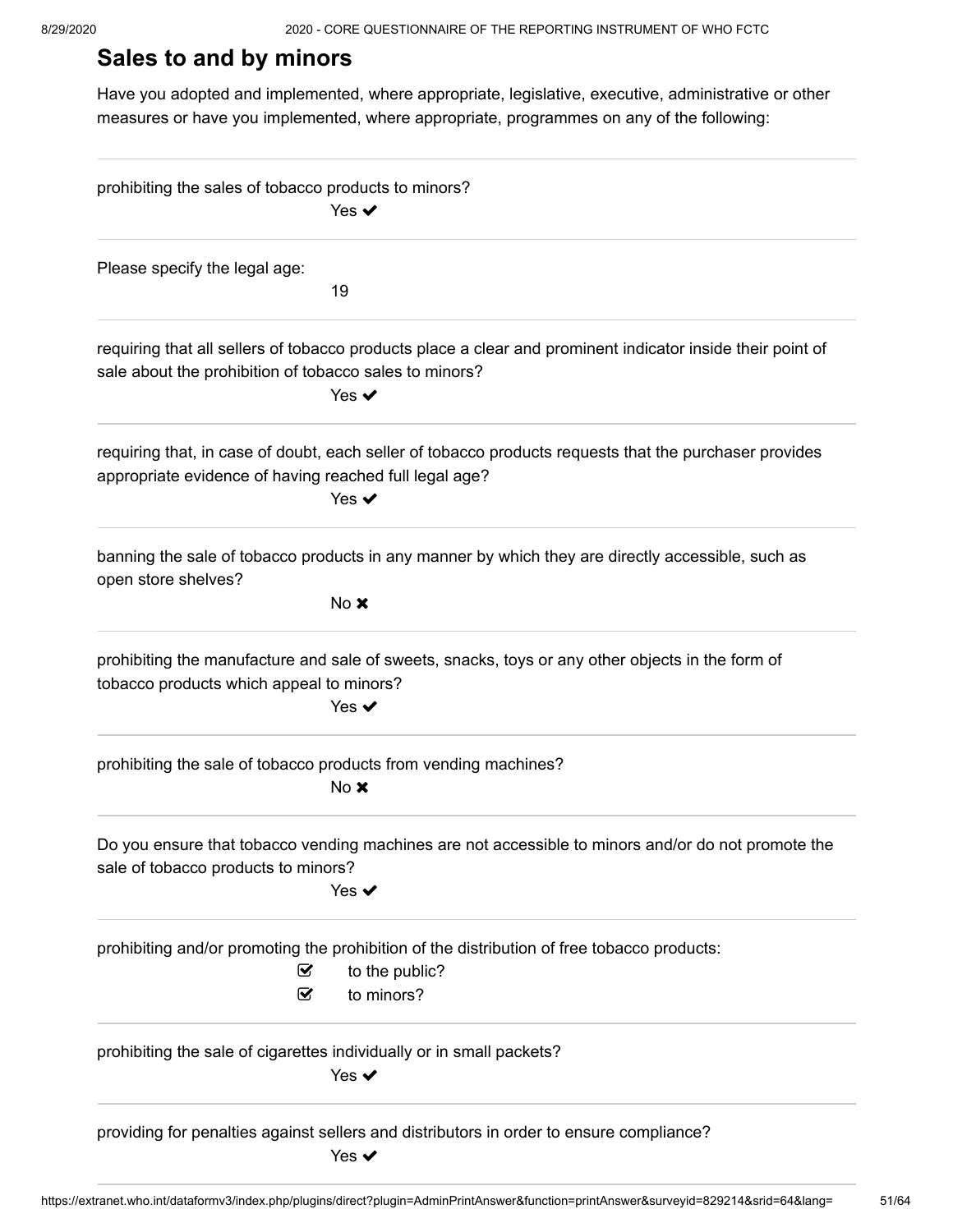prohibiting the sales of tobacco products by minors?

Yes ✔

Please provide a brief description of the progress made in implementing Article 16 ( *Sales to and by* minors) in the past two years or since submission of your last report.

If you have any other relevant information pertaining to but not covered in this section, please provide details in the space below.

#### \*C321

- In accordance with Article 17(Cancellation, etc. of Designation as Retailer) of the Tobacco Business Act, when a retailer has sold tobacco to adolescents(minors), the city mayor, governor or head of Gu can order business suspension for up to a maximum of 1 year.

- Tobacco retailer or tobacco seller through vending machine shall indicate the phrase 'Ban on selling tobacco to minors' in retail store or front of the machine under Paragraph 1 of Article 25(Indication of harmfulness to juveniles, etc.) of Enforcement Decree of the Juvenile Protection Act. According to Paragraph 2 of the same Article, it is stipulated that the warning phrase of 'It is prohibited to sell cigarettes to minors under the age of 19' should be posted on the back of the cigarette pack.

#### \*C3211

- Minors shall be prohibited from registering the business of importing and selling tobacco or the business of wholesaling tobacco under Article 14(Disqualification of the Registration of Tobacco Sales Business) of the Tobacco Business Act.

- In accordance with Article 16(Designation of the Retailers) of the Tobacco Business Act, the person wishing to conduct tobacco retail sales business (refers to the business of selling directly to consumers) shall be designated as the retailer by the mayor or governor. However, minors do not apply.

\*Amended definition of tobacco related articles harmful to juveniles(from "device and components for inhaling nicotine liquid" to "device and components for inhaling tobacco contents including nicotine liquid, etc.") and banned sale of device for Heated Tobacco Product to minors (Oct.2017)

\*Designated product mimicking smoking behaviour as articles harmful to juvenile under the Juvenile Protection Act, such as Vitamin Stick and banned its sale to minors (Dec. 2017)

Please attach the relevant documentation.

### **Provision of support for economically viable alternative activities**

Have you adopted and implemented, where appropriate, measures or programmes on any of the following: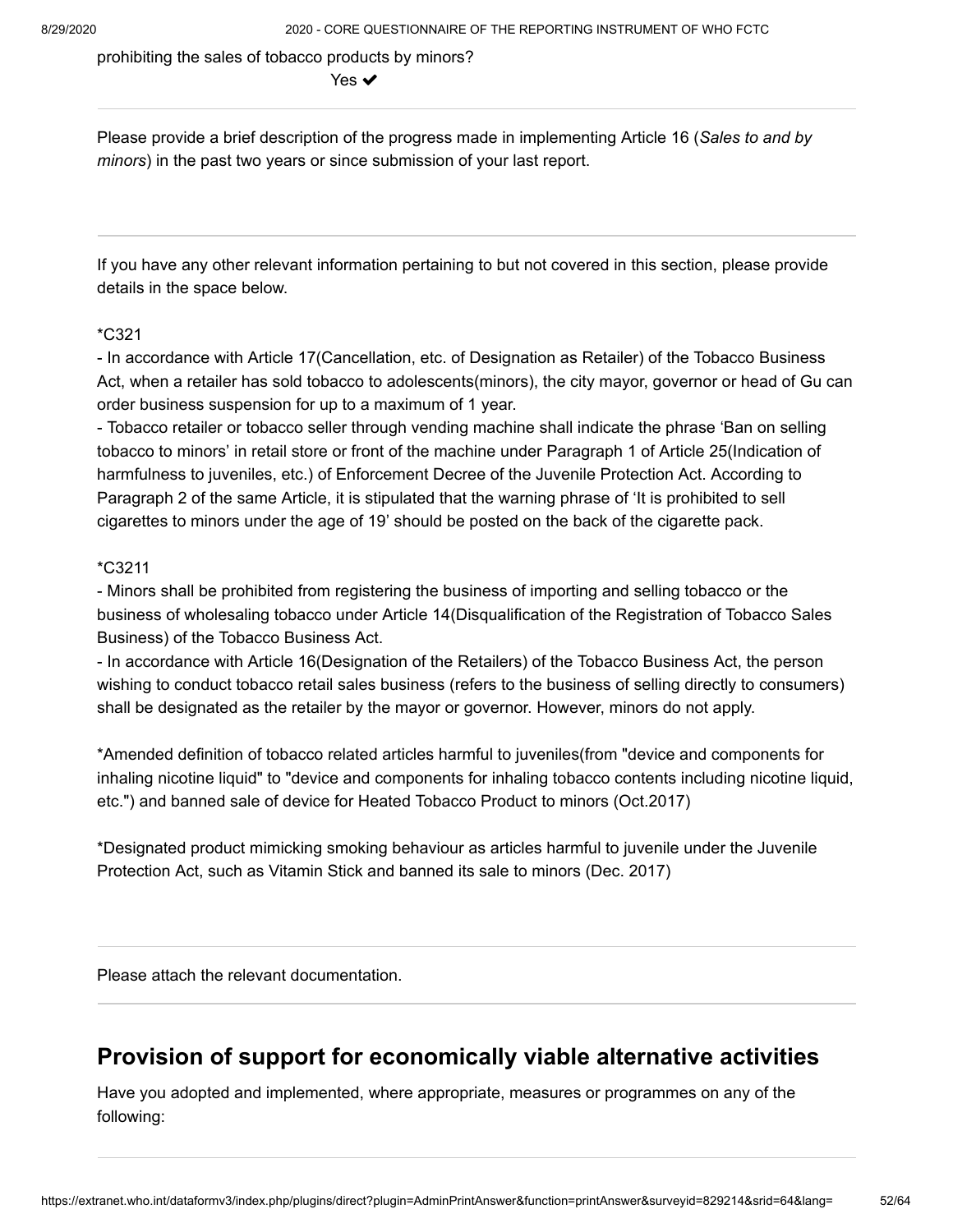promoting economically viable and sustainable alternatives for:

tobacco growers? No tobacco workers? No tobacco individual sellers? No

Please provide a brief description of the progress made in implementing Article 17 ( *Provision of* support for economically viable alternative activities) in the past two years or since submission of your last report.

Have you utilized the "Policy options and recommendations on economically sustainable alternatives to tobacco growing (in relation to Articles 17 and 18 of the WHO FCTC)" when developing and implementing policies in this area?

No **x** 

If you have any other relevant information pertaining to but not covered in this section, please provide details in the space below.

Please attach the relevant documentation.

## C4. OTHER MEASURES AND POLICIES

*With reference to Articles 18–21*

### **Protection of the environment and the health of persons**

Have you adopted and implemented, where appropriate, legislative, executive, administrative or other measures or have you implemented, where appropriate, programmes on any of the following:

implementing measures in respect of tobacco cultivation within your territory, which take into consideration:

the protection of the environment? No the health of persons in relation to the environment? No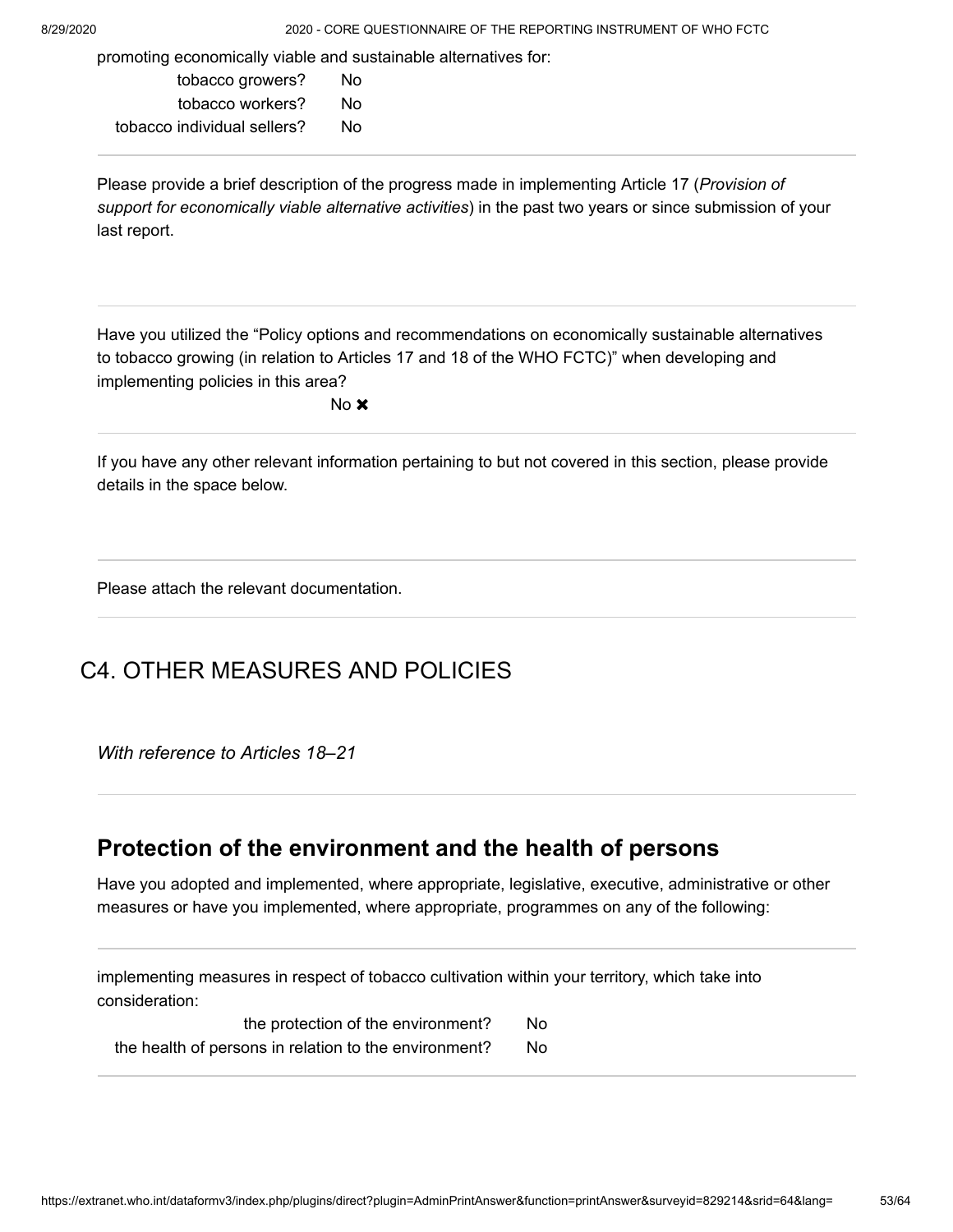implementing measures in respect of tobacco manufacturing within your territory, which take into consideration:

| the protection of the environment?                    | Yes |
|-------------------------------------------------------|-----|
| the health of persons in relation to the environment? | No. |

Please provide a brief description of the progress made in implementing Article 18 ( *Protection of the* environment and the health of persons) in the past two years or since submission of your last report.

Have you utilized the "Policy options and recommendations on economically sustainable alternatives to tobacco growing (in relation to Articles 17 and 18 of the WHO FCTC)" when developing and implementing policies in this area?

No **x** 

If you have any other relevant information pertaining to but not covered in this section, please provide details in the space below.

#### \*C412

-In accordance with Article 12 (1) of the Act on the Promotion of Saving and Recycling of Resources (waste management charge), the costs of disposal and its collection and processing of tobacco products will be imposed and collected annually.

- Manufacture and import of reduced ignition propensity and its performance certification on Article 11(5) and designation of certification authority to fire prevention performance on 11(6) of Tobacco Business Act were included on January 21, 2014. In accordance with these provisions, fire protection performance by presidential decree should be equipped in all domestic manufactured or imported cigarettes from July 21, 2015.

Please attach the relevant documentation.

## **Liability**

Have you adopted and implemented, where appropriate, legislative, executive, administrative or other measures or have you implemented, where appropriate, programmes on any of the following:

Does your tobacco control legislation contain measures regarding criminal liability for any violations of that tobacco control legislation?

Yes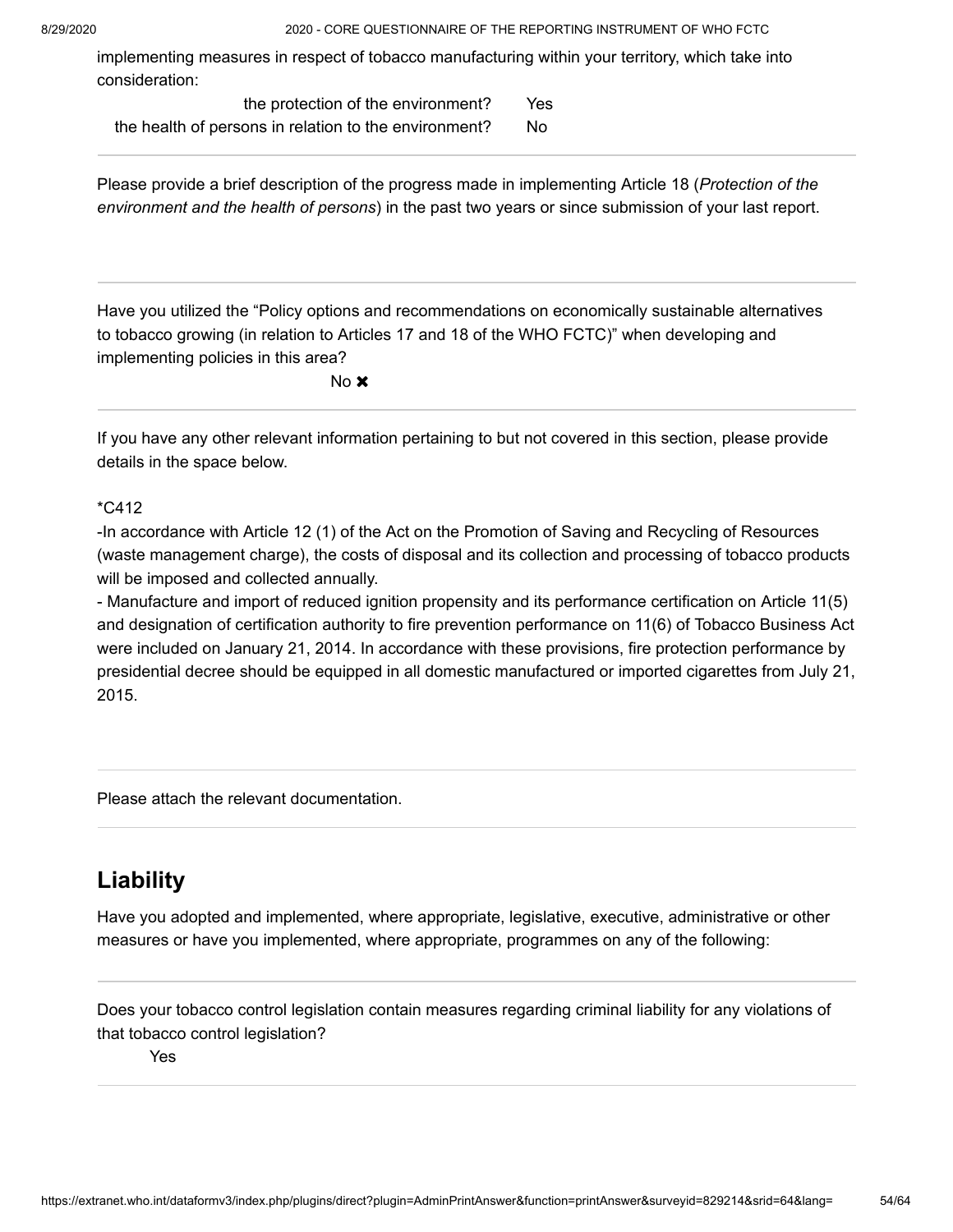Do you have separate criminal liability provisions in relation to tobacco control (outside of the tobacco control legislation)?

No

Do you have any civil liability measures that are specific to tobacco control? No

Do you have any general civil liability provisions that could apply to tobacco control? Yes

Do you have civil or criminal liability provisions that provide for compensation for adverse health effects and/or for reimbursement of medical, social or other relevant costs?

No

Has any person in your jurisdiction launched any criminal and/or civil liability action, including compensation where appropriate, against any tobacco company in relation to any adverse health effect caused by tobacco use? Yes

Have you taken, as appropriate, any legislative, executive, administrative and/or other action against the tobacco industry for full or partial reimbursement of medical, social and other relevant costs related to tobacco use in your jurisdiction?

Yes

Please provide a brief description of any progress made, as appropriate, in implementing Article 19 (*Liability*) in the past two years or since submission of your last report.

\* The National Health Insurance Service filed a lawsuit against three domestic and foreign tobacco manufacturing companies ― KT&G, British American Tobacco and Philip Morris ― in April of 2014, and 13th court hearing had been made as of Feb. 2020.

- Tobacco litigation consists of five issues: 1) the possibility of the NHISs direct claim for the damages against tobacco companies; 2) the causality between smoking and lung cancer; 3) product liability of tobacco companies; 4) tort liability, and 5) the range of the amount of damages.

- Through the 12th open court hearings, there was a fierce confrontation between the NHIS and the tobacco companies on the three issues, including the possibility of the NHISs direct claim for the damages against tobacco companies, smoking and lung cancer, and product liability of tobacco companies.

- After the 13th court hearing, NHIS has investigated and submitted the factors effecting on the incidence of lung cancer for each subject and now they prepare for the 14th court hearing.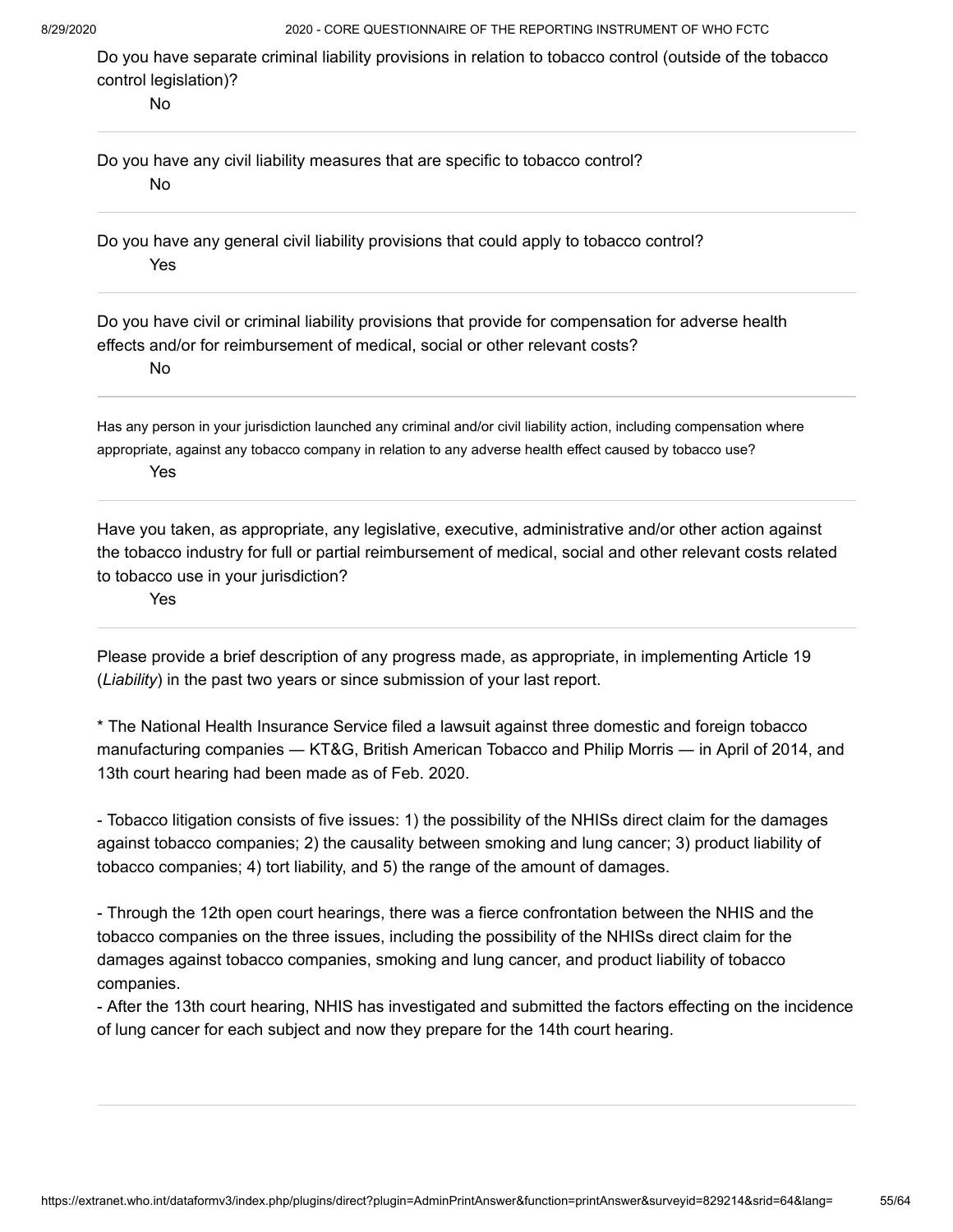If you have any other relevant information pertaining to but not covered in this section, please provide details in the space below.

\*In regard to C421 answer, it is addressed in Penal Provisions, Chapter 5, Tobacco Business Act.

\*In regard to C424 answer, it is addressed generally in Product Liability Act and Torts in Article 750 of Civil Act.

\*In regard to C425 answers, it is addressed in Right of Indemnity, Article 58 of National Health Insurance Act. It stated that Article 58(1), When the Corporation (it means National Health Insurance Service) has provided an insurance benefit to a policyholder or dependent because the grounds for the insurance benefit have arisen due to the act of a third party, the Corporation shall have the right to claim compensation from the third party up to the amount of the expenses incurred for the benefit concerned.

Please attach the relevant documentation.

### **Research, surveillance and exchange of information**

Have you adopted and implemented, where appropriate, legislative, executive, administrative or other measures or have you implemented, where appropriate, programmes on any of the following:

developing and/or promoting research that addresses:

| ☑                            | determinants of tobacco consumption?                        |
|------------------------------|-------------------------------------------------------------|
| ⊻                            | consequences of tobacco consumption?                        |
| ☑                            | social and economic indicators related to tobacco           |
|                              | consumption?                                                |
| ☑                            | tobacco use among women, with special regard to             |
|                              | pregnant women?                                             |
| ☑                            | the determinants and consequences of exposure to            |
|                              | tobacco smoke?                                              |
| ☑                            | identification of effective programmes for the treatment of |
|                              | tobacco dependence?                                         |
|                              | identification of alternative livelihoods?                  |
| Policy evaluation and        | Other                                                       |
| effect analysis, Analysis on |                                                             |
| harm substance of e-         |                                                             |
| cigarette, Development of    |                                                             |
| policies and programs        |                                                             |
| related to tobacco control,  |                                                             |
| etc.                         |                                                             |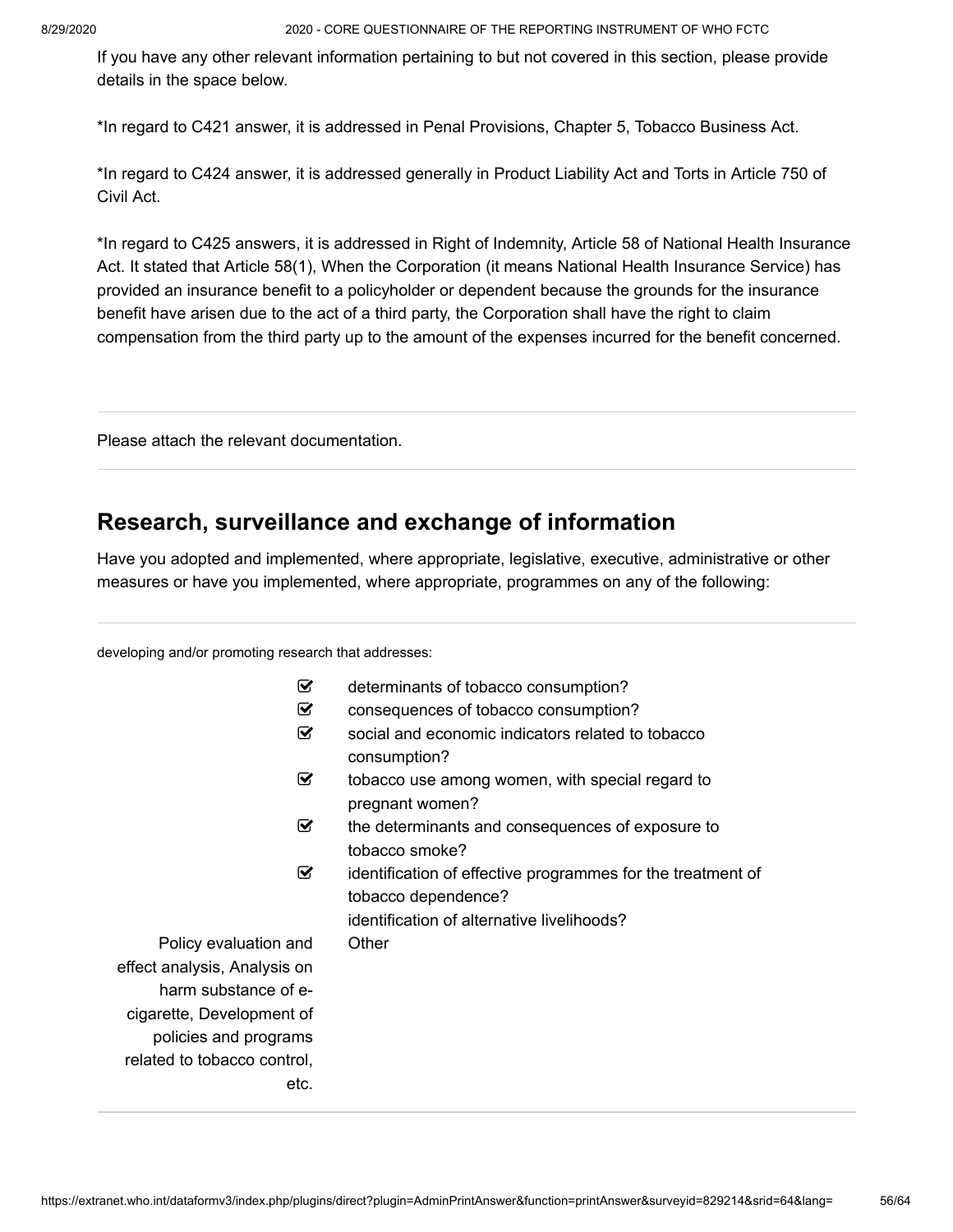training and support for all persons engaged in tobacco control activities, including research, implementation and evaluation?

Yes **✓** 

a national system for epidemiological surveillance of:

| ☑                                                                                | patterns of tobacco consumption?                                          |
|----------------------------------------------------------------------------------|---------------------------------------------------------------------------|
| ☑                                                                                | determinants of tobacco consumption?                                      |
| ☑                                                                                | consequences of tobacco consumption?                                      |
| ☑                                                                                | social, economic and health indicators related to tobacco<br>consumption? |
| ☑                                                                                | exposure to tobacco smoke?                                                |
| Recognition rates on Anti-<br>smoking campaign; e-<br>cigarette experience rates | Other                                                                     |

Please list all surveys, including the year of the survey, that you have undertaken in the past.

Appendix 1. Korea National Health & Nutrition Examination Survey 2018 (published by Ministry of Health and Welfare in 2019)

Appendix 2. Korea Youth Risk Behavior Web-based Survey 2019 (published by Ministry of Health and Welfare in 2019)

Does your country have any plans to repeat any of the above or to undertake a new tobacco survey within three to five years of your last survey? Please provide details in the space below.

Under Article 16 of National Health Promotion Act, Korea National Health & Nutrition Examination Survey has been carried out annually for adults. It includes current smoking rates and second-hand smoking exposure rates. From 2014, urine cotinine test has been also added.

In addition, Korea Youth Risk Behavior Web-based Survey is conducted every year to determine adolescents' health risks including current smoking rates and age of first smoking.

| regional and global exchange of publicly available national: |   |                                                                            |
|--------------------------------------------------------------|---|----------------------------------------------------------------------------|
|                                                              | ⊻ | scientific, technical, socioeconomic, commercial and legal<br>information? |
|                                                              |   | information on the practices of the tobacco industry?                      |
|                                                              |   | information on the cultivation of tobacco?                                 |
| an updated database of:                                      |   |                                                                            |
|                                                              | ☑ | laws and regulations on tobacco control?                                   |
|                                                              | ☑ | information about the enforcement of laws on tobacco                       |
|                                                              |   | control?                                                                   |
|                                                              | ☑ | pertinent jurisprudence?                                                   |
|                                                              |   |                                                                            |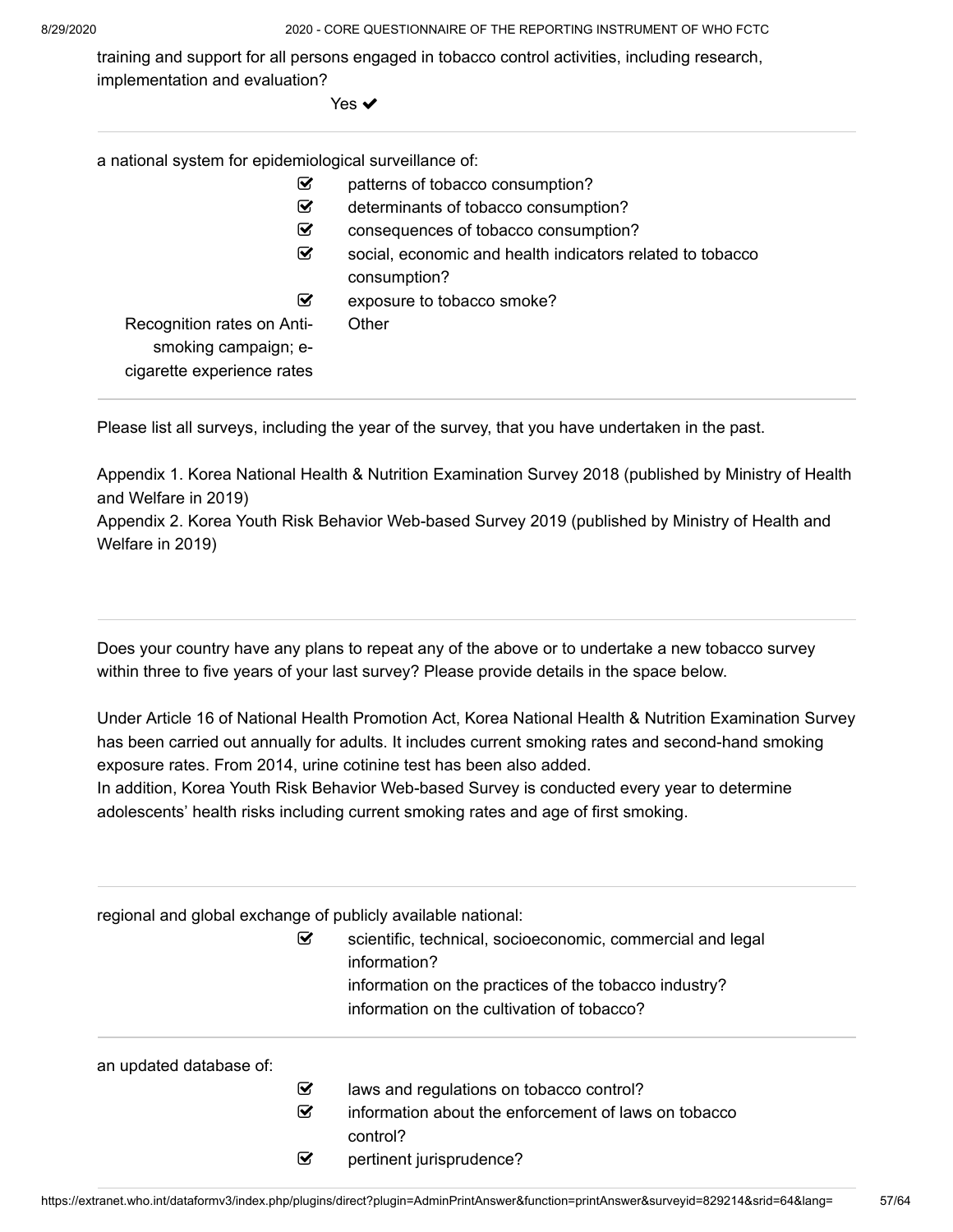Please provide a brief description of the progress made in implementing Article 20 ( *Research,* surveillance and exchange of information) in the past two years or since submission of your last report.

\* Research projects funded by the National Health Promotion Fund from 2018 to 2019

- The 2nd comparison study of before and after smoke-free zone application to indoor sports facilities including billiard hall: focusing on economic effect and smoking exposure (Eulji University, Jinwon Noh, 2018)

- Tobacco control and systematic management policy study (Korea Institute for Health and Social Affairs, Eunjin Choi , 2018)

- Study for tobacco price policy improvement (Korea Institute of Public Finance, Sung-eun Choi, 2018)

- Understanding the reality of smoking scenes from digital media and its effect on adolescents and policy proposal (Sogang University, Hyunjae Yoo,2018)

- Establishment of smoking prevention and smoking cessation roadmap for children and adolescents (Dankook University, Yooseok Jeong, 2018)

- International enforcement cases of plain packaging and introduction plan research (Korea Society for Research on Nicotine and Tobacco, Yoojin Baek, 2018)

- Understanding of HTPs use trend and its impact on smoking cessation effort (Ulsan University, Hongjoon Jo, 2018)

- Analysis of the novel tobacco products marketing and plan for countermeasure (Sogang University, Hyunjae Yoo,2019)

- Review of implementation status of WHO protocol to eliminate illicit trade of tobacco products and establishment and revision of the local acts (Korea Institute for Health and Social Affairs, Eunjin Choi, 2018)

- Plain packaging introduction plan research according to the local condition (Dongkuk University, Kyeonghee Kwon, 2019)

- Evaluation of national smoking cessation service result and preparation of operation enhancement plan (National Cancer Center, Minkyung Lim, 2019)

- Study on tax rate adjustment method of liquid-type e-cigarette (Korea Institute of Local Finance, Honghwan Kim, 2019)

\* Research projects managed by related agencies funded by the National Health Promotion Fund from 2018 to 2019

- Research on regulation of tobacco additives and disclosure of tobacco contents information (Yonsei University, Heejin Kim, 2018)

- What factor makes people stop smoking and how long they want to keep (Inje University, Eonsook Lee, 2018)

- Intermediate evaluation of smoking cessation support campaigns of Korea (National Cancer Center, Minkyung Lim, 2018)

- Simulation study of how the changes in smoking inequality as a result of tobacco control policy effects on inequality in health outcomes (Seoul National University, Youngho Kang, 2018)

- Evaluation of smoke-free zone installation and development of operation guideline: from smoke-free apartment complex (Seoul National University, Sungil Cho, 2018)

- National bio-monitoring of harmful consequences of smoking (National Cancer Center, Dohoon Lee, 2016~2018)

- Preliminary survey of youth health panel composition (Daegu Catholic University, Soonwoo Park, 2017~2018)

- The 4th follow-up survey and in-depth analysis of smoker panel based on Korea National Health & Nutrition Examination Survey (Seoul National University, Seungsik Hwang, 2019)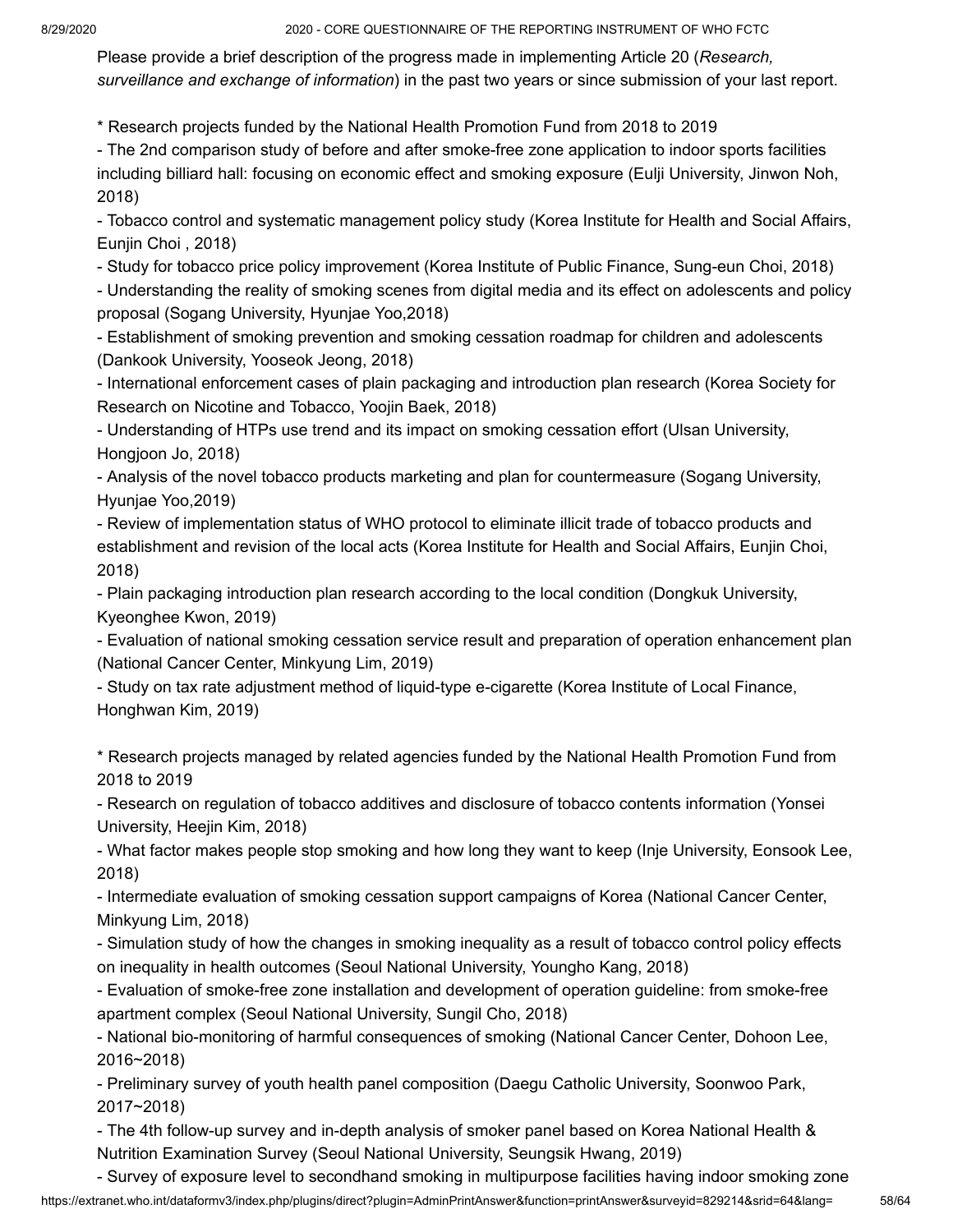(Korea Society of Environmental Health, Kiyoung Lee, 2019)

- Analysis of job execution status of smoking cessation service providers and research of capacity building method (BPS co. Ltd., Joohee Jang, 2019)

- Study of how smoking affects loss of labor and policymaking direction (Korea Behavioral economics research center, Jaehong Choi, 2019)

- Evaluation of success factors of smoking cessation and factors of re-smoking of those registered to the national smoking cessation service and development of effective strategy (Inha University, Youngmi Ahn, 2019)

- Research for review of legislation on tobacco product safety and regulation (Korea Legislation Research Institute, 2019)

- Execution and in-depth analysis of adult smoker panel follow-up study (Seoul National University, Seungsik Hwang, 2019)

- Establishment of research foundation of smoking consequence and socioeconomic burden measurement (Seoul National University, Sungil Cho, 2019)

- Quality control of youth health panel survey (the Korean Association for Survey Research, Inho Park, 2019)

- Understanding of adolescents health and reliability assessment (Macromill Embrain co. Ltd., Jongmook Park, 2019)

- Biomonitoring of smoking biomarkers (Samsung Seoul Hospital, Suyeon Lee, 2019)

- Outsourcing consulting for smoking consequence laboratory ISO 17025 system improvement (Korea Conformity Laboratories, Seon Hwang, 2019)

If you have any other relevant information pertaining to but not covered in this section, please provide details in the space below (e.g. whether you included information on WHO FCTC implementation in your Voluntary National Review (VNR) on the Sustainable Development Goals (SDGs), related to target 3.a).

Please attach the relevant documentation.

## D. INTERNATIONAL COOPERATION AND ASSISTANCE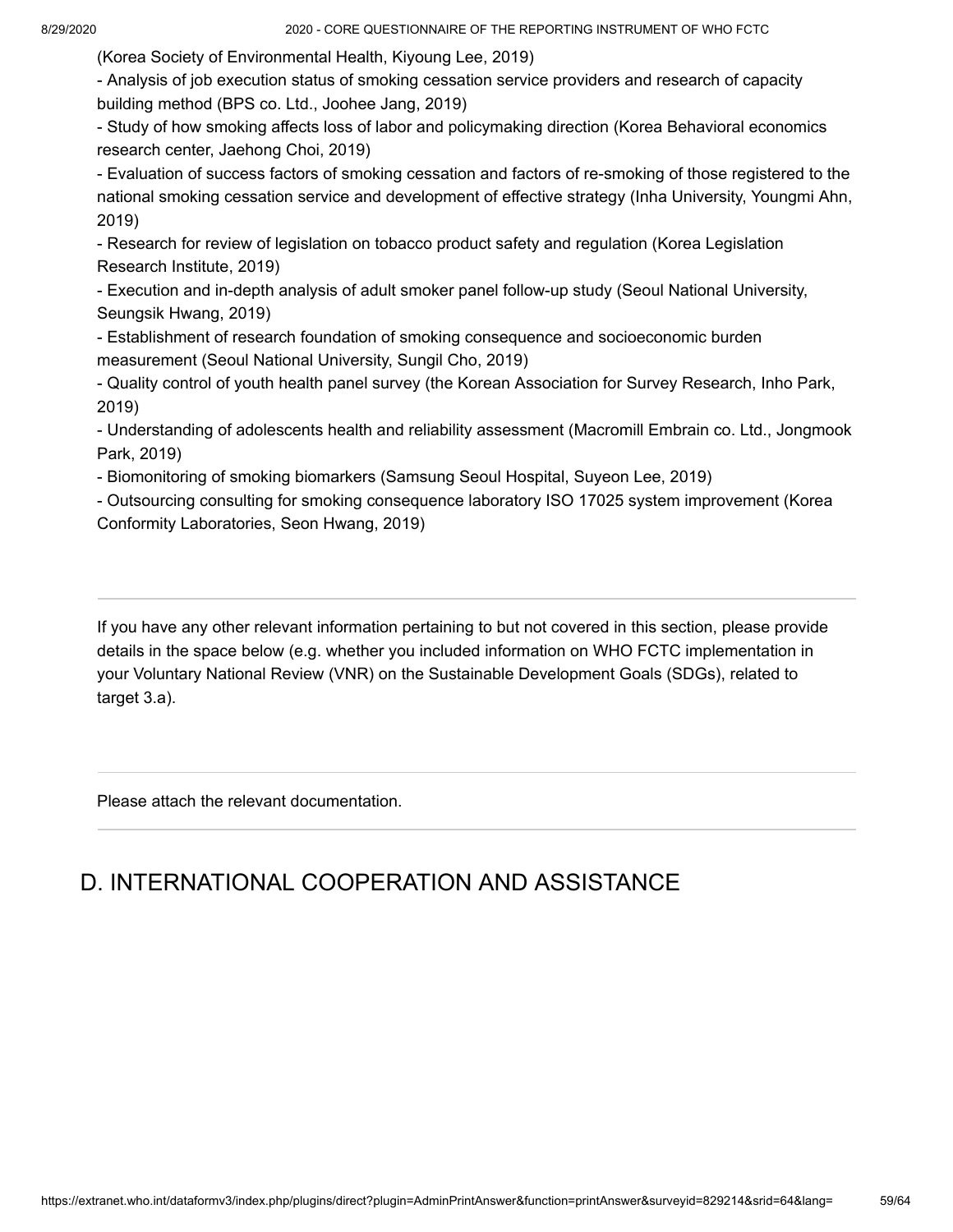Pursuant to Article 21.1(c) and in accordance with Article 26, have you either provided or received financial or technical assistance (be it through unilateral, bilateral, regional, subregional or other multilateral channels, including relevant regional and international intergovernmental or nongovernmental organizations and financial and development institutions) for the development and strengthening of multisectoral, comprehensive tobacco control programmes of developing country Parties and Parties with economies in transition in any of the following areas:

development, transfer and acquisition of technology, knowledge, skills, capacity and expertise related to tobacco control?

Assistance provided Yes Assistance received Yes

provision of technical, scientific, legal and other expertise to establish and strengthen national tobacco control strategies, plans and programmes?

Assistance provided Yes Assistance received Yes

appropriate training or sensitization programmes for appropriate personnel in accordance with Article 12?

Assistance provided Yes Assistance received Yes

provision of the necessary material, equipment and supplies, as well as logistic support, for tobacco control strategies, plans and programmes?

Assistance provided Yes Assistance received Yes

identification of methods for tobacco control, including comprehensive treatment of nicotine addiction?

Assistance provided Yes Assistance received Yes

promotion of research to increase the affordability of comprehensive treatment of nicotine addiction?

Assistance provided Yes

Assistance received Yes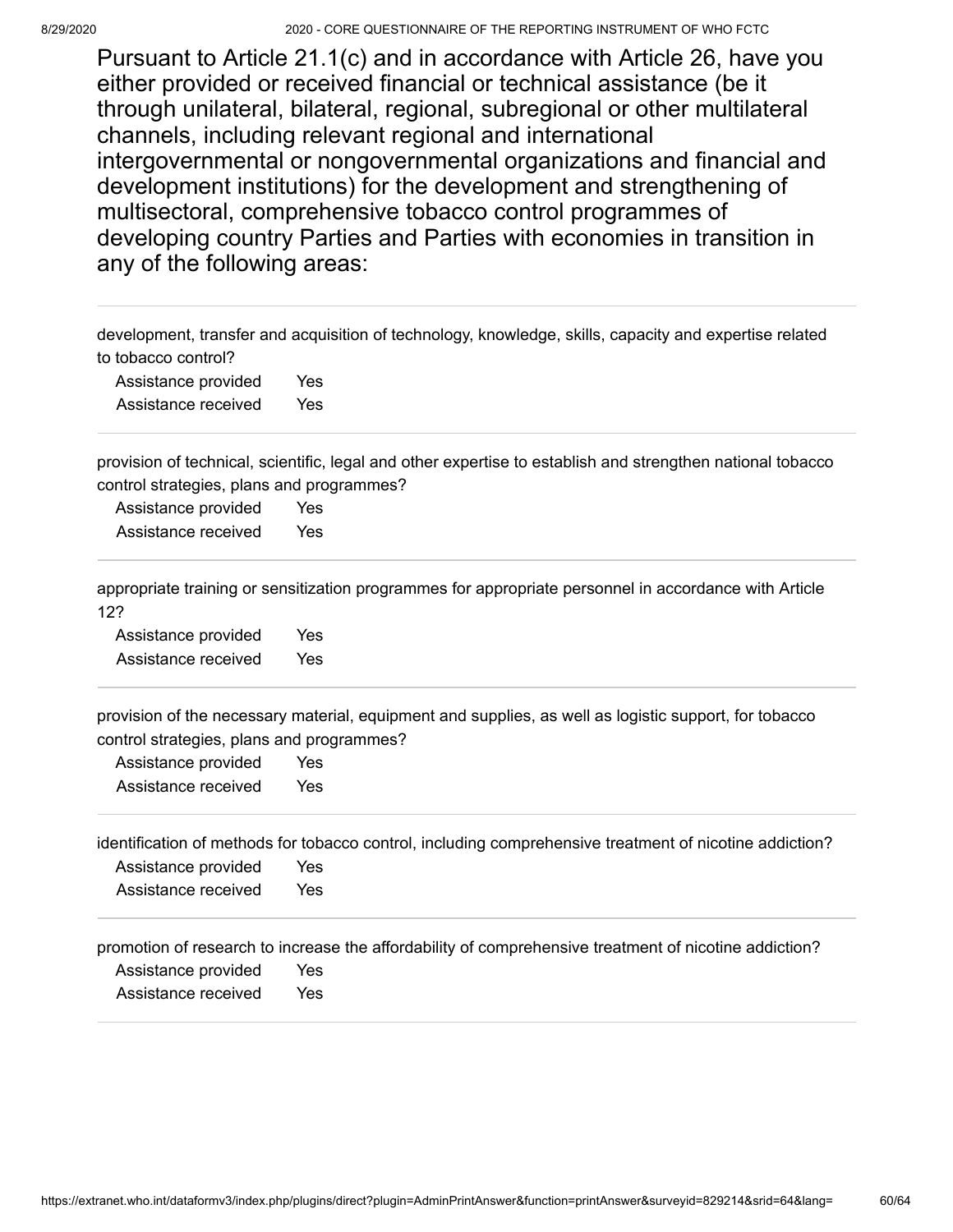Please identify the Party or Parties from which assistance was received or to which assistance was provided.

- Taking part in the WHO–hosted expert meeting on tobacco addition reduction measures, to promote how Korea has proactively approach to regulate novel tobacco products and dedicate to the development of key agenda of the 8th COP meeting (May 2018)

- Participating in the 8th COP of WHO FCTC as one of legislating countries of the EU legislation(Draft) related to HTPs, to dedicate to the adoption of Decision that can be the basis to strengthen the novel tobacco products in Korea (Sep 2018)

- Participating in the 1st Conference of the Parties of WHO FCTC protocol to eliminate illicit trade of tobacco products, to monitor and review implementation status of both parties and non-parties and their pending issues for swift ratification of Korea (Oct 2018)

- Hosting "Global Forum on Tobacco Control 2018: Strengthening Evidence for Future Generations", to share both the domestic and foreign academic grounds for the significance and necessity of promoting tobacco control policy, and to exchange countermeasures by discussing key achievements and issues related to local and global tobacco contents regulation and tobacco marketing regulation (Nov 2018) - Taking part in WHO hosted workshop on International investment treaty and public health to learn practical knowledge required to sign new treaties such as international investment treaty and recent disputes cases (Dec 2018)

- Participating in the 5th WHO Expert Advisory Meeting for the development of tobacco regulatory behavioral plan in West Pacific Region, to monitor the regional trend regarding latest tobacco control policy development and its implementation (Feb 2019, Apr 2019)

- Participate in expert workshop co-hosted by WHO and SEATA to share the latest opinion, international trend, and implementation protocol required to execute FCTC Article 9 and 10 (Mar 2019)

- Planning and operating overseas workshop for high performing local smoking cessation services, to exchange domestic and global experiences of smoke cessation services provided by local autonomous governments (Jun 2019)

- Taking part in WHO hosted Middle East Meeting on novel tobacco products regulation including ecigarette and HTPs to promote the related local policies and monitor the development of international regulation on novel tobacco products (Jul 2019)

- Hosting APQN(Asia Pacific Quitline Network) workshop to share experience and domestic cases on providing smoking cessation services in the Asia-Pacific region (Sep 2019)

- Participating in the 3rd Global Tobacco Regulators Forum(GTRF) to discuss the action plan establishment of electronic nicotine delivery system(ENDS) (Sep. 2019)

- Dispatching Young and capable researchers from tobacco control policy area to CTCRE of University of California San Francisco and SRITA of Standford University for information exchange (Nov 2019)

Please provide information about any assistance provided or received in the space below, including any support received from nongovernmental organizations (please, specify).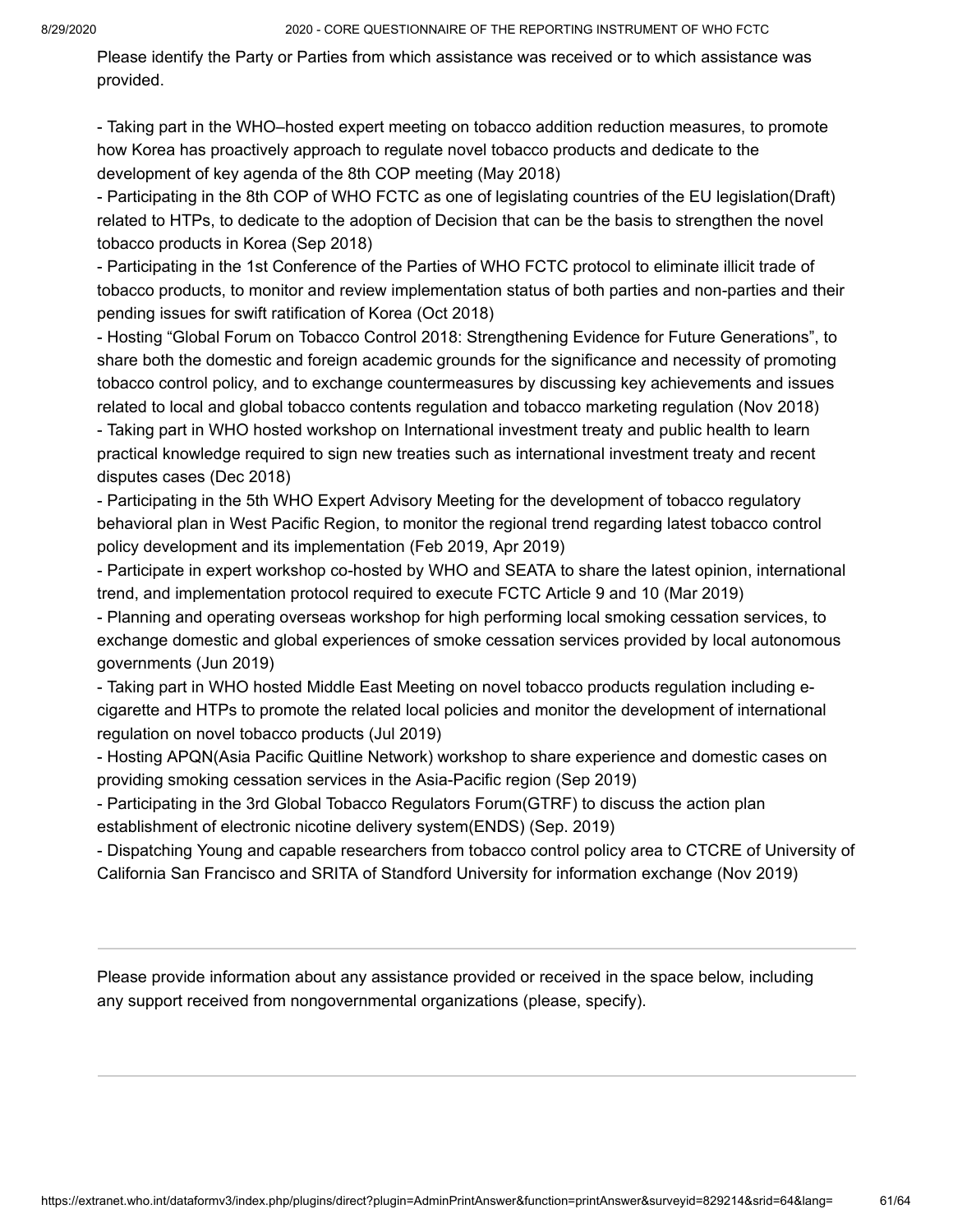If you have not received or provided assistance in any of the aforementioned areas, please identify any financial or technical assistance that may be under consideration, if appropriate.

Have you encouraged relevant regional and international intergovernmental organizations and financial and development institutions in which you are represented to provide financial assistance for developing country Parties and for Parties with economies in transition to assist them in meeting their obligations under the Convention?

Yes ✔

Please provide details in the space below.

\* While covering the national smoking cessation service as best practice in the 2019 WHO Report on the Global Tobacco Epidemic, it shares the case which makes invests the financial resource secured by tax raise in expansion and improvement of smoking cessation services

## E. PRIORITIES AND COMMENTS

What are the priorities for implementation of the WHO Framework Convention on Tobacco Control in your jurisdiction?

Reinforcement restrictions on tobacco ads and promotional activities, Reinforcement of tobacco and other nicotine-included product and smoking device, Active cut-off of exposure to tobacco smoke for the protection of public health, Reinforcement of smoking prevention education and smoking cessation, Preparation of scientific ground of tobacco control policy and stronger international cooperation

Have you identified any specific gaps between the resources available and the needs assessed for implementing the WHO Framework Convention on Tobacco Control?

No **x**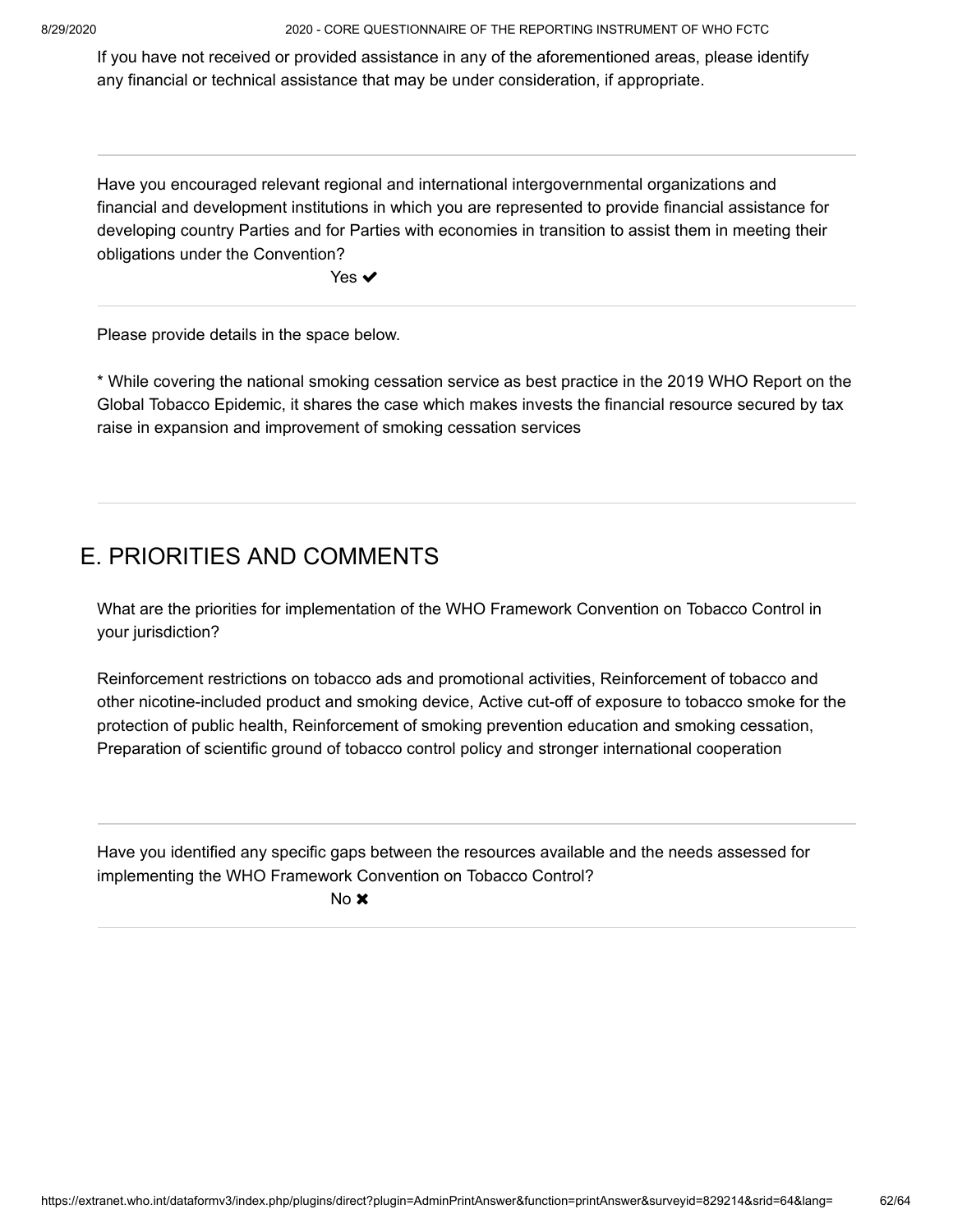What, if any, are the constraints or barriers, other than lack of resources, you have encountered in implementing the Convention?

\* Deterioration of smoking cessation environment due to the launch of novel tobacco products and diverse tobacco advertisement and promotional activities including Youtube

- Establishment and implementation of the Comprehensive Tobacco Control Policy which includes reinforcement of tobacco and other nicotine-included products and smoking device control to eradicate smoking-encouraging environment and properly respond to novel tobacco products (May 21, 2019)

\* Requirement of measures to protect the public health as severe lung disease occurred due to the use of liquid type e-cigarette in the USA (Sep 2019) and suspected domestic cases of lung disease (Oct 2019)

- Establishment of the Safety Management Policy for liquid type e-cigarette jointly by related Ministries and agencies to take precautionary measures such as education of risk of liquid type e-cigarette use and recommendation of cessation (Oct. 2019)

Do you have any of the following products available on your national tobacco market?

- $\mathcal{F}$  smokeless tobacco products
- $\mathcal G$  water pipe tobacco
- Electronic Nicotine Delivery Systems (ENDS)
- Electronic Non-Nicotine Delivery Systems (ENNDS)
- $\triangleright$  heated tobacco products (HTPs) **Other**

Have you adopted and implemented any policy or regulation that is specific to the following tobacco products?

- $\mathcal{\mathcal{F}}$  smokeless tobacco products
- water pipe tobacco
- Electronic Nicotine Delivery Systems (ENDS)
- Electronic Non-Nicotine Delivery Systems (ENNDS)
- $\triangledown$  heated tobacco products (HTPs) **Other**